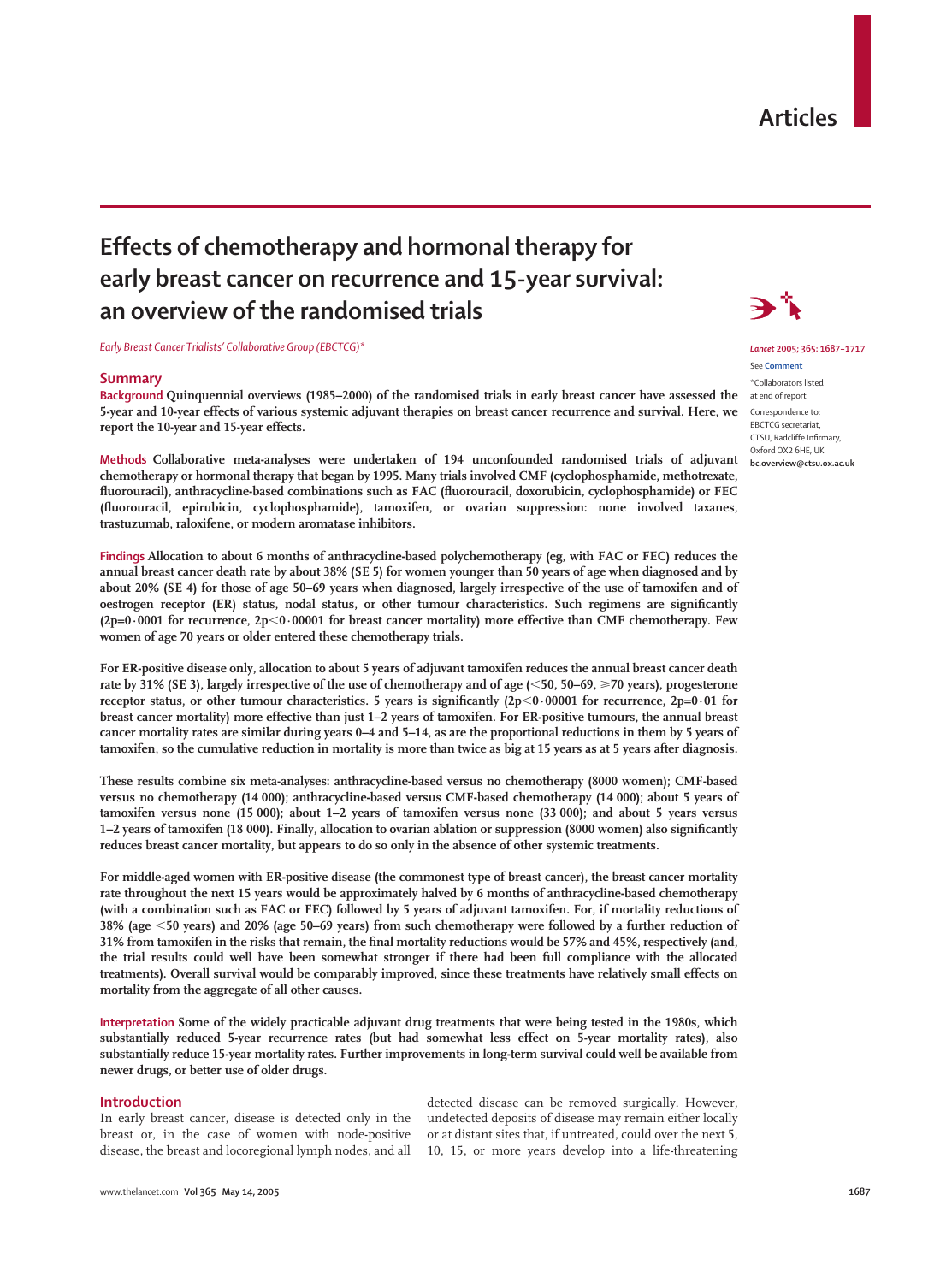clinical recurrence. Breast cancer is unusual in that although the risk of distant recurrence is greatest during the first decade, it may still be substantial during the second decade after diagnosis. The main aim of systemic adjuvant treatment is to control any remaining deposits of disease, reduce the recurrence rate, and improve longterm survival.

Over the past few decades, many randomised trials have been undertaken of various treatments for early breast cancer, but the duration of follow-up differs greatly between different trials and between different patients in the same trial. Hence, meta-analyses of the effects of such treatments on long-term outcome (during and, where possible, after the first decade) in various types of patient should ideally involve central review of data on time to recurrence, death, or end of follow-up from every individual patient in every trial. Moreover, as the numbers randomised continue to increase, and follow-up on those already randomised continues to accumulate in many trials, such meta-analyses should ideally be updated every few years.

The Early Breast Cancer Trialists' Collaborative Group (EBCTCG) was, therefore, set up in  $1984-85$ <sup>1</sup> to coordinate quinquennial worldwide meta-analyses $2-10$  of centrally collected data from every woman in all randomised trials of the treatment of early breast cancer that had, at the time of the analysis, already been running for at least 5 years. The present report is of the final results from the year 2000 EBCTCG meta-analyses of the trials of systemic adjuvant treatments (chemotherapy, endocrine therapy, or chemoendocrine therapy) that had begun in or before 1995. The corresponding metaanalyses of the trials of local treatments (surgery or radiotherapy) will be reported separately.

This is the fourth quinquennial cycle of this worldwide collaboration. It addresses many of the same questions as the previous cycles, but with more trials, more patients, better ascertainment of causes of death, and, particularly, longer follow-up. Hence, there is now substantially more evidence than before<sup>8-10</sup> comparing the effects on 10-year survival of different adjuvant regimens (eg, anthracyclinebased *vs* other chemotherapy regimens; longer *vs* shorter tamoxifen regimens; ovarian ablation or suppression in addition to chemotherapy *vs* chemotherapy alone).

From the older trials of adjuvant treatment versus not, where the 10-year survival differences were already definite,<sup>7,8</sup> the 15-year differences between treatment and control are now stable enough to be compared usefully with the 10-year differences. Thus, from the first and second decades of follow-up in various types of trial, a clearer picture is now emerging of what the lifelong risks and benefits could eventually be.

#### **Methods**

Trial identification and data handling procedures have been described previously.<sup>3,4</sup> Information was sought from all randomised trials that had started by 1995. This report describes all the trials of more than 1 month<sup>9</sup> of systemic adjuvant therapy in which two treatment arms provided an unconfounded comparison of: (a) singleagent chemotherapy versus no adjuvant chemotherapy; (b) polychemotherapy versus no adjuvant chemotherapy; (c) anthracycline-based polychemotherapy versus standard polychemotherapy with CMF (cyclophosphamide, methotrexate, fluorouracil); (d) longer versus shorter polychemotherapy; (e) tamoxifen versus no adjuvant tamoxifen; (f) longer versus shorter tamoxifen; or (g) ovarian ablation or suppression (in women of age -50 years) versus no adjuvant ovarian treatment. Throughout, chemotherapy (CT) means cytotoxic chemotherapy. Table 1 shows the numbers available.

## **Data for every individual patient**

As before,<sup>3-6</sup> information was sought for every woman in every eligible randomised trial on her allocated treatment, date of randomisation, age, menopausal status, whether or not there had been evidence of tumour spread to the locoregional lymph nodes (nodepositive or node-negative), and on the results of any oestrogen receptor (ER) or progesterone receptor (PR) measurements. If measured, the receptor status of the primary tumour was described as positive if there was 10 fmol or more of receptor protein per mg cytosol protein or if there was any immunohistochemical evidence of receptor protein, and as ER-poor or PR-poor otherwise. (If unmeasured or unavailable, it was described as ER-unknown or PR-unknown.)

Information was sought on the dates of first local recurrence (which could include regional nodes), distant recurrence, contralateral breast cancer, other second primary cancer, and death (with the cause of death being sought only if distant recurrence had not been recorded). Where possible, follow-up was extended to the year 2000. The preliminary analyses were presented and discussed at a meeting in September, 2000, of the trial investigators. Since then, the data have been extensively checked for internal consistency and completeness and amended or updated through correspondence with the relevant trialists. The revised analyses were made available for comments by the collaborating trialists during 2004 through a password-protected website. Following their feedback, a draft of this report was prepared, circulated to the members of the EBCTCG for comment, revised, and recirculated.

# **Averaging treatment effects by meta-analyses**

When several different trials have all addressed a similar question (eg, comparing the effects of polychemotherapy *vs* no adjuvant chemotherapy on the recurrence rate, or on some other event rate), the real effects of treatment may well differ somewhat from one trial to another, because the types of patient and the follow-up durations might differ. Moreover, even if two treatment protocols appear similar, they might have been applied differently.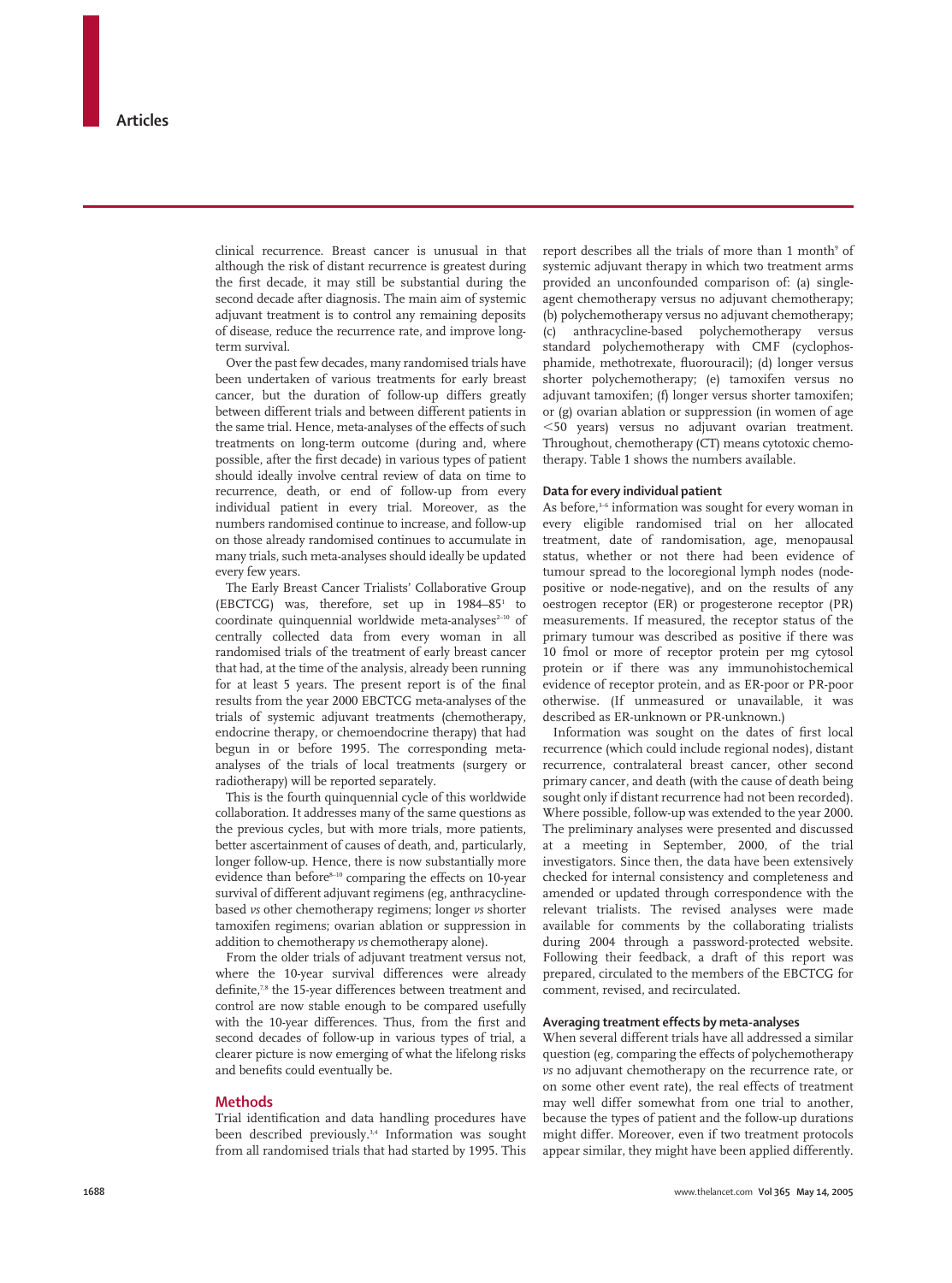Hence, the first step in the meta-analysis of treatment versus control in such a set of trials has been to analyse the event rates in every trial separately (stratified for nodal status, age, and year of follow-up), yielding a logrank statistic (the observed minus the expected number in the treatment group who had the relevant event) and its variance.<sup>11</sup> These statistics, one per trial, are then simply added together, yielding a grand total (O–E) and its variance (V) that can be used to determine whether, on average in those trials, treatment had any material effect on the time to first event for the outcome being analysed. Thus, women in one trial are compared directly only with other women of similar age and nodal status within that same trial, and not with women in another trial.

The overall logrank statistics (O–E and V) are used not only to calculate significance levels (p values) but also to help describe the average of the effects of treatment in the various different trials. For, it can be shown that (O–E)/V provides an appropriately weighted average of the log of R, the ratio (treatment *vs* control) of the annual rates of whatever category of events (eg, recurrence, mortality) is being analysed (see Formulae, below).<sup>3</sup>

## **Interpretation of weighted averages of effects in different trials**

If the event rate ratios (treatment *vs* control) would, but for the play of chance in the randomisation process, be fairly similar in all the trials that make an appreciable contribution to the overall average, and do not differ greatly between the early and the later years of follow-up in those trials, then these relatively simple statistical methods would be of high statistical sensitivity—indeed, no other methods would be appreciably more sensitive.<sup>3,11</sup> Such methods do not, however, implicitly assume that the event rate ratio really does remain constant or that the treatment effects in different trials really are similar (so, it is inappropriate to refer to them as fixed-effect methods, or to make the combination of different trial results unduly dependent on heterogeneity tests).<sup>3</sup> There will often be appreciable differences between the real treatment effects in different trials (as, for example, in a meta-analysis that includes both the trials of just 1–2 years of tamoxifen and the trials of about 5 years of tamoxifen)<sup>8</sup> or in the earlier and the later years of followup (as, for example, in trials of chemotherapy regimens that produce much greater proportional reductions in early than in later recurrence rates).<sup>9</sup> But,  $(O-E)/V$  still provides an appropriately weighted average of the effects of the treatment allocation on early and on later event rates in the various different trials.

All analyses are based as far as possible on the intention-to-treat principle, so they compare all women allocated one treatment versus all those allocated the other, irrespective of compliance. Hence, their results may well slightly underestimate the effects on the event rate ratio that stricter compliance could have achieved.<sup>12</sup>

# **Outcomes**

The main outcomes analysed were first recurrence (at any site), breast cancer mortality, overall mortality, cause-specific mortality before recurrence, and the incidence of other types of cancer before breast cancer recurrence. Recurrence was defined as the first reappearance of breast cancer at any site, and so included second primary breast cancers and local or distant recurrences of the original cancer. Deaths from unknown causes were included with deaths from breast cancer, unless it was stated explicitly that the death was not due to breast cancer. Where no recurrence was recorded before a breast-cancer-attributed death, it was assumed that a distant recurrence had just preceded it (13% of all deaths, since mortality may be monitored for longer than recurrence is).

Because causes are not reliably available for many deaths after recurrence, the analyses of time to death from causes other than breast cancer (and of the incidence of other types of cancer) were censored at the time of first recurrence. Almost all trials reported on contralateral breast cancer, but some did not otherwise separate local from distant recurrence: in those that did, isolated local recurrence is any ipsilateral local or regional recurrence without contralateral or distant recurrence.

# **Different statistical methods for different outcomes**

All-cause mortality is analysed by the standard logrank methods (and the associated survival curve methods) for meta-analyses,<sup>11</sup> yielding not only the logrank statistics O–E and V but also (for plotting survival curves) the allcause death rates in each treatment group, calculated separately in every year of follow-up.<sup>3</sup> Non-breast-cancer mortality is analysed by similar methods, but with

|                               | Available* |                              |                | Unavailablet (%)                        |
|-------------------------------|------------|------------------------------|----------------|-----------------------------------------|
|                               | Trials     | Deaths/women<br>by year 2000 |                | Trials Women randomised<br>by year 2000 |
| Cytotoxic chemotherapy (CT)‡  |            |                              |                |                                         |
| Single-agent CT vs Not        | 14         | 2114/3994                    | $\mathbf 0$    | $\Omega$                                |
| PolyCT vs Not                 | 60         | 10 173/28 764                | 7              | 1862 (6%)                               |
| Longer vs shorter polyCT      | 11         | 2567/6125                    | $\overline{2}$ | 426 (7%)                                |
| Anthracycline vs CMF-based CT | 17         | 4044/14 470                  | 6              | 1269 (8%)                               |
| Tamoxifen (Tam)‡              |            |                              |                |                                         |
| 1-2 years of Tam vs Not       | 44         | 13914/33209                  | 6              | ~1600(5%)                               |
| About 5 years of Tam vs Not   | 12         | 4071/15 017                  | 6              | ~5000(25%)                              |
| Longer vs shorter Tam         | 15         | 5984/32 047                  | $\mathbf 0$    | $\Omega$                                |
| Ovarian ablation/suppression‡ |            |                              |                |                                         |
| Ablation vs Not               | 15         | 3006/6506                    | $\overline{2}$ | 158 (2%)                                |
| Suppression vs Not            | 6          | 832/4807                     | 5              | 3247 (40%)                              |
| Total in present report       | 194        | 46705/144939                 | 34             | ~13000(9%)                              |

\*Trials with more than two treatment arms may appear as more than one trial (with, for balance, controls counted more than once to adjust for this). †Numbers of trials known to be unavailable. In such trials, the numbers randomised by the year 2000 may be uncertain (or wholly unavailable, in which case they are taken as 100, since such studies may well be small). ‡Not indicates no adjuvant therapy of the type indicated in the bold heading (but, such treatment could well be given after<br>recurrence). Trials of short chemotherapy (≤1 month) are not included. For each type of comparison, fo webappendix 1 (appendix to table 1) give, for each contributory trial, year started, treatments compared, numbers randomised, and analyses (and meta-analyses) of recurrence and mortality.

*Table 1:* **Availability of relevant trials that began by 1995**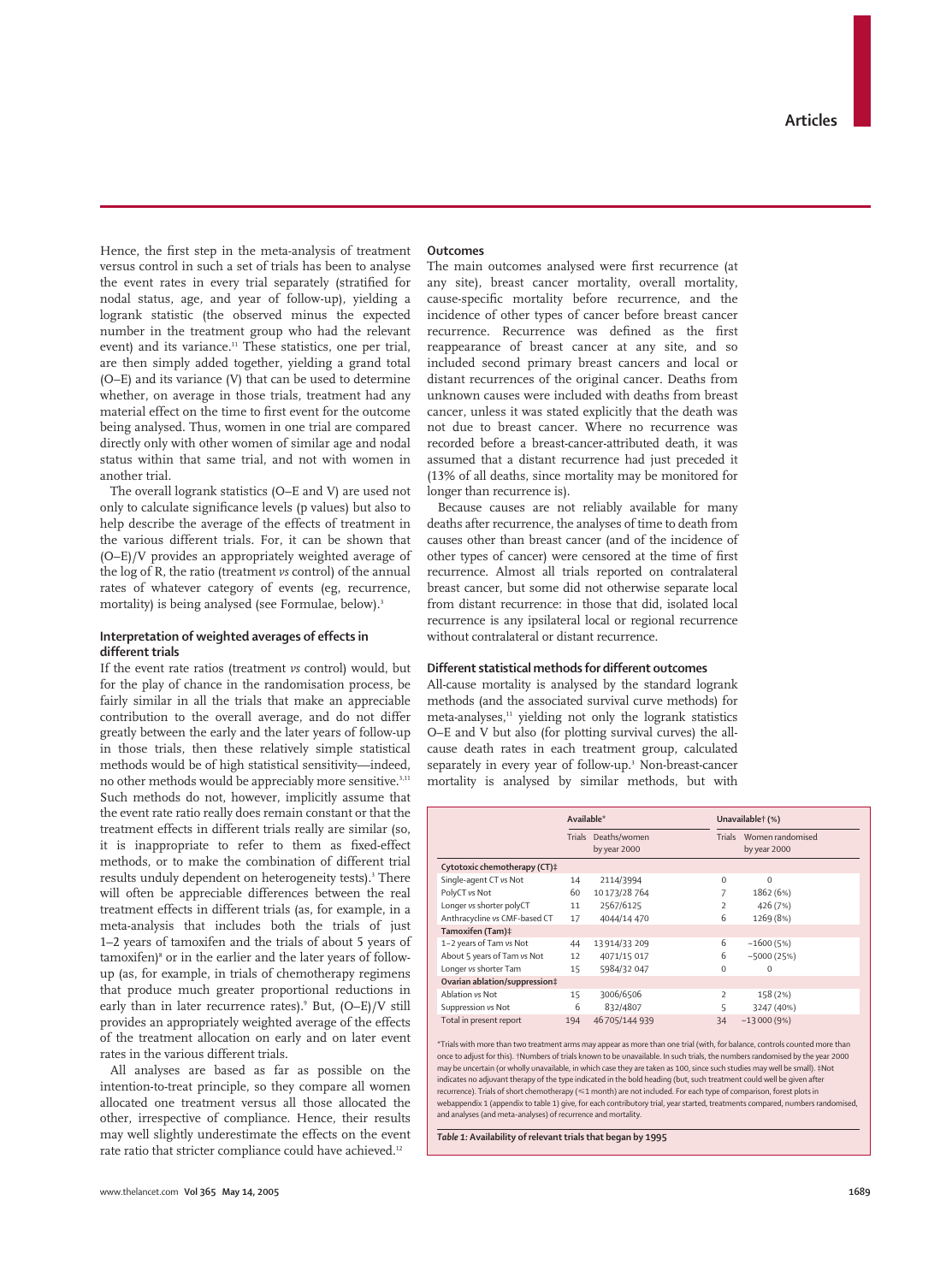#### *Panel:* **Format of figures, and selection of particular outcomes for emphasis**

Figures (eg, figure 1) that illustrate the ratios (treatment *vs*control) of recurrence rates (left) and of breast cancer death rates (right) use black squares to plot these ratios, each with area proportional to the amount of information that contributed to it, and a 99% confidence interval (CI). The illustrations of recurrence rate ratios are accompanied by tabulations of the corresponding numbers (treatment and control) of women who had a recurrence, of woman-years before recurrence, and of the corresponding annual recurrence rate (%/year). The illustrations of breast cancer death rate ratios are, however, accompanied by tabulations of all deaths after recurrence (irrespective of their actual causes) as a percentage of all women originally randomised (irrespective of follow-up duration and of how many had a recurrence). Since most women in these trials have been followed up for some years, the number of woman-years on the left is always much larger than the number of women on the right.

The treatments in these trials had relatively little effect on overall non-breast-cancer mortality, so analyses of breast cancer mortality, together with analyses of any particular life-threatening side-effects, may provide a more stable (and generalisable) guide to the net effects of these treatments on long-term survival than direct analyses of overall mortality would do. The latter are therefore given only in webappendix 1 and on the study website.

Figures that give results in other formats (eg, figures 2 and 3) illustrate either 15-year probabilities of recurrence (left) and 15-year probabilities of death from breast cancer (right), or just 5-year probabilities of recurrence (with 10-year probabilities of recurrence, breast cancer mortality, and overall mortality available in webappendix 1 and on the study website).

Even in meta-analyses of the worldwide evidence, subgroup analyses can be subject to substantial statistical instabilities, but such instabilities may be relatively less important for 5-year recurrence probabilities because systemic adjuvant treatments may well have a clearer effect on early recurrence rates than on other outcomes. Hence, for statistical stability, 5-year probabilities are generally used in the main Results to illustrate any variation between subgroups in the absolute reductions in recurrence produced by treatment. The p values in all figures that illustrate subgroup-specific absolute risk reductions are, however, from logrank analyses of events both during and after the first 5 years (as is the case in all figures that illustrate subgroup-specific proportional risk reductions).

For every numbered figure there is a correspondingly numbered (1–14) annex-figure (in webappendix 1) that provides extensive additional analyses. Likewise, for every numbered table there is a correspondingly numbered (1–4) appendix (also in webappendix 1). The first three of these give details of every separate trial contributing to that table, plus appropriate meta-analyses of them (eg, the appendix to table 1 gives in its various forest plots analyses of recurrence and mortality in each of the 194 separate trials in table 1), and the appendix to table 4 gives the 15-year prognosis of untreated control patients, by ER and nodal status.

> censoring at the time of first recurrence, yielding another logrank O–E and V, together with the death rates from causes other than breast cancer in each treatment group in every separate year of follow-up.

> Since breast cancer mortality plus other mortality equals all-cause mortality, the breast cancer mortality rate in each treatment group in every separate year since randomisation can be estimated by subtracting the estimated non-breast-cancer mortality rate in that year from the all-cause mortality rate in that year. This means that even though it is not known which deaths after recurrence were actually due to breast cancer, it is still

possible to estimate what the pattern of mortality from breast cancer would have been if all other causes of death could have been eliminated (and vice versa). Likewise, logrank subtraction (ie, subtraction of the logrank statistics O–E and V for non-breast-cancer mortality from those for all-cause mortality) yields logrank statistics that can be used to assess without bias the effects of treatment just on breast cancer mortality.<sup>10</sup>

## **Proportional and absolute benefits**

Throughout this report, the effects of treatment are described either as proportional benefits (eg, a breast cancer death rate ratio of  $0.75$ , which is equivalent to a 25% proportional reduction in the annual death rate) or as absolute benefits (eg, reducing the 15-year risk of death from breast cancer down to 40% in the treated group from 50% in the control group, which would correspond to an absolute 15-year benefit of 10%). If the proportional benefits are similar in different types of patient, the absolute benefits should appear greater in medium-risk than in low-risk patients. For example, a treatment that consistently produces a death rate ratio of 0·75 might produce an absolute 15-year benefit of 10% (about 40% *vs* 50% risk) for women with node-positive disease and of 5% (about 20% *vs* 25% risk) for those with node-negative disease in these trials. (The absolute benefit of treatment could, in principle, be smaller in those known to be at such very high risk that nearly everybody, irrespective of their allocated treatment, dies within a few years, but in practice these adjuvant trials did not generally involve many such patients.)

## **Relating death rate ratios to risks of death**

It may be that R, the ratio of the annual death rates (treatment *vs* control), is about the same in the early and later years of follow-up. If so, then it can be shown that treatment would simply raise to the power R the survival probability in the control group (at a given number of years after randomisation).<sup>4,5</sup> For example,  $0.5$  to the power 0·75 yields 0·6, so a death rate ratio of 0·75 would yield a survival probability of 0·6 instead of 0·5, corresponding to 40% versus 50% mortality, as above. In general, the death rate ratio tends to be slightly more extreme than the ratio of the probabilities of death, as in the above example, where  $0.75$  is slightly more extreme than the ratio of 40% to 50%.

# **Formulae for calculations from logrank O–E and V**

It can be shown that V represents the amount of information underlying the analysis, and is usually about a quarter of the total number (treatment plus control) of women who have had a relevant event. (When calculating the weighted average of the treatment durations in several different trials, or when averaging any other design characteristics, the weights used are the values of V from analyses of the effects of treatment on recurrence rates.) It can also be shown that O–E is usually about minus half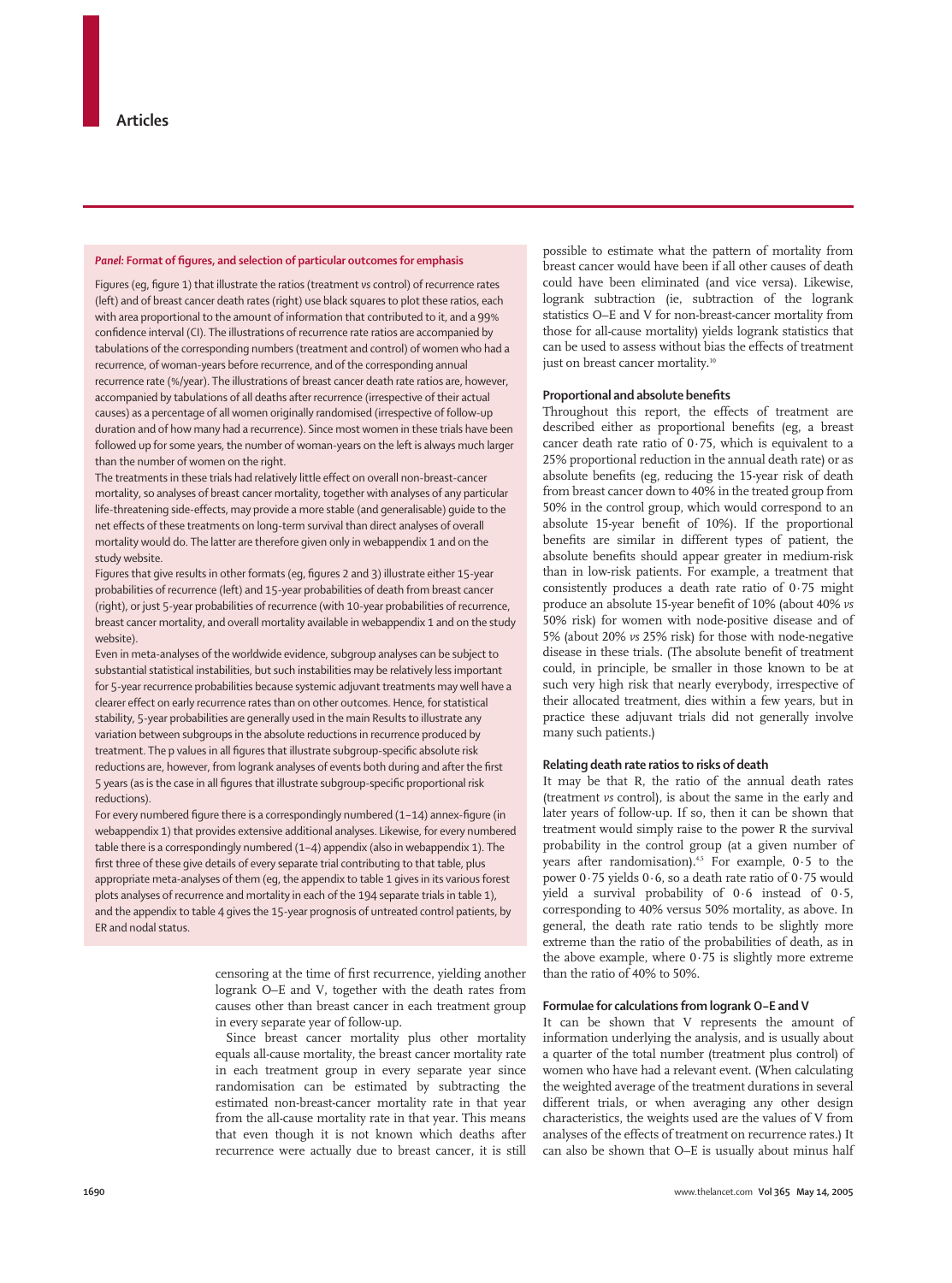| Recurrence/woman-years                                                                                                        |                                   |                                                   |                 |                            |                                     |                                                      | Breast cancer mortality/women                                                                                                  |                                          |                                  |        |                            |                                     |                                                      |
|-------------------------------------------------------------------------------------------------------------------------------|-----------------------------------|---------------------------------------------------|-----------------|----------------------------|-------------------------------------|------------------------------------------------------|--------------------------------------------------------------------------------------------------------------------------------|------------------------------------------|----------------------------------|--------|----------------------------|-------------------------------------|------------------------------------------------------|
|                                                                                                                               | Events/woman-years                |                                                   |                 | Chemotherapy events        |                                     |                                                      |                                                                                                                                | Deaths/women<br>Allocated                |                                  |        | Chemotherapy deaths        |                                     |                                                      |
| <b>Entry age</b>                                                                                                              | Allocated<br>chemotherapy control | Adjusted                                          | $O-E$           | Logrank Variance<br>of O-E |                                     | Ratio of annual event rates<br>Chemotherapy: Control | Entry age                                                                                                                      | chemotherapy control                     | Adjusted                         | $O-E$  | Logrank Variance<br>of O-E |                                     | Ratio of annual death rates<br>Chemotherapy: Control |
| (a) Single-agent (trend $\chi^2$ = 1.0; 2p>0.1; NS)                                                                           |                                   |                                                   |                 |                            |                                     |                                                      | (a) Single-agent (trend $\chi^2$ = 1.1; 2p>0.1; NS)                                                                            |                                          |                                  |        |                            |                                     |                                                      |
| Age $\leq$ 40                                                                                                                 | 97/1368<br>$(7.1\%/y)$            | 99/963<br>$(10.3\%/y)$                            | $-11-1$         | 34.0                       |                                     | $0.72$ (SE 0.15)                                     | Age $\leq$ 40                                                                                                                  | 91/160<br>(56.9%)                        | 89/142<br>(62.7%)                | $-5.4$ | $34-5$                     |                                     | $0.86$ (SE $0.16$ )                                  |
| $40 - 49$                                                                                                                     | 254/4505<br>$(5.6\%/y)$           | 278/4085 -21-8<br>$(6.8\%/y)$                     |                 | 108.4                      |                                     | 0.82 (SE 0.09)                                       | $40 - 49$                                                                                                                      | 232/458<br>(50.7%)                       | 254/454<br>(55.9%)               |        | $-10.1$ 104.9              |                                     | 0.91 (SE 0.09)                                       |
| $50 - 59$                                                                                                                     | 333/4745<br>$(7.0\%/y)$           | 388/4871 -20-7<br>$(8.0\%/y)$                     |                 | 149.9                      |                                     | $0.87$ (SE 0.08)                                     | $50 - 59$                                                                                                                      | 300/648<br>(46.3%)                       | 342/678<br>(50.4% )              |        | $-8.9$ 139.7               |                                     | 0.94 (SE 0.08)                                       |
| 60-69                                                                                                                         | 269/3463<br>$(7.8\%/y)$           | 269/3140<br>$(8.6\%/y)$                           | $-7.1$          | $111-3$                    |                                     | 0.94 (SE 0.09)                                       | $60 - 69$                                                                                                                      | 246/578<br>(42.6%)                       | 230/539<br>(42.7%)               | 5.8    | $101-1$                    |                                     | $1.06$ (SE 0.10)                                     |
| $\geq 70$                                                                                                                     | 41/650<br>$(6.3\%/y)$             | 45/629<br>(7.2%)                                  | $-5.2$          | 18.0                       |                                     | 0.75 (SE 0.20)                                       | $\geq 70$                                                                                                                      | 34/154<br>(22.1%)                        | 35/151<br>(23.2%)                | $-2.2$ | $14-2$                     |                                     |                                                      |
| Age unknown                                                                                                                   | 9/33                              | 7/28                                              | $-0.3$          | 2.5                        |                                     |                                                      | Age unknown                                                                                                                    | 9/20                                     | 6/12                             | 2.6    | $2-4$                      |                                     |                                                      |
| (a) subtotal                                                                                                                  | 1003/<br>14764<br>$(6.8%$ /y)     | 1086/<br>13716<br>$(7.9\%/y)$                     | $-66.1$         | 424.0                      |                                     | $0.86$ (SE $0.04$ )<br>$2p=0.001$                    | (a) subtotal                                                                                                                   | 912/<br>2018<br>(45.2%)                  | 956/<br>1976<br>(48.4%)          |        | $-18.1$ 396.7              | 虛                                   | $0.96$ (SE $0.05$ )<br>$2p > 0.1$ ; NS               |
| (b) Polychemotherapy (trend $\chi_1^2$ =34.8; 2p<0.00001)                                                                     |                                   |                                                   |                 |                            |                                     |                                                      | (b) Polychemotherapy (trend $\chi^2$ = 14.3; 2p=0.0002)                                                                        |                                          |                                  |        |                            |                                     |                                                      |
| Age $\leq$ 40                                                                                                                 | 395/7077<br>$(5.6\%/y)$           | 479/5595<br>$(8.6\%/y)$                           |                 | $-88.7$ 173.8              |                                     | $0.60$ (SE $0.06$ )                                  | Age $<$ 40                                                                                                                     | 292/981<br>(29.8%)                       | 336/937<br>(35.9%)               |        | $-45.2$ 133.3              |                                     | 0.71 (SE 0.07)                                       |
| $40 - 49$                                                                                                                     | $(4.3\%/y)$                       | 832/19553 1045/16629 -174-9 397-2<br>$(6.3\%/y)$  |                 |                            |                                     | $0.64$ (SE $0.04$ )                                  | $40 - 49$                                                                                                                      | 621/2568<br>(24.2%)                      | 763/2488 -107.0 304.1<br>(30.7%) |        |                            |                                     | 0.70 (SE 0.05)                                       |
| $50 - 59$                                                                                                                     | $(5.8\%/y)$                       | 1965/33600 2389/31644 -219-5 823-9<br>(7.5%)y)    |                 |                            |                                     | 0-77 (SE 0-03)                                       | $50 - 59$                                                                                                                      | 1542/5059<br>(30.5%)                     | 1806/5293 -1080 6670<br>(34.1%)  |        |                            |                                     | $0.85$ (SE $0.04$ )                                  |
| $60 - 69$                                                                                                                     | $(6.3\%/y)$                       | 2004/31655 2221/30332 -112-9 803-5<br>$(7.3\%/y)$ |                 |                            |                                     | $0.87$ (SE 0.03)                                     | $60 - 69$                                                                                                                      | (31.2%)                                  | 1564/5012 1733/5112<br>(33.9%)   |        | $-60.1$ 645.5              |                                     | 0-91 (SE 0-04)                                       |
| $\geq 70$                                                                                                                     | 194/3388<br>(5.7%)y)              | 253/3835<br>$(6.6\%$ /y)                          | $-9.3$          | 70.6                       |                                     | $0.88$ (SE $0.11$ )                                  | $\geq 70$                                                                                                                      | 152/583<br>(26.1%)                       | 204/641<br>(31.8%)               | -7.9   | $55 - 7$                   |                                     | 0.87 (SE 0.12)                                       |
| Age unknown                                                                                                                   | 7/130                             | 12/74                                             | $-1.4$          | 2.4                        |                                     |                                                      | Age unknown                                                                                                                    | 1/47                                     | 3/43                             | $-0.2$ | 0.5                        |                                     |                                                      |
| (b) subtotal                                                                                                                  | 5397/<br>95403<br>(5.7%)          | 6399/<br>88109<br>(7.3%)                          | $-606.7$ 2271.4 |                            |                                     | 0.77 (SE 0.02)<br>2p<0.00001                         |                                                                                                                                | (b) subtotal $4172/$<br>14250<br>(29.3%) | 4845/<br>14514<br>(33.4%)        |        | $-328.4$ 1806.1            | Þ                                   | 0.83 (SE 0.02)<br>2p<0.00001                         |
| $\rightarrow$ 99% or $\leftarrow$ 95% Cls                                                                                     |                                   |                                                   |                 |                            |                                     |                                                      | 99% or $\leftarrow$ 95% Cls                                                                                                    |                                          |                                  |        | $\Omega$                   |                                     |                                                      |
| Age-standardised difference between proportional effects<br>in single-agent and in polychemotherapy: $\chi^2_1$ =6.3; 2p=0.01 |                                   |                                                   |                 | $\Omega$                   | 0.5<br>$1-0$<br>Chemotherapy better | 1.5<br>$2-0$<br>Chemotherapy worse                   | Age-standardised difference between proportional effects<br>in single-agent and in polychemotherapy: $\chi_1^2$ =7.6; 2p=0.006 |                                          |                                  |        |                            | 0.5<br>$1-0$<br>Chemotherapy better | 1.5<br>$2-0$<br>Chemotherapy worse                   |

*Figure 1:* **Single-agent chemotherapy versus not and polychemotherapy versus not, by 10-year age groups: annual event rate ratios (treatment** *vs* **control) for recurrence and for breast cancer mortality**

the number of events prevented. This latter approximation is used chiefly to help describe any effects of treatment on rare events, such as the incidence of second cancers.

To describe effects of treatment on major outcomes, such as recurrence or breast cancer death, O–E and V are combined to calculate R, the event rate ratio.<sup>3-5</sup> Let *b* denote (O–E)/V, the log of the event rate ratio, and let *s* 2 denote the variance of *b* (which can be shown to be 1/V). The 95% confidence limits for *b* are then  $b \pm 1.96$ *s*. Hence, those for exp(*b*), the event rate ratio itself, are  $\exp(b\pm1.96s)$ . The SE attributed to an event rate ratio of R is calculated to make (R–1)/SE equal to *b*/*s*.

If two independent event rate ratios, exp(*b*1) and exp(*b*2), are to be multiplied together, yielding exp(*b*1+*b*2), then  $S^2$ , the variance of  $b1+b2$ , is the sum of the separate variances of *b*1 and *b*2, so the 95% confidence limits for the product are  $exp(b1+b2\pm1.96S)$ .

To test whether there are any significant differences between the proportional effects of treatment in two categories (eg, node-negative and node-positive) of patients in which the log event rate ratios are *b*1=(O1–E1)/V1 and *b*2=(O2–E2)/V2, respectively, the weight *w* of the evidence as to whether or not such an interaction exists is first defined as  $V1 \times V2/(V1+V2)$ . The test is then based on the weighted difference *d*=*w*(*b*1–*b*2), which can be shown to have variance *w*. (If *d* were to be calculated separately within each age-group then the sum of these weighted differences would provide an agestandardised test of interaction, with variance equal to the sum of the weights.)

## **Tests of heterogeneity and of trend**

Suppose that information on the effects of treatment is to be combined from several different strata (eg, trials).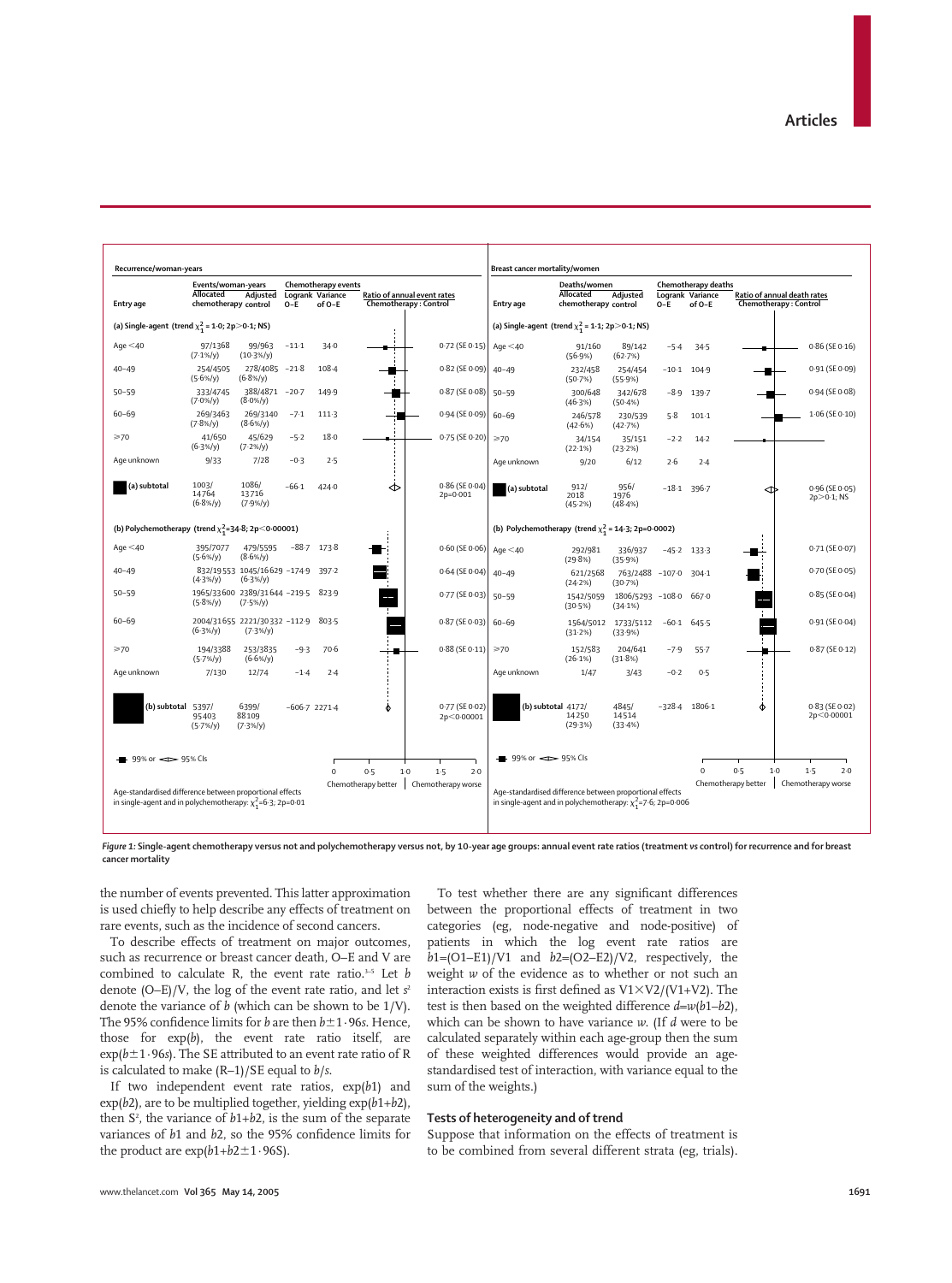

*Figure 2:* **Polychemotherapy versus not, by entry age** -**50 or 50–69 years: 15-year probabilities of recurrence and of breast cancer mortality** Younger women, 35% node-positive; older women, 70% node-positive. Error bars are ±1SE.

First calculate the logrank statistic (o–e) and its variance v in each separate stratum, and add these up to get the overall logrank (O–E) and its variance V (ie, the sum of the separate variances). Delete any uninformative strata effects in different strata can be obtained by subtracting

(ie, those for which v is zero), and number the remaining strata from 1 to n. A  $\chi^2$  test (on n–1 degrees of freedom) for heterogeneity between the treatment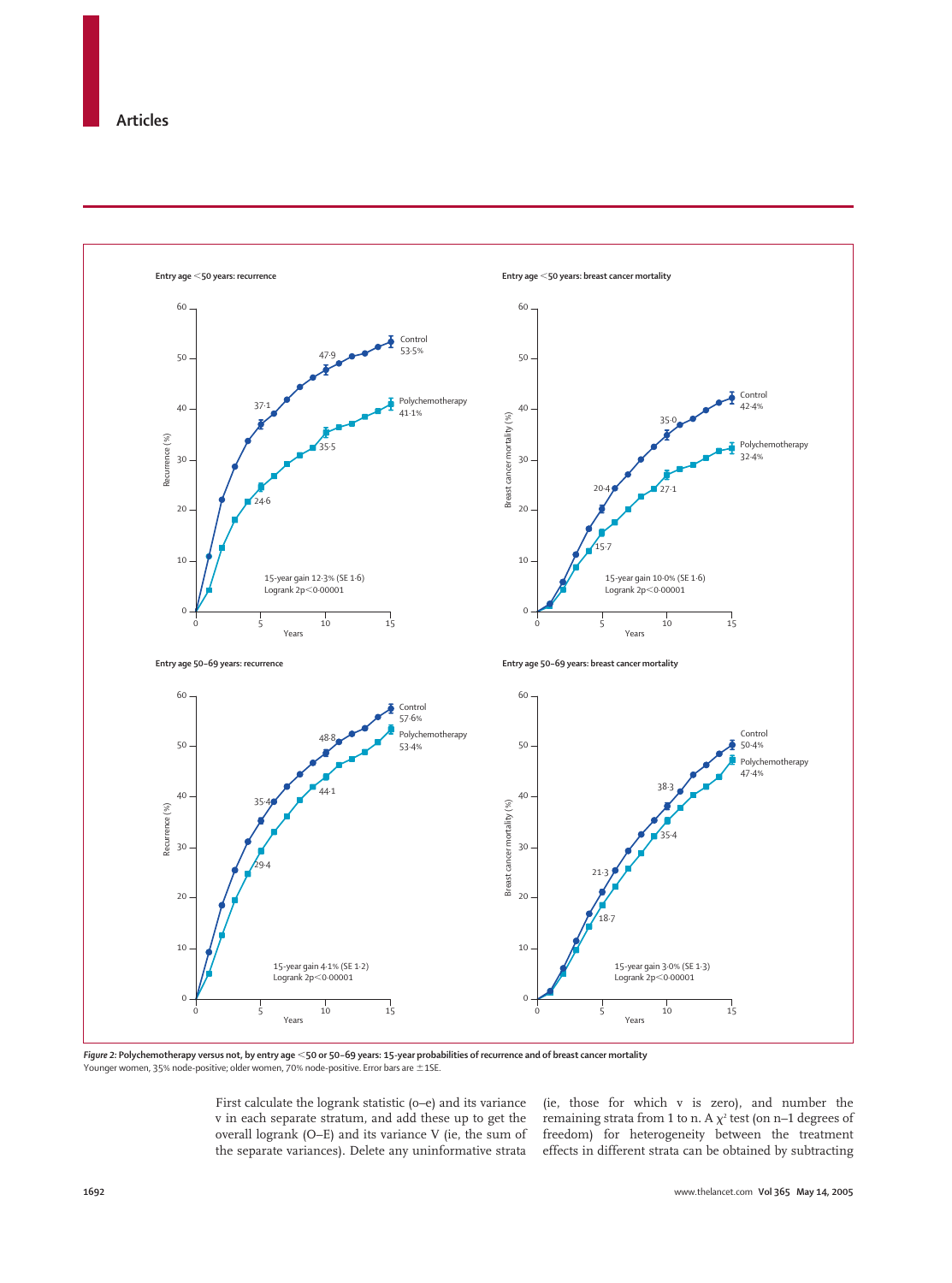

*Figure 3:* **Polychemotherapy versus not, by nodal status and entry age: 5-year probabilities of recurrence**  Error bars are  $\pm$  1SE.

 $(O-E)^2/V$  from the sum of the separate values, one per stratum, of  $(o-e)^2/v$ . Alternatively, a  $\chi^{\scriptscriptstyle 2}$  test for trend (ie, for whether the

treatment effect changes progressively from one stratum

to the next) can be obtained as follows: if the stratum numbered s has logrank statistics (o–e) and v then define m, the mean stratum number, to be the sum, one term per stratum, of sv/V and define T to be the sum, one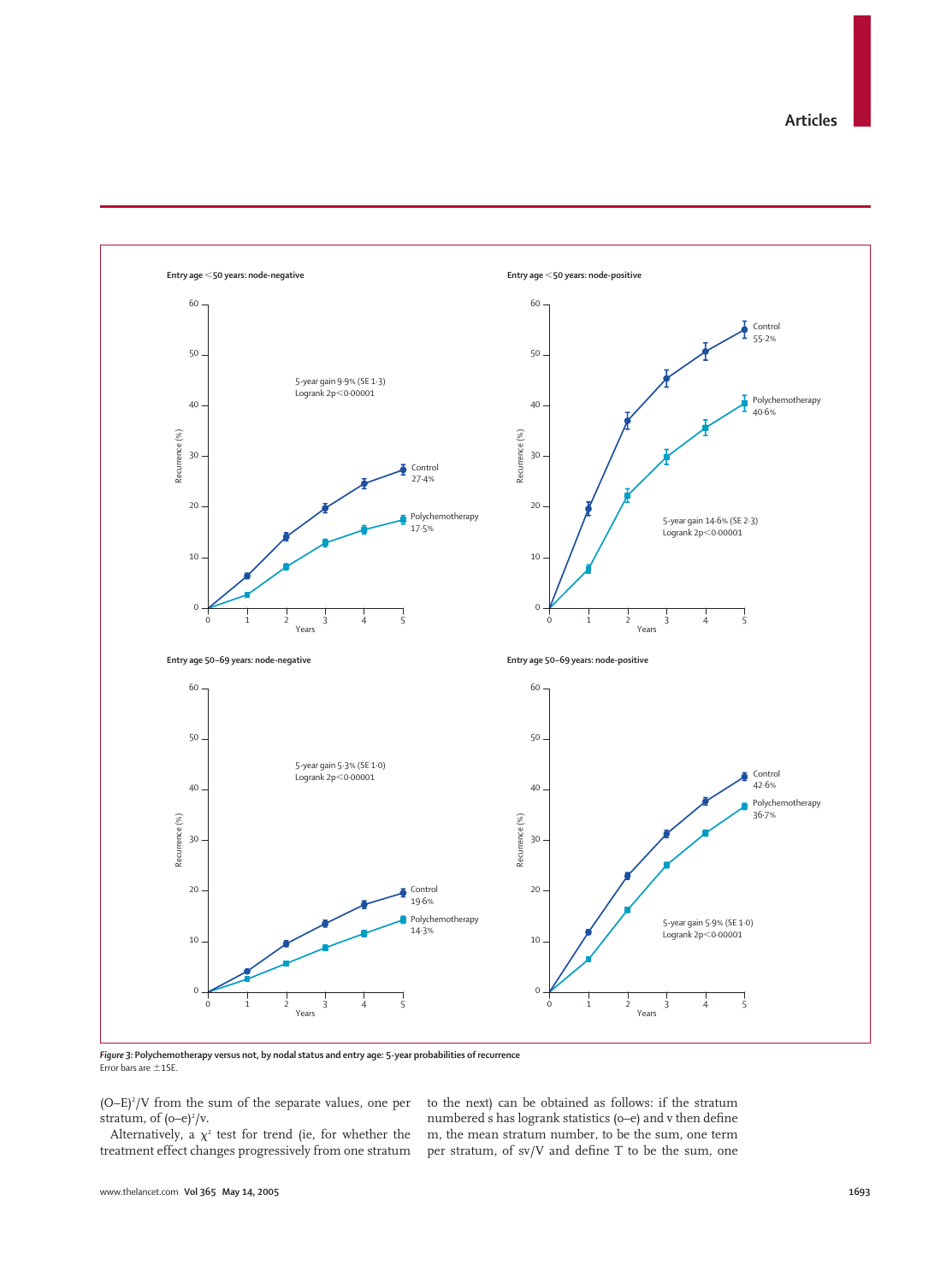term per stratum, of (s–m)(o–e). The variance of T, var(T), is then the sum, one term per stratum, of (s–m)<sup>2</sup>v, and the  $x^2$  test (on 1 degree of freedom) for trend is T2 /var(T). If there are only two strata then the tests for trend and heterogeneity are identical.

# **Terminology**

For a meta-analysis of many trials (just as for a standard analysis of a single trial) the CIs, standard errors (SEs), and significance levels (p values) are to help assess the extent to which the play of chance just in the randomisation process could have affected the calculated result. All p values are two-sided (and, for consistency with previous reports, $2-10$  are described as 2p). Because of the number of hypotheses being tested, 2p is not given in tabulations of multiple possible side-effects if it exceeds 0·1. For balance, in three-way trials with two active treatment groups, the controls are counted twice in the adjusted control totals: other calculations are not affected.

## **Role of the funding source**

This collaboration is funded from the general long-term financial support of the CTSU by organisations that had no role in study design, data collection, data analysis, data interpretation, or writing of the report. The EBCTCG secretariat (see Contributors) had full access to all the data and analyses and had final responsibility for the decision to submit for publication.

### **Results**

See http://www.ctsu.ox.ac.uk/ ~ebctcg/

> See **Lancet Online** for webappendix 1, webappendix 2, and webappendix 3

The panel describes the format of figures and tables in this report. The study website provides supplementary information to every figure and table in the form of annex-figures and table appendices, which are also available in webappendix 1 (with explanations of what they are in webappendix 2). A list describing every trial separately can be found in webappendix 3.

Results are given first for chemotherapy, then for tamoxifen, and then for ovarian ablation or suppression. Table 1 shows the numbers of trials providing data and of women in the relevant categories of randomised comparison. It is restricted to women randomised by the year 2000 in trials that began by 1995. Information is unavailable for about 9% of women, mainly in trials that were still randomising patients in the late 1990s. Hence, most such women would have contributed only a few years of follow-up, and their unavailability will have relatively little effect, particularly on the analyses of event rates more than 5 years after diagnosis. None of the available trials involved taxanes, trastuzumab, raloxifene, or modern aromatase inhibitors.

### **Chemotherapy**

*Single-agent chemotherapy or polychemotherapy versus no adjuvant chemotherapy* 

*Drugs tested—*There were only 4000 women in the trials of single-agent chemotherapy, compared with 29 000 in

the trials of polychemotherapy, so the latter yield much more definite results. The polychemotherapy regimens chiefly involved 6 or 12 months of CMF-based treatment or about 6 months of anthracycline-based treatment with combinations such as FAC (fluorouracil, doxorubicin [synonym: adriamycin], cyclophosphamide) or FEC (fluorouracil, epirubicin, cyclophosphamide), although some involved other agents (eg, vincristine, melphalan). In the trials of single-agent chemotherapy, only 13% of the information was from trials of 6 months of an anthracycline, which is too little to be separately informative: almost all the rest was from the single-agent trials of 6 or 12 months of older agents such as cyclophosphamide, melphalan, or fluorouracil.

*Age-specific results—*Figure 1 summarises the proportional risk reductions from single-agent chemotherapy and from polychemotherapy in the trials that compared more than 1 month of such treatment versus no adjuvant chemotherapy. The data have been subdivided into 10 year bands of age at entry (starting at  $<$  40 years and going up to  $\geq$  70 years), because of the previously established relevance of age at diagnosis.<sup>9</sup> Few women older than 70 years of age, and very few older than 80, were randomised into these chemotherapy trials. (Finer age divisions, with 5-year age groups from  $\leq$  30, 30–35, to  $\geq$ 70, are available in webappendix 1 [annex-figure 1], along with a subdivision of figure 1 by ER status.)

There is clear evidence that these single-agent chemotherapy regimens reduce recurrence rates and that these polychemotherapy regimens reduce not only recurrence but also mortality from breast cancer (and hence overall mortality; webappendix 1 [annex-figure 1]). Taking all ages together, for single-agent chemotherapy the ratios (treatment *vs* control) of the annual event rates are  $0.86$  (SE  $0.04$ , logrank 2p= $0.001$ ) for recurrence and 0·96 (0·05, 2p=0·4) for breast cancer mortality, while for polychemotherapy they are  $0.77$  ( $0.02$ ,  $2p<0.00001$ ) and  $0.83$  (0 $0.02$ ,  $2p<0.00001$ ), respectively.

*Indirect comparison of single-agent and polychemotherapy*—With both single-agent and polychemotherapy, there is a trend towards greater benefits among younger women, but both for recurrence and for mortality the age-standardised effects of the single-agent regimens in these trials were significantly less favourable than those of the polychemotherapy regimens (figure 1). Polychemotherapy has come to be used widely,<sup>13</sup> and most subsequent chemotherapy analyses are restricted to polychemotherapy and to women younger than 50 years of age (younger), or 50–69 (older), when randomised into trials of it.

*Polychemotherapy versus no adjuvant chemotherapy in younger and older women* 

Figure 2 shows the 15-year recurrence (left) and breast cancer mortality (right) probabilities for these younger (upper) and older (lower) groups of women. In all four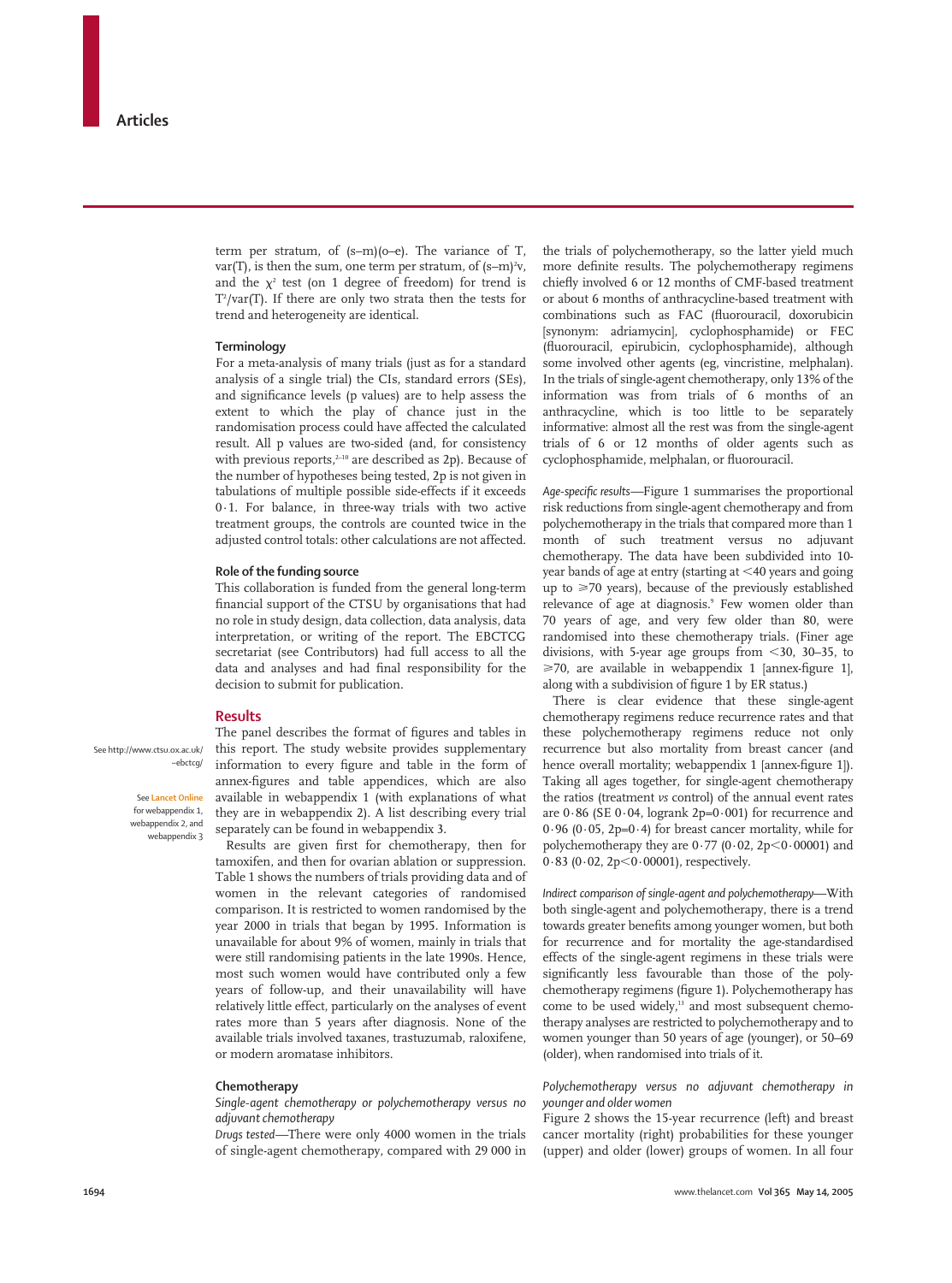analyses the differences are highly significant (all  $2p<$  0 $\cdot$  00001), but the absolute benefits at 10 or 15 years appear to be about three times as great for younger than for older women, and to be somewhat greater for recurrence than for mortality.

In many of these trials, women in the control group who had recurrence could then be offered cytotoxic treatment. To the extent to which this was the case, any differences in mortality compare a policy of immediate adjuvant treatment (exposing to cytotoxic therapy even those who never were going to relapse) with one of treating patients only when recurrence is detected, and show that it is not always safe to defer treatment.

In figure 2, most of the effect of adjuvant chemotherapy on the risk of recurrence is seen within the first 5 years after randomisation, and figure 3 subdivides this effect on the 5-year recurrence risks both by age and by nodal status. (Among the younger women in these trials only 35% had node-positive disease, whereas 70% of the older women did so.) Although the absolute 5-year gains for women with node-negative disease appear to be smaller than those for women with node-positive disease, they are not significantly smaller (but, see Discussion).

*Selected subgroups*—Figure 4 describes the proportional risk reductions produced in various different circumstances, and annex-figure 4 in webappendix 1 gives further such subgroup analyses. The event rate ratios (treatment *vs* control) for recurrence and for breast cancer mortality are given separately for younger and for older women according to (a) the type of polychemotherapy regimen, (b) the presence or absence of tamoxifen in both treatment groups, (c) both ER status and tamoxifen use, (d) nodal status, and (e) period of follow-up.

The effects of treatment are greater in younger than in older women, and are greater for recurrence than for mortality. Hence, any heterogeneity between the proportional risk reductions produced by treatment in different subgroups of the trials or patients may best be detected by the logrank analyses of recurrence rates among younger women, even though there are only 7000 younger women in these trials.

*Indirect comparisons between CMF-based and anthracyclinebased polychemotherapy*—About half the available evidence is from trials of CMF-based regimens, and about a third is from trials of anthracycline-based regimens. In the CMF-based regimens, 84% of the information was from trials of 6, 9, or 12 months of treatment (with no significant trend towards greater benefit with longer treatment) and 90% was from trials that involved no cytotoxic drugs other than CMF (the remainder involving these three drugs and vincristine). In the anthracycline-based trials the mean duration was 6 months, and the anthracycline used was always doxorubicin (66%) or epirubicin (34%).

Both among younger and among older women there are no significant differences between the proportional risk reductions (in recurrence or in breast cancer mortality) that were produced by the CMF-based and the anthracycline-based chemotherapy regimens in these particular trials (figure 4a). But, although this indirect comparison indicates that there are, on average, no large differences in efficacy, there could still be moderate but worthwhile differences in efficacy between these two types of regimen (as is indicated by the directly randomised comparisons of anthracycline-based regimens versus CMF; see below).

*Presence or absence of tamoxifen*—Some trials were of chemotherapy given with tamoxifen (concurrent chemoendocrine treatment) versus tamoxifen alone, some were of chemotherapy followed by tamoxifen<br>(sequential chemoendocrine treatment) versus chemoendocrine treatment) versus tamoxifen alone, and some were of chemotherapy alone (with no tamoxifen in either group). There was, however, no significant heterogeneity between the proportional risk reductions produced by chemotherapy in these three different settings (figure 4b).

Nearly all the evidence on sequential chemoendocrine therapy involved older women, among whom it appeared somewhat more effective than concurrent chemoendocrine treatment, but this comparison is indirect and the difference is not significant. No large, directly randomised comparisons of concurrent versus sequential chemoendocrine therapy are available in the present dataset, although an intergroup study favouring sequential therapy has recently been published.<sup>14</sup>

*ER status and tamoxifen*—In ER-poor disease, the trials of tamoxifen versus not show that even 5 years of tamoxifen has little effect on recurrence or breast cancer mortality.<sup>8</sup> Hence, the effects of chemotherapy in ER-poor disease should be similar in the presence or the absence of tamoxifen, and may best be estimated by combining the evidence from parts i and iv of figure 4c (ie, by adding together the relevant logrank statistics and calculating exp[(O–E)/V]). Such calculations show that chemotherapy is effective both for younger and for older women with ER-poor disease: recurrence rate ratios 0·61 (SE 0·07) for younger and 0·72 (0·05) for older women (both  $2p<0.00001$ ); breast cancer death rate ratios  $0.68$  (0.08) for younger and  $0.81$  (0 $0.05$ ) for older women (2p= $0.0002$ and  $2p=0.0004$ , respectively). These four event rate ratios are not materially altered  $(0.64, 0.72, 0.71,$  and  $0.80$ , respectively) by further restriction to ER-poor, PR-poor disease (webappendix 1 [annex-figure 4]).

In ER-positive disease, tamoxifen is highly effective,<sup>8</sup> but again there is no good evidence that it modifies the proportional risk reduction produced by chemotherapy (parts ii and v of figure 4c). In particular, both for younger and for older women with ER-positive disease, chemoendocrine therapy is significantly better than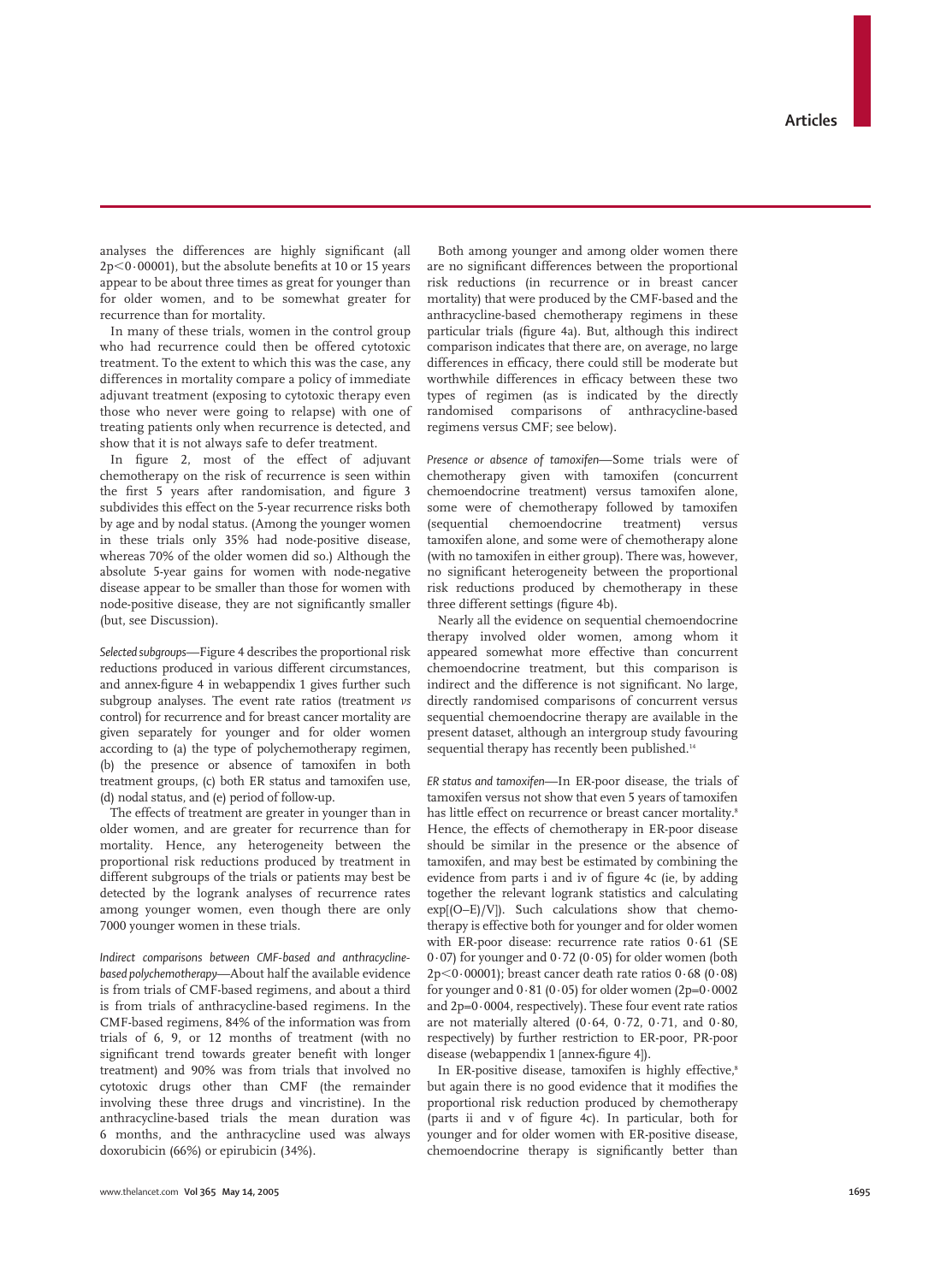| Entry age $<$ 50 years: recurrence/woman-years                         |                                       |                                             |                | Entry age $<$ 50 years: breast cancer mortality/women |                                                                           |                                             |                                                                          |                                    |                                |                |                       |                                                                            |                                           |  |
|------------------------------------------------------------------------|---------------------------------------|---------------------------------------------|----------------|-------------------------------------------------------|---------------------------------------------------------------------------|---------------------------------------------|--------------------------------------------------------------------------|------------------------------------|--------------------------------|----------------|-----------------------|----------------------------------------------------------------------------|-------------------------------------------|--|
|                                                                        | Events/woman-years                    |                                             | events         | Polychemotherapy                                      |                                                                           |                                             |                                                                          | Deaths/women                       |                                | deaths         | Polychemotherapy      |                                                                            |                                           |  |
| Category                                                               | Allocated<br>poly-<br>chemotherapy    | Adjusted<br>control                         | O-E            | of O-E                                                | Logrank Variance Ratio of annual event rates<br>Polychemotherapy: Control |                                             | Category                                                                 | Allocated<br>poly-<br>chemotherapy | Adjusted<br>control            | $O-E$          | of O–E                | Logrank Variance Ratio of annual death rates<br>Polychemotherapy : Control |                                           |  |
| (a) Chemotherapy type $(\chi^2_{2}=2.3; p\!>\!0.1; NS)$                |                                       |                                             |                |                                                       |                                                                           |                                             | (a) Chemotherapy type $(\chi^2_{2}=2.6; p\!>\!0.1; NS)$                  |                                    |                                |                |                       |                                                                            |                                           |  |
| CMF-based                                                              | 652/14949<br>(4.4%)y)                 | 790/11544 -157-5 302-2<br>(6.8%)            |                |                                                       |                                                                           | 0.59 (SE 0.04)                              | CMF-based                                                                | 495/1916<br>(25.8%)                | 585/1765<br>(33.1%)            | $-97.8$        | 235-2                 |                                                                            | $0.66$ (SE $0.05$ )                       |  |
| Anthracycline-<br>based                                                | 258/4160<br>(6.2%)                    | 349/3823                                    |                | $-48.1$ 119.1                                         |                                                                           | $0.67$ (SE $0.08$ )                         | Anthracycline-<br>based                                                  | 188/691<br>(27.2%)                 | 246/734<br>(33.5%)             | $-27.7$        | $91-4$                |                                                                            | 0.74 (SE 0.09)                            |  |
| Other poly-<br>chemotherapy                                            | 318/7590<br>$(4.2\%/y)$               | (9.1%)<br>385/6874<br>(5.6%)y)              | $-58.2$ 149.9  |                                                       |                                                                           | $0.68$ (SE $0.07$ )                         | Other poly-<br>chemotherapy                                              | 231/952<br>(24.3%)                 | 268/929<br>(28.8%)             | $-26.6$        | 111-0                 |                                                                            | $0.79$ (SE $0.08$ )                       |  |
| (b) Presence or absence of tamoxifen ( $\chi^2$ =0·7; p>0·1; NS)       |                                       |                                             |                |                                                       |                                                                           |                                             | (b) Presence or absence of tamoxifen ( $\chi^2$ =1·4; p>0·1; NS)         |                                    |                                |                |                       |                                                                            |                                           |  |
| Chem with Tam vs 248/8098<br>Tam alone                                 | (3.1%)                                | 310/7225                                    | $-51.8$ 121.3  |                                                       |                                                                           | 0.65 (SE 0.07)                              | Chem with Tam vs 164/1055<br>Tam alone                                   | (15.5%)                            | 202/1015 -32-4<br>(19.9%)      |                | 78.9                  |                                                                            | $0.66$ (SE $0.09$ )                       |  |
| Chem then Tam vs<br>Tam alone                                          | 26/658                                | $(4.3\%/y)$<br>57/888                       |                | $-2.7$ 10.5                                           |                                                                           |                                             | Chem then Tam vs                                                         | 19/148<br>(12.8%)                  | 34/191<br>(17.8%)              | 0.4            | 6.8                   |                                                                            |                                           |  |
| Chem alone vs<br>Nil (no adjuvant)                                     | $(4.0\%$ /y)<br>954/17943<br>(5.3%)y) | (6.4%)<br>1157/14128 -209-4 439-3<br>(8.2%) |                |                                                       |                                                                           | $0.62$ (SE $0.04$ )                         | Tam alone<br>Chem alone vs<br>Nil (no adjuvant)                          | 731/2356<br>(31.0%)                | 863/2222 -120-1<br>(38.8%)     |                | 351-9                 |                                                                            | 0.71 (SE 0.05)                            |  |
| (c) ER status and tamoxifen ((ii) vs (v): $\chi^2_1$ =0·9; 2p>0·1; NS) |                                       |                                             |                |                                                       |                                                                           |                                             | (c) ER status and tamoxifen ((ii) vs (v): $\chi^2_{1}$ =0·1; 2p>0·1; NS) |                                    |                                |                |                       |                                                                            |                                           |  |
| Polychemotherapy alone vs nil                                          |                                       |                                             |                |                                                       |                                                                           |                                             | Polychemotherapy alone vs nil                                            |                                    |                                |                |                       |                                                                            |                                           |  |
| (i) ER-poor                                                            | 272/6904<br>(3.9%)y)                  | 358/5326<br>(6.7%)y                         |                | $-67.1$ 135.6                                         |                                                                           | 0.61 (SE 0.07)                              | (i) ER-poor                                                              | 195/876<br>(22.3%)                 | 248/797<br>(31.1%)             | $-37.7$        | 99.3                  |                                                                            | $0.68$ (SE $0.08$ )                       |  |
| (ii) ER-positive                                                       | 198/3863<br>(5.1%)                    | 292/3244<br>$(9.0\%/y)$                     |                | $-59.5$ 102.5                                         |                                                                           | $0.56$ (SE $0.07$ )                         | (ii) ER-positive                                                         | 147/537<br>(27.4%)                 | 193/545<br>(35.4%)             | $-27.6$        | 73.8                  |                                                                            | $0.69$ (SE $0.10$ )                       |  |
| (iii) Unknown                                                          | 484/7175<br>(6.7%)                    | 507/5556<br>$(9.1\%/y)$                     |                | $-69.7$ 202.1                                         | 打                                                                         | $0.71$ (SE $0.06$ )                         | (iii) Unknown                                                            | 389/943<br>(41.3%)                 | 422/880<br>$(48.0\%)$          | $-47.9$        | 178-2                 | Ð                                                                          | $0.76$ (SE $0.07$ )                       |  |
| Polychemotherapy+tamoxifen vs tamoxifen only                           |                                       |                                             |                |                                                       |                                                                           |                                             | Polychemotherapy+tamoxifen vs tamoxifen only                             |                                    |                                |                |                       |                                                                            |                                           |  |
| (iv) ER-poor                                                           | 14/251                                | 19/265                                      | $-2.0$         | $4 - 8$                                               |                                                                           |                                             | (iv) ER-poor                                                             | 13/36<br>(36.1%)                   | 13/48<br>(27.1%)               | $-0.7$         | $4-1$                 |                                                                            |                                           |  |
| (v) ER-positive                                                        | (5.6%)y)<br>192/7239                  | (7.2%)<br>288/7019                          |                | $-45.2$ 101.6                                         |                                                                           | $0.64$ (SE $0.08$ )                         | (v) ER-positive                                                          | 115/995<br>(11.6%)                 | 175/1032<br>(17.0%)            | $-25.9$        | $60-3$                |                                                                            | $0.65$ (SE $0.10$ )                       |  |
| (vi) Unknown                                                           | (2.7%)<br>68/1264<br>(5.4%)y)         | (4.1%)<br>60/822<br>(7.3%)                  | -8.9           | 26.8                                                  | o                                                                         | $0.72$ (SE $0.16$ )                         | (vi) Unknown                                                             | 55/172<br>(32.0%)                  | 48/126<br>(38.1%)              | $-6.2$         | $21-7$                |                                                                            | $0.75$ (SE $0.19$ )                       |  |
| (d) Nodal status ( $\chi^2_1$ =0·0; 2p>0·1; NS)                        |                                       |                                             |                |                                                       |                                                                           |                                             | (d) Nodal status ( $\chi^2_1$ =0·0; 2p>0·1; NS)                          |                                    |                                |                |                       |                                                                            |                                           |  |
| Node-negative                                                          | 560/17275                             | 768/15336 -136-1 307-5                      |                |                                                       |                                                                           | $0.64$ (SE $0.05$ )                         | Node-negative                                                            | 347/2225                           | 449/2167                       | $-62.9$        | 188-3                 |                                                                            | $0.72$ (SE $0.06$ )                       |  |
| Node-positive                                                          | (3.2%)y)<br>656/9104                  | $(5.0\%/y)$<br>747/6698                     | $-125.6$ 272.5 |                                                       |                                                                           | $0.63$ (SE $0.05$ )                         | Node-positive                                                            | (15.6%)<br>561/1254                | (20.7%)<br>645/1201            | $-89.7$        | 255-9                 |                                                                            | 0.70 (SE 0.05)                            |  |
| Unknown                                                                | (7.2%)<br>12/346                      | (11.2%)<br>8/253                            | $1-1$          | 4.5                                                   |                                                                           |                                             | Unknown                                                                  | (44-9%)<br>6/80                    | (53.8%)<br>4/60                | 0.3            | $2-4$                 |                                                                            |                                           |  |
| (e) Period of follow-up (trend $\chi^2$ =13.8; 2p=0.0002; NS)          |                                       |                                             |                |                                                       |                                                                           |                                             | (e) Period of follow-up (trend $\chi^2$ =2.0; 2p>0.1; NS)                |                                    |                                |                |                       |                                                                            |                                           |  |
| Years 0-1                                                              | 472/6561                              | 726/6026 -1590 243-3                        |                |                                                       |                                                                           | 0.52 (SE 0.05)                              | Years $0-1$ <sup>*</sup>                                                 | 158/3559                           | 197/3428 -23.9                 |                | 78.9                  |                                                                            | $0.74$ (SE $0.10$ )                       |  |
| Years 2-4                                                              | (7.2%)y)<br>415/7672                  | $(12.0\%/y)$<br>471/6592                    |                | $-68.8$ 186.1                                         |                                                                           | $0.69$ (SE $0.06$ )                         | Years $2-4$ <sup>*</sup>                                                 | (4.4%)<br>376/3252                 | (5.7%)<br>456/3121 -53-2 180-4 |                |                       |                                                                            | $0.74$ (SE $0.06$ )                       |  |
| Years 5-9                                                              | (5.4%)y)<br>257/8048                  | (7.1%)<br>252/6421                          | $-25.9$ 110.1  |                                                       | ₩.                                                                        | 0.79 (SE 0.08)                              | Years $5-9$ <sup>*</sup>                                                 | (11.6%)<br>281/2574                | (14.6%)<br>339/2390            | -51.4          | 135.9                 |                                                                            | $0.68$ (SE $0.07$ )                       |  |
| Year $\geq 10$                                                         | (3.2%)<br>84/4248<br>$(2.0\%/y)$      | (3.9%)<br>75/3037<br>(2.5%)y)               | $-10.1$ 31.7   |                                                       |                                                                           | 0.73 (SE 0.15)                              | Year $\geq 10^*$                                                         | (10-9%)<br>99/1136<br>(8.7%)       | (14.2%)<br>107/952<br>(11.2%)  | $-23.8$        | 42.3                  |                                                                            | $0.57$ (SE $0.12$ )                       |  |
|                                                                        |                                       |                                             |                |                                                       |                                                                           |                                             |                                                                          |                                    |                                |                |                       |                                                                            |                                           |  |
| Total                                                                  | 1228/<br>26699<br>(4.6%)y)            | 1524/<br>22241<br>(6.9%)y)                  | $-263.8$ 571.2 |                                                       | ♦                                                                         | 0.630 (SE 0.034)<br>2p<0.00001              | <b>Total</b>                                                             | 914/<br>3559<br>(25.7%)            | 1099/<br>3428<br>(32.1%)       | $-152.1$ 437.6 |                       | ◆                                                                          | 0.706 (SE 0.040)<br>2p<0.00001            |  |
| 99% or $\implies$ 95% Cls                                              |                                       |                                             |                |                                                       |                                                                           |                                             | $-99\%$ or $\iff$ 95% Cls                                                |                                    |                                |                |                       |                                                                            |                                           |  |
|                                                                        |                                       |                                             |                | 0<br>better                                           | 0.5<br>$1-0$<br>Polychemotherapy                                          | $1.5$<br>$2-0$<br>Polychemotherapy<br>worse |                                                                          |                                    |                                |                | $\mathbf 0$<br>better | 0.5<br>$1-0$<br>Polychemotherapy                                           | 1.5<br>$2-0$<br>Polychemotherapy<br>worse |  |
|                                                                        |                                       |                                             |                |                                                       | Treatment effect 2p<0.00001                                               |                                             |                                                                          |                                    |                                |                |                       | Treatment effect 2p<0.00001                                                |                                           |  |

*Figure 4:* **Polychemotherapy versus not, by type of chemotherapy, use of tamoxifen, ER status, nodal status, or period of follow-up: event rate ratios (continued on facing page)**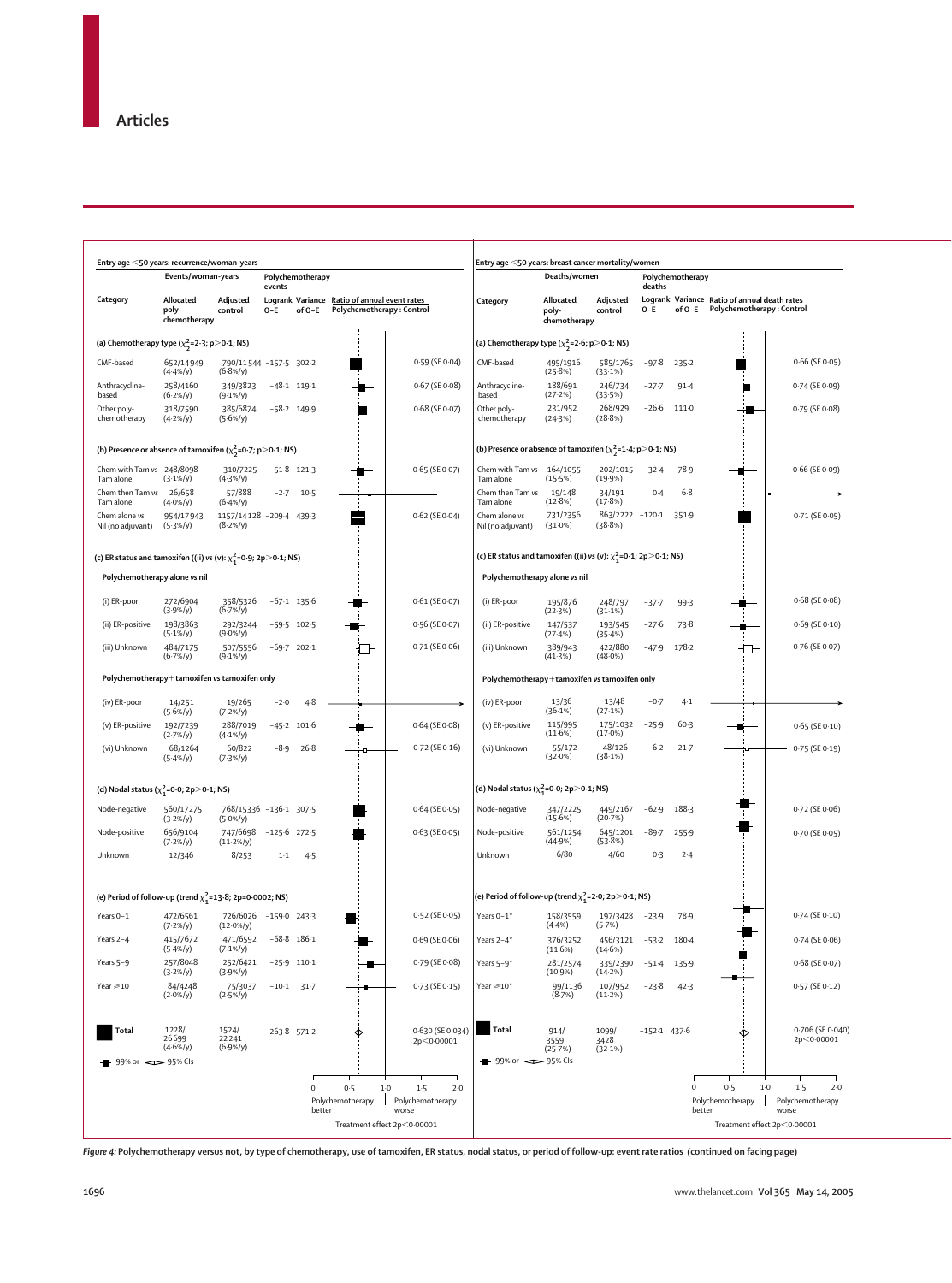|                                                                                                       | Events/woman-years                 |                                                    |                   | Polychemotherapy           |                                                          |                                |                                                                                                                    | Deaths/women                       |                                    |                                     | Polychemotherapy |                                                          |                                |
|-------------------------------------------------------------------------------------------------------|------------------------------------|----------------------------------------------------|-------------------|----------------------------|----------------------------------------------------------|--------------------------------|--------------------------------------------------------------------------------------------------------------------|------------------------------------|------------------------------------|-------------------------------------|------------------|----------------------------------------------------------|--------------------------------|
| Category                                                                                              | Allocated<br>poly-<br>chemotherapy | Adjusted<br>control                                | events<br>O-E     | Logrank Variance<br>of O-E | Ratio of annual event rates<br>Polychemotherapy: Control |                                | Category                                                                                                           | Allocated<br>poly-<br>chemotherapy | Adjusted<br>control                | deaths<br>Logrank Variance<br>$O-E$ | of O-E           | Ratio of annual death rates<br>Polychemotherapy: Control |                                |
| (a) Chemotherapy type $(\chi^2_{2} = 2.0; p > 0.1; NS)$                                               |                                    |                                                    |                   |                            |                                                          |                                | (a) Chemotherapy type $(\chi^2_{2}=2.3; p>0.1; NS)$                                                                |                                    |                                    |                                     |                  |                                                          |                                |
| CMF-based                                                                                             | (6.5%)y)                           | 2094/32119 2368/29984 -189-4<br>(7.9%)y)           |                   | 886.9                      |                                                          | 0.81 (SE 0.03)                 | CMF-based                                                                                                          | 1701/5049<br>(33.7%)               | 1869/5135 -80-5<br>(36.4%)         |                                     | $735-1$          |                                                          | 0.90 (SE 0.03)                 |
| Anthracycline-<br>based                                                                               | (5.9%)y)                           | 1381/23250 1702/22568 -118-5<br>(7.5%)y)           |                   | 515.2                      |                                                          | 0.79 (SE 0.04)                 | Anthracycline-<br>based                                                                                            | 1024/3662<br>(28.0%)               | 1258/3903 -76-0<br>(32.2%)         |                                     | $399 - 7$        |                                                          | 0-83 (SE 0-05)                 |
| Other poly-<br>chemotherapy                                                                           | 500/9950<br>$(5.0\%/y)$            | 552/9480<br>(5.8%)y)                               | $-27.4$           | 229.2                      |                                                          | $0.89$ (SE $0.06$ )            | Other poly-<br>chemotherapy                                                                                        | 381/1397<br>(27.3%)                | 415/1407 -13-3<br>(29.5%)          |                                     | 178.4            |                                                          | 0-93 (SE 0-07)                 |
| (b) Presence or absence of tamoxifen ( $\chi^2$ =2·8; p>0·1; NS)                                      |                                    |                                                    |                   |                            |                                                          |                                | (b) Presence or absence of tamoxifen ( $\chi^2$ =1·1; p>0·1; NS)                                                   |                                    |                                    |                                     |                  |                                                          |                                |
| Chem with Tam vs 2283/37295 2524/34879 -154-8                                                         | $(6.1\%/y)$                        | (7.2%)                                             |                   | 916.2                      |                                                          | 0-84 (SE 0-03)                 | Chem with Tam vs 1804/5699                                                                                         | (31.7%)                            | 1974/5702 -81-7 736-8<br>(34.6%)   |                                     |                  |                                                          | 0.90 (SE 0.03)                 |
| Tam alone<br>Chem then Tam vs                                                                         | 409/10313                          | 636/11236 -35-5                                    |                   | 133.1                      |                                                          | 0-77 (SE 0-08)                 | Tam alone<br>Chem then Tam vs 246/1884<br>Tam alone                                                                | (13.1%)                            | 396/2156 -18-2<br>(18.4%)          |                                     | 80.0             |                                                          | $0.80$ (SE $0.10$ )            |
| Tam alone<br>Chem alone vs<br>Nil (no adjuvant)                                                       | $(4.0\%$ /y)<br>(7.2%)y)           | (5.7%)<br>1283/17711 1462/15917 -145-0<br>(9.2%)y) |                   | 582.0                      |                                                          | 0-78 (SE 0-04)                 | Chem alone vs<br>Nil (no adjuvant)                                                                                 | 1056/2525<br>(41.8%)               | 1172/2587 -69.9<br>(45·3%)         |                                     | $496-3$          |                                                          | 0.87 (SE 0.04)                 |
|                                                                                                       |                                    |                                                    |                   |                            |                                                          |                                |                                                                                                                    |                                    |                                    |                                     |                  |                                                          |                                |
| (c) ER status and tamoxifen ((ii) vs (v): $\chi^2$ =0.0; 2p>0.1; NS)<br>Polychemotherapy alone vs nil |                                    |                                                    |                   |                            |                                                          |                                | (c) ER status and tamoxifen ((ii) vs (v): $\chi^2$ <sub>1</sub> =0.5; 2p>0.1; NS)<br>Polychemotherapy alone vs nil |                                    |                                    |                                     |                  |                                                          |                                |
| (i) ER-poor                                                                                           | 282/5641<br>$(5.0\%/y)$            | 363/4859 -51-5<br>(7.5%)y)                         |                   | 131.0                      |                                                          | 0.67 (SE 0.07)                 | (i) ER-poor                                                                                                        | 222/721<br>(30.8%)                 | 292/753<br>(38.8%)                 | $-33.4$                             | 108.4            |                                                          | 0-74 (SE 0-08)                 |
| (ii) ER-positive                                                                                      | 376/5156<br>(7·3%/y)               | 434/5051 -30-0<br>$(8.6\%/y)$                      |                   | 171.2                      |                                                          | 0-84 (SE 0-07)                 | (ii) ER-positive                                                                                                   | 310/767<br>$(40.4\%)$              | 342/802<br>(42.6%)                 | $-7.2$                              | 144.6            |                                                          | 0.95 (SE 0.08)                 |
| (iii) Unknown                                                                                         | 625/6876<br>$(9.1\%/y)$            | 665/5971 -56-9<br>$(11.1\%/y)$                     |                   | 263.6                      | 毌                                                        | $0.81$ (SE $0.06$ )            | (iii) Unknown                                                                                                      | 524/1037<br>(50.5%)                | 538/1032 -29-3<br>(52.1%)          |                                     | 229.5            | ብ                                                        | $0.88$ (SE $0.06$ )            |
| Polychemotherapy+tamoxifen vs tamoxifen only                                                          |                                    |                                                    |                   |                            |                                                          |                                | Polychemotherapy+tamoxifen vs tamoxifen only                                                                       |                                    |                                    |                                     |                  |                                                          |                                |
| (iv) ER-poor                                                                                          | 595/8184<br>(7.3%)                 | 652/6842<br>(9.5%)y)                               | $-54.8$           | 189.0                      |                                                          | 0.75 (SE 0.06)                 | (iv) ER-poor                                                                                                       | 506/1337<br>(37.8%)                | 535/1260 -25-0<br>(42.5%)          |                                     | $166-3$          |                                                          | $0.86$ (SE $0.07$ )            |
| (v) ER-positive                                                                                       | 1734/34490<br>$(5.0\%/y)$          | 2093/34437 -112-2<br>$(6.1\%/y)$                   |                   | 674.8                      |                                                          | $0.85$ (SE $0.04$ )            | (v) ER-positive                                                                                                    | 1235/5460<br>(22.6%)               | 1477/5782 -56.6<br>(25-5%)         |                                     | 489.4            |                                                          | 0.89 (SE 0.04)                 |
| (vi) Unknown                                                                                          | 363/4903<br>(7.4%)y)               | 415/4794<br>(8.7%)                                 | $-25.1$           | 168.4                      |                                                          | 0.86 (SE 0.07)                 | (vi) Unknown                                                                                                       | 309/786<br>(39.3%)                 | 358/816<br>(43.9%)                 | $-18.4$                             | 147.9            | Ð                                                        | 0-88 (SE 0-08)                 |
| (d) Nodal status ( $\chi^2_1$ =1·1; 2p>0·1; NS)                                                       |                                    |                                                    |                   |                            |                                                          |                                | (d) Nodal status ( $\chi^2_1$ =4·8; 2p=0·03)                                                                       |                                    |                                    |                                     |                  |                                                          |                                |
| Node-negative                                                                                         | 628/21060<br>$(3.0\%/y)$           | 747/19663 -82-0<br>(3.8%)y)                        |                   | $321-3$                    |                                                          | 0-77 (SE 0-05)                 | Node-negative                                                                                                      | 397/2925<br>(13.6%)                | 492/2913 -56.1<br>(16.9%)          |                                     | 209.6            |                                                          | 0.77 (SE 0.06)                 |
| Node-positive                                                                                         | $(7.6\%/y)$                        | 3332/43759 3853/41739 -251-5<br>(9.2%)             |                   | 1314-3                     |                                                          | $0.83$ (SE $0.03$ )            | Node-positive                                                                                                      | 2701/7032<br>(38.5%)               | 3038/7360 -113-4 1109-4<br>(41.3%) |                                     |                  |                                                          | 0-90 (SE 0-03)                 |
| Unknown                                                                                               | 15/545                             | 22/670                                             | $-1.9$            | $8-7$                      |                                                          |                                | Unknown                                                                                                            | 8/151                              | 12/172                             | $-1.0$                              | $4-7$            |                                                          |                                |
| (e) Period of follow-up (trend $\chi_1^2$ =37·0; 2p<0·00001)                                          |                                    |                                                    |                   |                            |                                                          |                                | (e) Period of follow-up (trend $\chi^2$ =1·4; 2p>0·1; NS)                                                          |                                    |                                    |                                     |                  |                                                          |                                |
| Years 0-1                                                                                             | (6.9%)y)                           | 1290/18617 1893/18552 -266-8<br>$(10.2\%/y)$       |                   | 598.6                      |                                                          | $0.64$ (SE $0.03$ )            | Years $0-1$ <sup>*</sup>                                                                                           | 501/10108<br>(5.0%                 | 609/10445 -45-8<br>(5.8%)          |                                     | 227.9            |                                                          | $0.82$ (SE $0.06$ )            |
| Years 2-4                                                                                             | (7.3%)                             | 1537/21123 1603/20193 -50-7<br>(7.9%)y)            |                   | 591.9                      |                                                          | 0-92 (SE 0-04)                 | Years $2-4$ *                                                                                                      | 1247/9150<br>(13.6%)               | 1444/9351 -69-7<br>(15.4%)         |                                     | $521-4$          |                                                          | 0.87 (SE 0.04)                 |
| Years 5-9                                                                                             | 932/18976<br>(4.9%/y)              | 906/17550<br>(5.2%)                                | $-2.6$            | 352.2                      |                                                          | 0-99 (SE 0-05)                 | Years $5-9*$                                                                                                       | 1040/6806<br>(15.3%)               | 1149/6797 -39-0<br>(16.9%)         |                                     | $426 - 5$        |                                                          | 0.91 (SE 0.05)                 |
| Year $\geq 10$                                                                                        | 216/6368<br>(3.4%)y                | 220/5474<br>$(4.0\%$ /y)                           | $-15.2$           | 88.7                       |                                                          | $0.84$ (SE $0.10$ )            | Year $\geq 10^*$                                                                                                   | 318/2431<br>(13.1%)                | 340/2276 -15-2 137-4<br>(14.9%)    |                                     |                  |                                                          | 0.90 (SE 0.08)                 |
| Total                                                                                                 | 3975/<br>65319<br>$(6.1\%/y)$      | 4622/<br>62032<br>(7.5%/y)                         | $-335.3$ $1631.3$ |                            |                                                          | 0.814 (SE 0.022)<br>2p<0.00001 | <b>Total</b><br>$99\%$ or $\leftarrow$ 95% Cls                                                                     | 3106/<br>10108<br>(30.7%)          | 3542/<br>10445<br>(33.9%)          | $-169.9$ 1313.2                     |                  | ¢                                                        | 0-879 (SE 0-026)<br>2p<0.00001 |
| 99% or < 95% Cls                                                                                      |                                    |                                                    |                   |                            |                                                          |                                |                                                                                                                    |                                    |                                    |                                     | $\mathbf 0$      | 0.5<br>$1-0$                                             | 1.5<br>$2-0$                   |
|                                                                                                       |                                    |                                                    |                   | 0                          | 0.5<br>$1-0$                                             | 1.5<br>$2-0$                   |                                                                                                                    |                                    |                                    |                                     |                  |                                                          |                                |

The four parts give analyses of recurrence and of breast cancer mortality separately by entry age <50 (on facing page) and 50–69 years. \*Denominator is the number entering that period.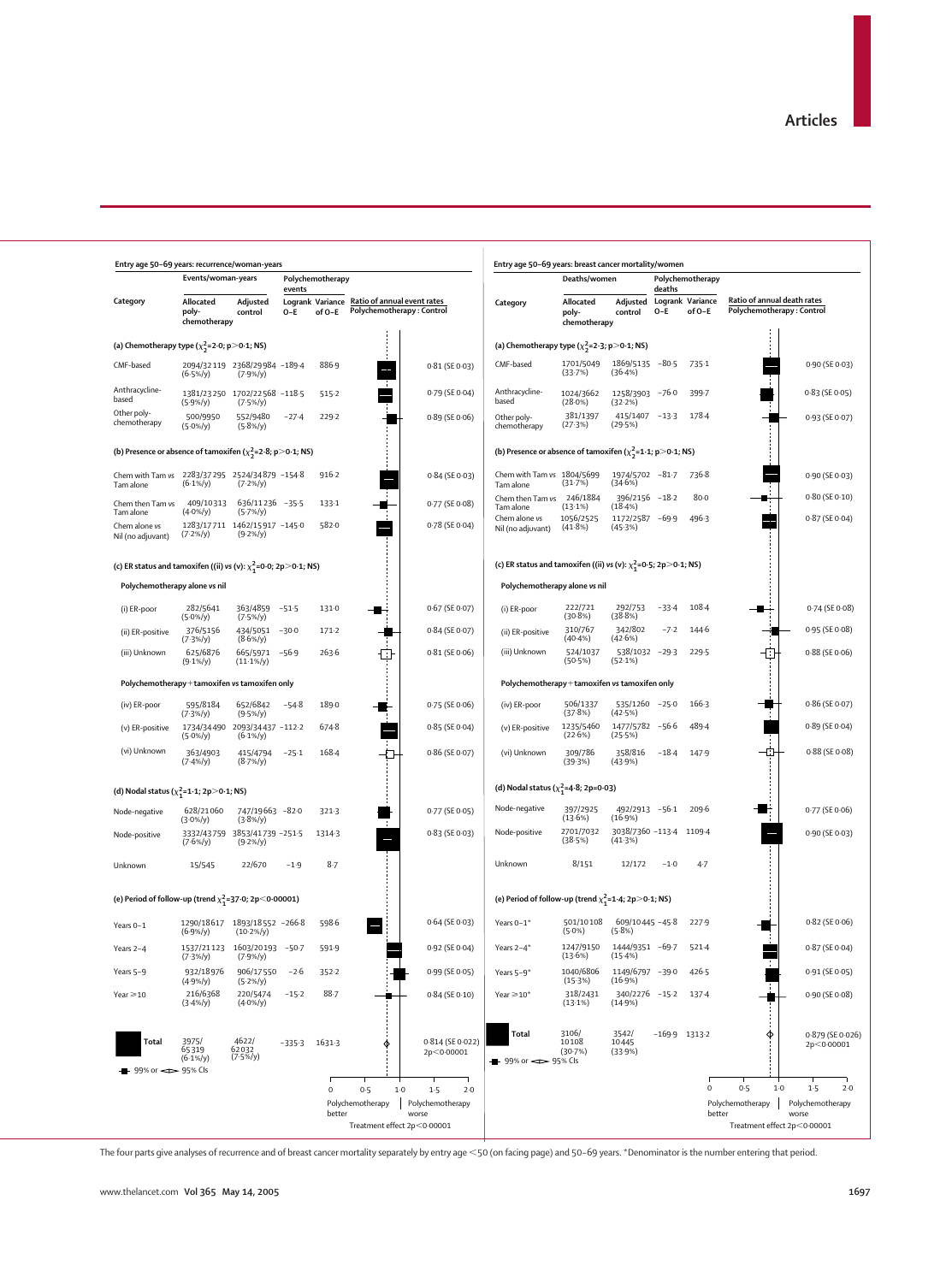

*Figure 5:* **Polychemotherapy versus not in ER-poor disease or in tamoxifen-treated ER-positive disease: 5-year probabilities of recurrence**  ER-poor disease includes some treated with tamoxifen. ER-positive includes 12% ER-unknown. Error bars are ±1SE.

endocrine therapy alone (recurrence rate ratios 0·64 [SE  $0.08$ ] for younger women and  $0.85$  [ $0.04$ ] for older women; both  $2p<0.00001$ ).

A finer subdivision by age of the effects of chemotherapy in ER-poor disease and in ER-positive

disease is given in webappendix 1 (annex-figure 1). Most of these trials involved CMF-based regimens; separate estimates of the effects of anthracycline-based regimens in ER-poor and ER-positive disease are given below, indicating somewhat greater benefit than with CMF.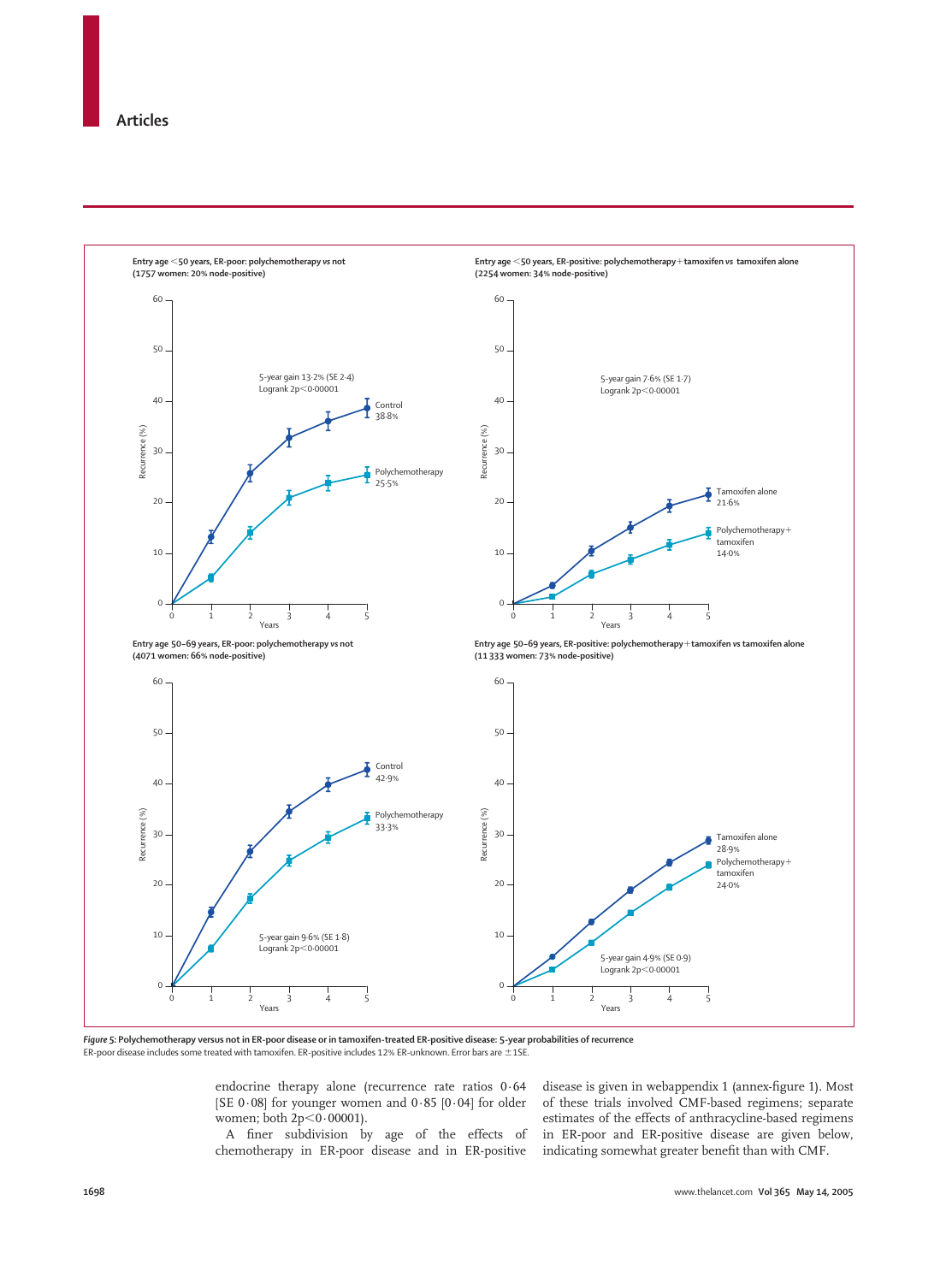Even if the proportional risk reductions were the same for ER-poor as for ER-positive disease, the 5-year gains from chemotherapy would be about twice as great for ERpoor disease as for tamoxifen-treated ER-positive disease. For, in the absence of chemotherapy, the 5-year risks for women of similar nodal status are about twice as great for ER-poor disease as for such ER-positive disease (see Discussion). Figure 5 shows the absolute 5-year benefits of chemotherapy in ER-poor disease (left) and in tamoxifen-treated ER-positive disease (right). Despite a smaller proportion of the ER-poor disease in these trials involving nodal spread, the 5-year gains produced by chemotherapy appear to be about twice as great in ERpoor as in tamoxifen-treated ER-positive disease. The 15-year gains are, however, less strongly dependent on ER status (see Discussion).

*Nodal status*—Among younger women, the proportional reductions in recurrence and in breast cancer mortality that are produced by chemotherapy appear to be about the same in node-negative as in node-positive disease (figure 4d, entry age  $<$  50 years), and among older women nodal status appears to be of little relevance to the proportional reduction in recurrence (figure 4d, entry age 50–69 years). Hence, nodal status may well be of little relevance to the proportional reduction in breast cancer mortality in either age-group. If so, the best estimate of the breast cancer death rate ratio (treatment *vs* control) among older women would be about  $0.88$  (ie, the overall risk ratio for all older women) both for node-negative and for node-positive disease, and the absolute benefit would be appreciably greater for node-positive disease, despite appearances to the contrary in figure 3. Nodal status is not strongly related to ER status (figure 5).

*Period of follow-up*—Among younger women the main divergence in recurrence takes place just during the first 5 years, when the absolute recurrence rate is high and the recurrence rate ratio is most favourable. This produces an absolute difference of 12% (37% *vs* 25%) in the 5-year recurrence probability, and this absolute difference of about 12% then persists after year 5 (figure 2, upper left, and figure 4e, entry age  $<$  50 years; here and elsewhere, the period-specific woman-years are slightly affected by rounding). By contrast, the probabilities of death from breast cancer continue to diverge not only in the first 5 years but also in later years. Hence, the absolute difference between them is about twice as great at year 15 as at year 5 (figure 2, upper right). This corresponds to a highly significantly favourable breast cancer death rate ratio among younger women not only during the first 5 years but also, separately, during years 5–9 and during later years ( $\geqslant$ 10) (figure 4e, entry age  $<$ 50 years).

Among older women, the main divergence in recurrence takes place just within the first 2 years of starting chemotherapy (figure 2, lower left). Correspondingly, the ratio of recurrence rates (figure 4e, entry age

www.thelancet.com **Vol 365 May 14, 2005** 1699

50–69 years) is highly favourable (0·64 [SE 0·03], 2p-0·00001) during years 0–1, but thereafter appears to be only slightly favourable  $(0.92 \, [0.04]$  during years 2-4; 0.96 [0.05] during years  $\geq 5$ ). The difference in breast cancer mortality among older women is too small for the analyses of the mortality rates in each separate period to be separately reliable. But, as is the case among younger women, the death rate ratio does appear to be persistently somewhat less than unity during years 0–1, 2–4, 5–9, and 10 or more (figure 4e, entry age 50–69 years). These consistent death rate ratios suggest that the slight convergence in breast cancer mortality after year 14 in figure 2 was just chance instability, but even if it were

|                                                                                                             | Poly-                        | Adjusted                     |                      | Polychemotherapy             |                            |
|-------------------------------------------------------------------------------------------------------------|------------------------------|------------------------------|----------------------|------------------------------|----------------------------|
|                                                                                                             | chemotherapy<br>$(n=14 250)$ | control<br>$(n=14, 514)$     | $O-E$                | Logrank Variance<br>$of O-E$ | 2p                         |
| Mortality                                                                                                   |                              |                              |                      |                              |                            |
| All-cause mortality<br>Breast cancer mortality (ie, death after<br>recurrence or with wholly unknown cause) | 4769<br>4172                 | 5403<br>4844                 | $-327.6$<br>$-329.1$ | 2035-3<br>1806-2             | $<$ 0.00001<br>$<$ 0.00001 |
| Non-breast-cancer mortality (ie, deaths/years<br>without recurrence) in trials that provided causes         | 597/92 592<br>$(0.7\%/year)$ | 559/85 599<br>$(0.7%)$ year) | 1.4                  | 229.3                        | ä,                         |
| Non-breast-cancer mortality (as above);<br>anthracycline-based regimens only*                               | 207/27 675<br>$(0.7%)$ year) | 168/25 805<br>$(0.6%$ /year) | $10-2$               | 59.0                         | ä,                         |
| Vascular                                                                                                    | 202                          | 183                          | $10-2$               | 75.2                         | ä,                         |
| Stroke                                                                                                      | 41                           | 47                           | $-1.9$               | $17-2$                       | ä,                         |
| Thromboembolic                                                                                              | 15                           | 13                           | 1.9                  | 5.3                          | $\ddot{\phantom{1}}$       |
| Heart, etc (ie, other vascular)                                                                             | 146                          | 123                          | $10-2$               | 53.0                         | ı.                         |
| Anthracycline-based regimens only*                                                                          | 47                           | 31                           | 6.7                  | 11.6                         | 0.05                       |
| Neoplastic                                                                                                  | 166                          | 161                          | $-5.2$               | 65.8                         | .,                         |
| Haemopoietic                                                                                                | 17                           | 16                           | $-1.1$               | 7.5                          | ä,                         |
| Anthracycline-based regimens only*                                                                          | 8                            | $\overline{2}$               | 1.3                  | 2.1                          | $\mathbf{r}$               |
| Lung cancer                                                                                                 | 30                           | 16                           | 3.1                  | $10-3$                       | ä,                         |
| Other neoplastic                                                                                            | 119                          | 129                          | $-7.3$               | 48.1                         | $\ddot{\phantom{1}}$       |
| Other or unknown (but not breast cancer)                                                                    | 229                          | 215                          | $-3.6$               | 89.9                         | ä,                         |
| Non-breast-cancer mortality in years 0-1 only/                                                              | 96/24 838                    | 76/24 440                    | $10-1$               | 34.9                         | 0.09                       |
| years at risk                                                                                               | $(0.4\%/year)$               | $(0.3\%/year)$               |                      |                              |                            |
| Entry age $<$ 50 years                                                                                      | 5/6061                       | 6/5570                       | $-0.8$               | 2.3                          | ä,                         |
| Entry age 50-59 years                                                                                       | 22/8909                      | 18/8906                      | 2.1                  | 8.9                          | ä,                         |
| Entry age 60-69 years                                                                                       | 52/8872                      | 44/8821                      | 6.3                  | $19-1$                       | ä.                         |
| Entry age ≥70 years                                                                                         | 17/996                       | 8/1143                       | 2.4                  | 4.7                          | ä,                         |
| Second cancer incidence                                                                                     |                              |                              |                      |                              |                            |
| Any second primary <sup>+</sup> (without prior recurrence)                                                  | 835                          | 783                          | $-10.4$              | 337.3                        | ä,                         |
| Contralateral breast (before any other recurrence) 312                                                      |                              | 333                          | $-23.5$              | $140 - 4$                    | 0.05                       |
| Entry age <50 years                                                                                         | 89                           | 116                          | $-20.8$              | 49.1                         | 0.003                      |
| Entry age $\geq 50$ years                                                                                   | 223                          | 217                          | $-4.7$               | 94.1                         | ä,                         |
| Other site† (without prior such event)                                                                      | 528                          | 466                          | 9.0                  | 203-2                        | $\mathbf{r}$               |
| Uterus (cervix, corpus, or unspecified site)                                                                | 99                           | 96                           | $-1.6$               | 39.1                         | ä,                         |
| Ovary                                                                                                       | 38                           | 28                           | 1.5                  | 13.8                         | ä,                         |
| Liver                                                                                                       | 3                            | $\mathbf{0}$                 | $1-0$                | 0.7                          | à.                         |
| Lung                                                                                                        | 57                           | 33                           | $4-7$                | 20.3                         | ä.                         |
| Colon or rectum                                                                                             | 66                           | 66                           | $-1.6$               | 25.5                         | ä.                         |
| Haemopoietic                                                                                                | 34                           | 32                           | $-1.2$               | $13-7$                       | ä,                         |
| Anthracycline-based regimens only*                                                                          | 13                           | 7                            | 1.3                  | 3.5                          | ä,                         |
| Other second primary                                                                                        | 235                          | 213                          | 7.1                  | 92.8                         | ä.                         |

\*Results just for the trials of anthracycline-based versus no chemotherapy. Corresponding results for trials of anthracyclinebased versus CMF chemotherapy: all-cause mortality 1914/7228 versus 2133/7243 deaths/women (p-0·00001), non-breastcancer mortality 105/40 750 versus 96/39 114 deaths/woman-years without recurrence (0·26 *vs* 0·25%/year), including heart, etc, nine versus seven deaths and haemopoietic neoplasms seven versus three deaths (of 17 *vs* nine incident cases). In trials of longer versus shorter anthracycline duration there were only 1/360 versus 2/360 cardiac or haemopoietic deaths (webappendix 1 [appendix to table 1 and annex-figure 6]). †Women found to have two different second primaries at the same time contribute to the analyses of both, but only once to these totals. Trial-specific results for each outcome are in webappendix 1 (appendix to table 2).

*Table 2:* **Mortality and second cancer incidence before any recurrence of the original breast cancer (women of any age) for polychemotherapy versus not: numbers with such events, and logrank analyses**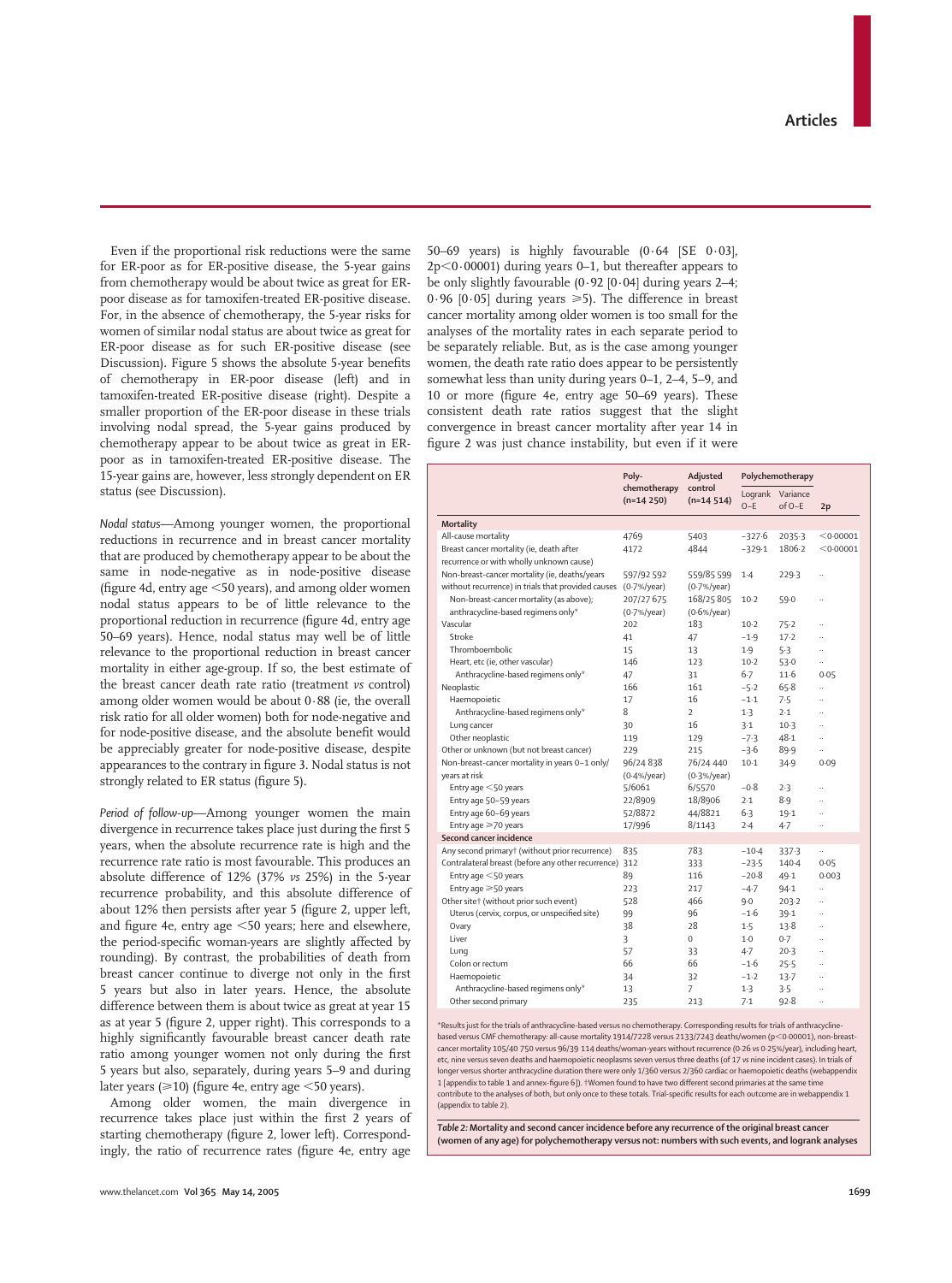| Recurrence/woman-years                |                                                                     |                                  |               |                            |                                                   |                               | Breast cancer mortality/women                                  |                                |                          |               |                            |                                                   |                                |
|---------------------------------------|---------------------------------------------------------------------|----------------------------------|---------------|----------------------------|---------------------------------------------------|-------------------------------|----------------------------------------------------------------|--------------------------------|--------------------------|---------------|----------------------------|---------------------------------------------------|--------------------------------|
|                                       | Events/woman-years                                                  |                                  | Anthracycline |                            |                                                   |                               |                                                                | Deaths/women                   |                          | Anthracycline |                            |                                                   |                                |
| Category                              | Allocated<br>anthracycline CMF                                      | Allocated                        | events<br>O-E | Logrank Variance<br>of O-E | Ratio of annual event rates<br>Anthracycline: CMF |                               | Category                                                       | Allocated<br>anthracycline CMF | Allocated                | deaths<br>O-E | Logrank Variance<br>of O-E | Ratio of annual death rates<br>Anthracycline: CMF |                                |
|                                       | (a) Regimens compared ( $\chi^2$ =5·4; p>0·1; NS)                   |                                  |               |                            |                                                   |                               | (a) Regimens compared ( $\chi^2$ <sub>3</sub> =7.8; p>0.5; NS) |                                |                          |               |                            |                                                   |                                |
| 6 FAC vs<br>6 CMF                     | 374/11452<br>(3.3%)                                                 | 429/11092 -34-1<br>(3.9%)y)      |               | 187.4                      |                                                   | 0-83 (SE 0-07)                | 6 FAC vs<br>6 CMF                                              | 217/1721<br>(12.6%)            | 277/1738<br>(15.9%)      | $-34.3$       | $117-4$                    |                                                   | 0.75 (SE 0.08)                 |
| 6-9 FEC vs<br>6-9 CMF                 | 566/6337<br>$(8.9\%/y)$                                             | 645/5847 -55-2<br>$(11.0\%/y)$   |               | 265.6                      |                                                   | $0.81$ (SE $0.06$ )           | $6-9$ FEC $vs$<br>6-9 CMF                                      | 381/1460<br>(26.1%)            | 472/1473<br>(32.0%)      | $-58.3$       | $197 - 7$                  |                                                   | $0.74$ (SE 0.06)               |
| other vs<br>6-12 CMF                  | Doxorubicin+ 1258/18156<br>$(6.9\%/y)$                              | 1297/17282 -27-4<br>(7.5%)       |               | 432.2                      |                                                   | 0.94 (SE 0.05)                | Doxorubicin+<br>other vs<br>6-12 CMF                           | 958/3132<br>(30.6%)            | 1012/3100<br>(32.6%)     | $-31.5$       | 344.6                      |                                                   | 0.91 (SE 0.05)                 |
| Epirubicin $\pm$<br>other vs<br>6 CMF | 382/4805<br>$(8.0\%/y)$                                             | 398/4893<br>$(8.1\%/y)$          | $-3.8$        | 144.1                      |                                                   | 0.97 (SE 0.08)                | Epirubicin $\pm$<br>other vs<br>6 CMF                          | 253/915<br>(27.7%)             | 276/931<br>(29.6%)       | $-7.6$        | $101-4$                    |                                                   | 0.93 (SE 0.10)                 |
|                                       | (b) Entry age (trend $\chi^2_1$ =0·8; 2p>0·1; NS)                   |                                  |               |                            |                                                   |                               | (b) Entry age (trend $\chi^2_1 = 0.3$ ; 2p>0.1; NS)            |                                |                          |               |                            |                                                   |                                |
| Age $<$ 50                            | 1714/26861 1835/26113 -67-6<br>(6.4%)y)                             | $(7.0\%/y)$                      |               | 671.8                      |                                                   | 0.90 (SE 0.04)                | Age $<$ 50                                                     | 1188/4644<br>(25.6%)           | 1348/4683<br>(28.8%)     | $-83.1$       | 492.2                      |                                                   | $0.84$ (SE $0.04$ )            |
| Age 50-69                             | 838/13355<br>(6.3%)y)                                               | 897/12508 -49-7<br>(7.2%)y)      |               | 344.8                      |                                                   | 0.87 (SE 0.05)                | Age 50-69                                                      | 606/2480<br>(24.4%)            | 662/2451<br>$(27.0\%)$   | $-44.1$       | $260-5$                    |                                                   | 0.84 (SE 0.06)                 |
| Age $\geq 70$                         | 28/543<br>(5.2%)y)                                                  | 40/501<br>$(8.0\%/y)$            | $-4.7$        | 13.8                       |                                                   |                               | Age $\geq 70$                                                  | 15/104<br>(14-4%)              | 28/109<br>(25.7%)        | $-5.9$        | $9 - 2$                    |                                                   |                                |
|                                       | (c) ER status ( $\chi^2$ =0·0; 2p>0·1; NS)                          |                                  |               |                            |                                                   |                               | (c) ER status ( $\chi^2_1$ =0·2; 2p>0·1; NS)                   |                                |                          |               |                            |                                                   |                                |
| ER-poor                               | 1594/24442<br>(6.5%)y)                                              | 1718/23885 -64-7<br>(7.2%)       |               | 602.0                      |                                                   | 0.90 (SE 0.04)                | ER-poor                                                        | 1205/4357<br>(27.7%)           | 1347/4408<br>(30.6%)     | $-72.2$       | 481.6                      |                                                   | $0.86$ (SE $0.04$ )            |
| ER-positive                           | 718/12346<br>(5.8%)y                                                | 769/11872 -34-3<br>(6.5%)        |               | 304.9                      |                                                   | 0.89 (SE 0.05)                | ER-positive                                                    | 430/2136<br>(20.1%)            | 488/2155<br>(22.6%)      | $-36.7$       | 193.3                      |                                                   | 0.83 (SE 0.07)                 |
| Unknown                               | 268/3940<br>(6.8%)y)                                                | 283/3330 -19-8<br>(8.5%)         |               | 115.2                      | ▫                                                 | 0.84 (SE 0.09)                | Unknown                                                        | 174/735<br>(23.7%)             | 202/679<br>(29.7%)       | $-19.8$       | 81.0                       | ⊕                                                 | $0.78$ (SE $0.10$ )            |
|                                       | (d) Nodal status ( $\chi^2$ =0·0; 2p>0·1; NS)                       |                                  |               |                            |                                                   |                               | (d) Nodal status ( $\chi^2$ =2·0; 2p>0·1; NS)                  |                                |                          |               |                            |                                                   |                                |
|                                       | Node-negative 470/16246<br>(2.9%)                                   | 525/15795 -29-2<br>(3.3%)        |               | 230.4                      |                                                   | $0.88$ (SE $0.06$ )           | Node-negative 262/2748                                         | (9.5%)                         | 345/2744<br>(12.6%)      | $-39.3$       | $140 - 5$                  |                                                   | 0.76 (SE 0.07)                 |
|                                       | Node-positive 2107/24442<br>$(8.6\%/y)$                             | 2234/23240 -88-0<br>$(9.6\%$ /y) |               | 791.3                      |                                                   | 0.89 (SE 0.03)                | Node-positive 1545/4454                                        | (34.7%)                        | 1688/4471<br>(37.8%)     | $-90.1$       | 615.5                      |                                                   | $0.86$ (SE $0.04$ )            |
| Unknown                               | 3/48                                                                | 10/66                            | 0.5           | 1.5                        |                                                   |                               | Unknown                                                        | 2/26                           | 4/29                     | 0.8           | 0.7                        |                                                   |                                |
|                                       | (e) Period of follow-up (trend $\chi^2$ <sub>1</sub> =2.8; 2p=0.09) |                                  |               |                            |                                                   |                               | (e) Period of follow-up (trend $\chi^2$ =0·0; 2p>0·1; NS)      |                                |                          |               |                            |                                                   |                                |
| Years 0-1                             | 1132/13197<br>$(8.6\%/y)$                                           | 1335/13013 -89-9<br>$(10.3\%/y)$ |               | 463.6                      |                                                   | 0.82 (SE 0.04)                | Years $0-1$ <sup>*</sup>                                       | 399/7228<br>(5.5%)             | 446/7242<br>(6.2%)       | $-26.1$       | 176.2                      |                                                   | 0.86 (SE 0.07)                 |
| Years 2-4                             | 1004/14122<br>(7.1%)                                                | 980/13584 -14-1<br>(7.2%)        |               | 395.5                      |                                                   | 0.96 (SE 0.05)                | Years $2-4$ *                                                  | 890/6464<br>(13.8%)            | 1025/6406<br>$(16.0\%)$  | $-76.4$       | 380.9                      |                                                   | 0.82 (SE 0.05)                 |
| Years 5-9                             | 396/11593<br>(3-4%/y)                                               | 414/10840 -18-2<br>$(3.8\%/y)$   |               | 162.2                      |                                                   | 0-89 (SE 0-07)                | Years $5-9*$                                                   | 467/4579<br>(10.2%)            | 497/4416<br>(11.3%)      | $-20.2$       | 188-5                      |                                                   | 0.90 (SE 0.07)                 |
| Year $\geq 10$                        | 48/1776<br>(2.7%)                                                   | 42/1612<br>(2.6%)y)              | 0.8           | $15-6$                     |                                                   |                               | Year $\geq 10^*$                                               | 53/1064<br>(5.0%               | 69/978<br>(7.1%)         | $-8.8$        | $20-5$                     |                                                   | $0.65$ (SE $0.18$ )            |
|                                       | Total 2580/<br>40759<br>(6.3%)y)                                    | 2772/<br>39122<br>$(7.1\%/y)$    | $-122.0$      | 1030-4                     | ♦                                                 | 0-888 (SE 0-029)<br>2p=0.0001 | Total<br>$\bullet$ 99% or $\leftarrow$ 95% Cls                 | 1809/<br>7228<br>(25.0%)       | 2038/<br>7243<br>(28.1%) | $-133.0$      | 761.9                      | ♦                                                 | 0-840 (SE 0-033)<br>2p<0.00001 |
|                                       | 99% or $\leftarrow$ 95% Cls                                         |                                  |               | $\bf{0}$                   | 0.5<br>$1-0$                                      | 1.5<br>$2-0$                  |                                                                |                                |                          |               | 0                          | 0.5<br>$1-0$                                      | 1.5<br>$2-0$                   |
|                                       |                                                                     |                                  |               |                            | Anthracycline better                              | CMF better                    |                                                                |                                |                          |               |                            | Anthracycline better                              | CMF better                     |
|                                       |                                                                     |                                  |               |                            | Treatment effect 2p=0.0001                        |                               |                                                                |                                |                          |               |                            | Treatment effect 2p<0.00001                       |                                |

*Figure 6:* **Anthracycline-based regimen versus CMF, by type of regimen, entry age, nodal status, or period of follow-up: event rate ratios**

Trials of either doxorubicin or epirubicin, usually with other cytotoxic drugs (eg, as FAC or FEC), versus 6–12 (mean 6·5) cycles of CMF. \*Denominator is the number entering that period.

ignored the 15-year gain would still be less than 4% *Other features, and site of first recurrence*—PR status was among older women from these (largely CMF-based) regimens.

available from 85% of those with known ER status (but was closely correlated with it). Histology was available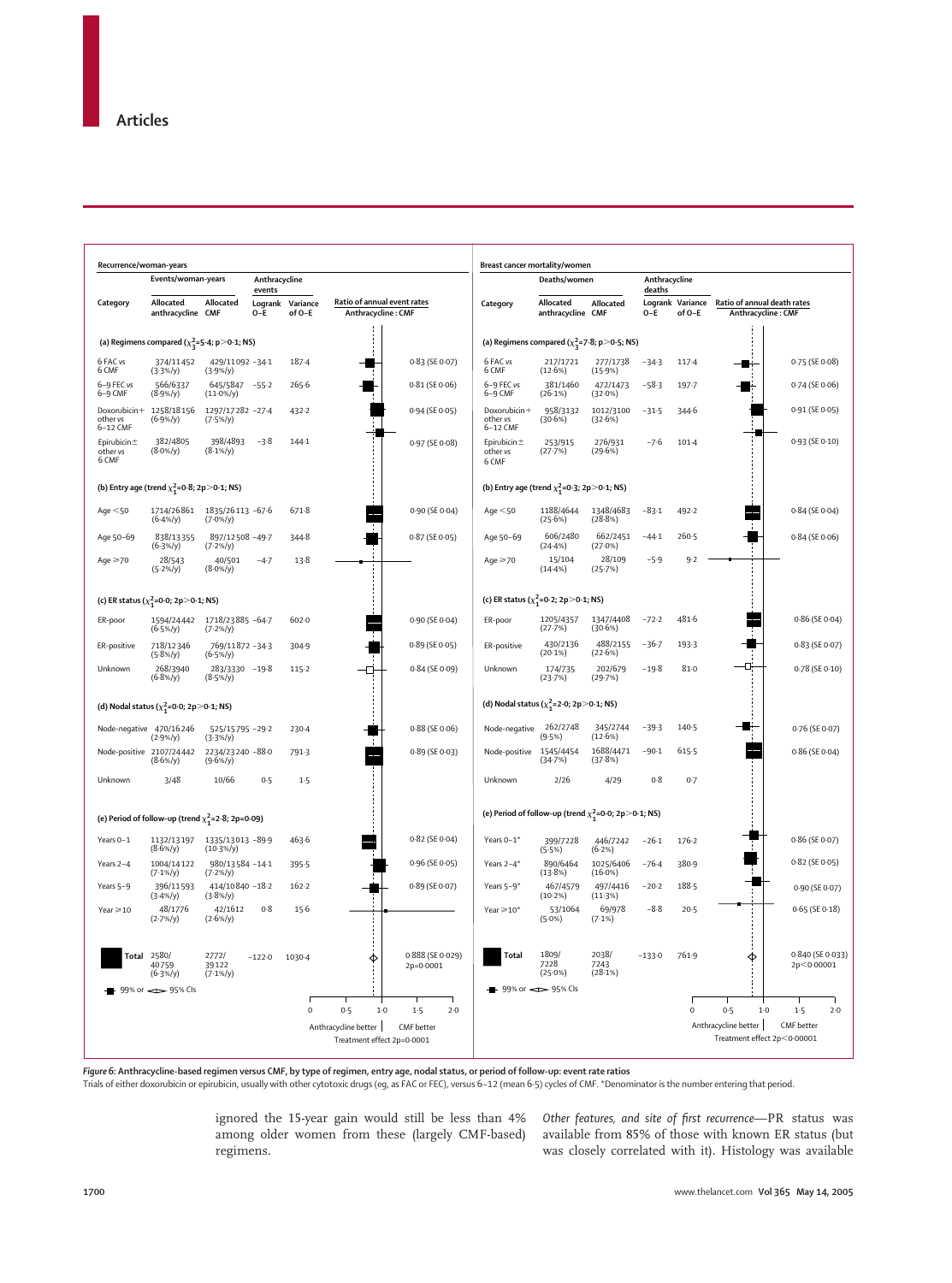from 44% of all tumours (16% good, 53% moderate, 31% poor differentiation), and diameter was available for 83% of node-negative tumours  $(57\% < 2 \text{ cm}, 40\%)$ 2–5 cm,  $3\%$  >5 cm). But, given age, there was no significant heterogeneity with respect to these features (or with respect to menopausal status) in the proportional risk reductions produced by chemotherapy (webappendix 1 [annex-figure 4]). Both among older and among younger women, chemotherapy produced significant reductions not only in distant recurrence but also in isolated (ipsilateral) local recurrence.

*Other outcomes*—Table 2 shows the effects of polychemotherapy on cause-specific mortality and on the incidence of second cancers during the time before any recurrence of the original breast cancer. Taking all polychemotherapy regimens together, the average nonbreast-cancer death rate is 0·7%/year both in the treatment and the control group, with no significant excess in any particular cause or period. There is, however, a non-significant excess of such deaths during the first 2 years among women of age 60–69 years or 70 and older, suggesting early hazards of 0·2% (twice the difference between the annual mortality rates in years 0–1; table 2) and 2%, respectively. Anthracyclinebased regimens are considered separately below, after the trials that compare them directly against other regimens (figure 6).

There is a marginal reduction in the incidence of contralateral breast cancers before any other recurrence ( $0.5$  *vs*  $0.6\frac{6}{\sqrt{2}}$  /year, 2p= $0.05$ ), which appears to be more definite in younger than in older women, but this has already been included in the foregoing analyses of recurrence rates. There is no significant effect on the incidence of leukaemias and lymphomas or of any other category of neoplastic disease (table 2), although different regimens might involve different such hazards.

# *Directly randomised chemotherapy comparisons*

*Longer versus shorter chemotherapy*—Only 6000 women are included in trials that directly compared longer versus shorter polychemotherapy (weighted mean treatment duration 10·7 *vs* 5·0 months, mostly with CMF-based regimens; webappendix 1 [appendix to table 1]). Almost all had node-positive disease and half had a recurrence, most of whom died. Although the recurrence rate during the first 2 years was significantly lower with longer treatment (11·2 *vs* 13·0%/year, ratio 0·84 [SE 0·05],  $2p=0.003$ ), the overall findings indicate little long-term gain from longer treatment with these largely CMFbased regimens (recurrence rates 8·3 *vs* 8·7%/year, ratio 0·95 [SE 0·04, 95% CI 0·88–1·02]; breast cancer death rate ratio 0·98 [0·04, 0·90–1·06]; deaths without recurrence 77/3054 *vs* 77/3071; webappendix 1 [annexfigure 6]).

Of these 6000 women, only 720 were in trials that compared longer versus shorter anthracycline-based regimens (mean treatment duration 7·2 *vs* 3·5 months), so the CIs for this treatment comparison were uninformatively wide (recurrence rate ratio 0·83 [95% CI  $0.69-1.01$ ]; breast cancer death rate ratio  $0.95$ [0·76–1·19]; deaths from heart disease or leukaemia 1/360 *vs* 2/360; webappendix 1 [appendix to table 1]).

*Anthracycline-based regimens versus CMF*—Although the indirect comparisons of anthracycline-based and CMFbased regimens did not suggest any substantial difference in efficacy (figure 4a), the directly randomised comparisons involve smaller SEs for the comparison between the two treatment effects, particularly at younger ages, and favour anthracyclines (figure 6). A total of 14 000 women (9000 younger, 5000 older) were included in trials that compare anthracycline-based versus CMF-based regimens.

The anthracyclines tested were doxorubicin (60%) or epirubicin (40%), usually given for about 6 months in combination with other cytotoxic drugs (eg, as FAC or FEC, which were the most widely studied combinations). The CMF-based regimens used in the control groups all involved CMF with no other cytotoxic drugs, and were mostly given for about 6 (mean  $6·5$ ) months. The overall findings show a moderate but highly significant advantage of anthracyclines over CMF (recurrence rate ratio  $0.89$  [SE  $0.03$ ],  $2p=0.001$ ; breast cancer death rate ratio  $0.84$  [ $0.03$ ], 2p $<$ 0 $.00001$ ). The corresponding 10-year probabilities of recurrence, breast cancer mortality, and overall mortality are plotted in webappendix 1 (annex-figure 6); in each case the absolute difference between anthracycline-based and CMF chemotherapy is about 3% at 5 years and 4% (SE 1) at 10 years.

The proportional risk reductions just among the 5000 older women have relatively wide CIs (as do those just in ER-positive disease, in node-negative disease, or in particular periods; figure 6). Nevertheless, the superiority of the anthracycline-based regimens does appear to be about as great for older as for younger women.

# *Combination of direct and indirect evidence to estimate the effects of anthracycline-based regimens on mortality*

*Breast cancer mortality reduction, by age*—The directly randomised comparisons of anthracycline-based versus no chemotherapy in figure 4a suggest breast cancer death rate ratios of  $0.74$  (SE 0.09) for younger and  $0.83$  $(0.05)$  for older women. But, combination of the results for CMF-based versus no chemotherapy in figure 4a with those for anthracycline-based versus CMF chemotherapy in figure 6 provides indirect, but independent, evidence that anthracycline-based regimens could be somewhat more effective than this (suggesting breast cancer death rate ratios of  $0.55$  [ $0.66\times0.84$ ] for younger and  $0.76$  [ $0.90\times0.84$ ] for older women). An inverse-variance-weighted average of these direct and indirect estimates suggests that such anthracycline-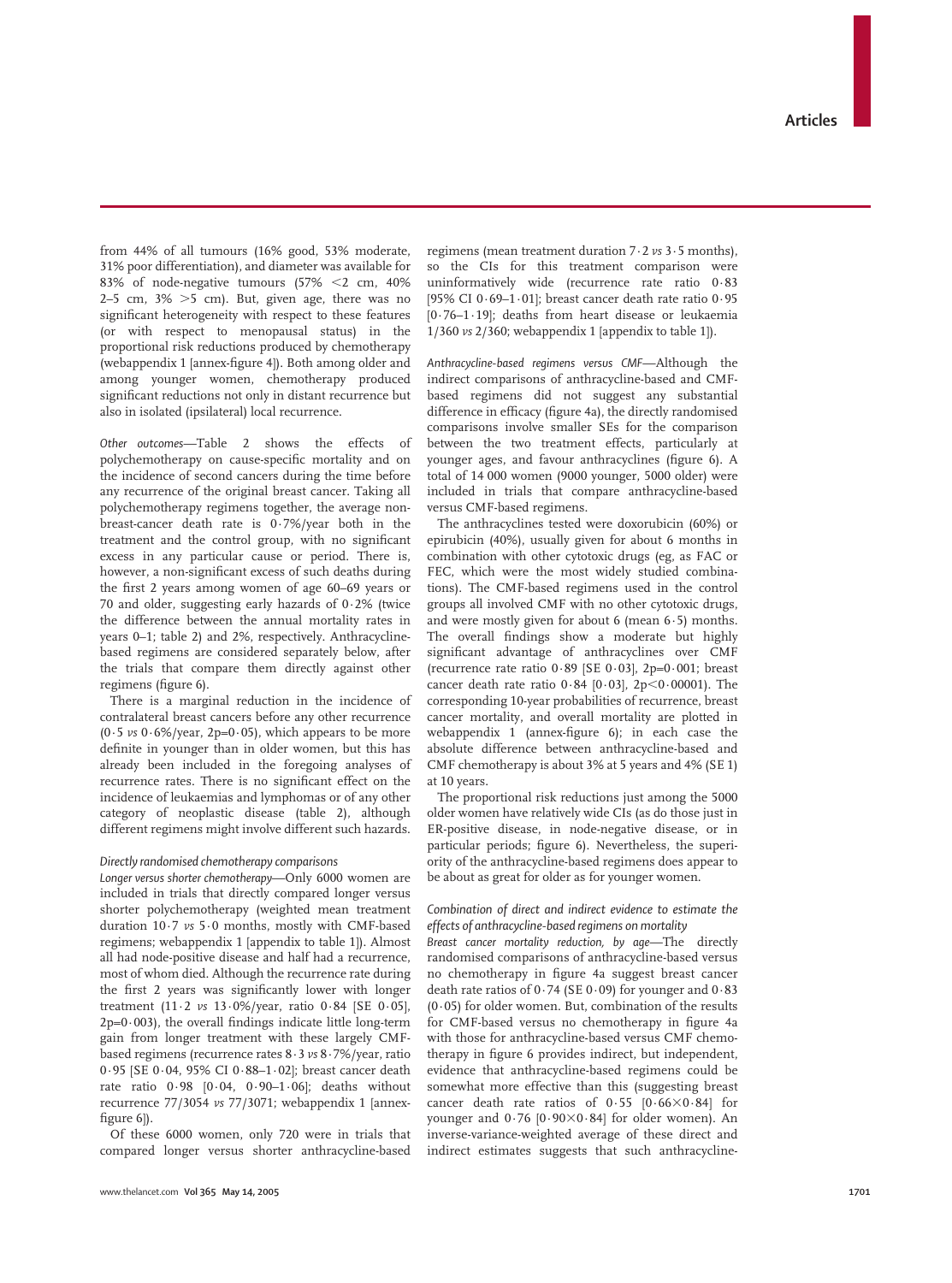

*Figure 7:* **Tamoxifen versus not, by ER status and treatment duration (about 1–2 years or about 5 years of tamoxifen): event rate ratios**

based regimens would yield breast cancer death rate ratios of about  $0.62$  (SE  $0.05$ ) for younger and  $0.80$  $(0.04)$  for older women.

*Breast cancer mortality reduction, by age and ER status*—Both among younger and among older women, the proportional effects on breast cancer mortality of these anthracycline-based regimens are not significantly related to ER status. The appendix to table 1 in webappendix 1 includes detailed meta-analyses of the chemotherapy trials, subdivided by age, ER status, and treatment regimen. Appropriate combination of the direct and the indirect evidence from these trials (the inverse-variance-weighted average, as above) yields the best estimate of the breast cancer death rate ratio produced by such anthracycline-based regimens.

Among younger women with ER-poor and ERpositive disease, the best estimates of the breast cancer death rate ratio are  $0.61$  (SE  $0.10$ ) and  $0.64$  (0.09), respectively (difference  $2p=0.7$ ), whereas among older women with ER-poor and ER-positive disease, the best estimates are  $0.76$  (0.06) and  $0.81$  (0.05), respectively (difference  $2p=0.5$ ). After standardising for age (in two groups), the best estimate of the breast cancer death rate ratio does not depend significantly on ER status (difference  $2p=0.2$ ), but after standardising for ER status (in three groups: ER-poor, ER-unknown, or ERpositive) it does still depend significantly  $(2p=0.0001)$ on age.

*Cardiotoxicity and leukaemogenicity of anthracycline-based regimens*—In the trials of CMF-based versus no chemotherapy there is no apparent excess of vascular deaths or haemopoietic neoplasms (webappendix 1 [appendix to table 2]). But, in the aggregate of all the trials of anthracycline-based versus no chemotherapy (figure 4) and of anthracycline-based versus CMF chemotherapy (figure 6), a total of 11 581 women were allocated anthracyclines and 11 880 were not. During the period before any recurrence their death rates are 0·46 versus 0·40%/year from all causes (logrank  $2p=0.2$ ),  $0.08$  versus  $0.06\%/year$  from heart disease, etc (2p=0 $\cdot$ 4), and 0 $\cdot$ 02 versus 0 $\cdot$ 01%/year from haemopoietic neoplasms (2p=0.10, with corresponding incidences of 0·04 *vs* 0·02%/year, 2p=0·16; table 2).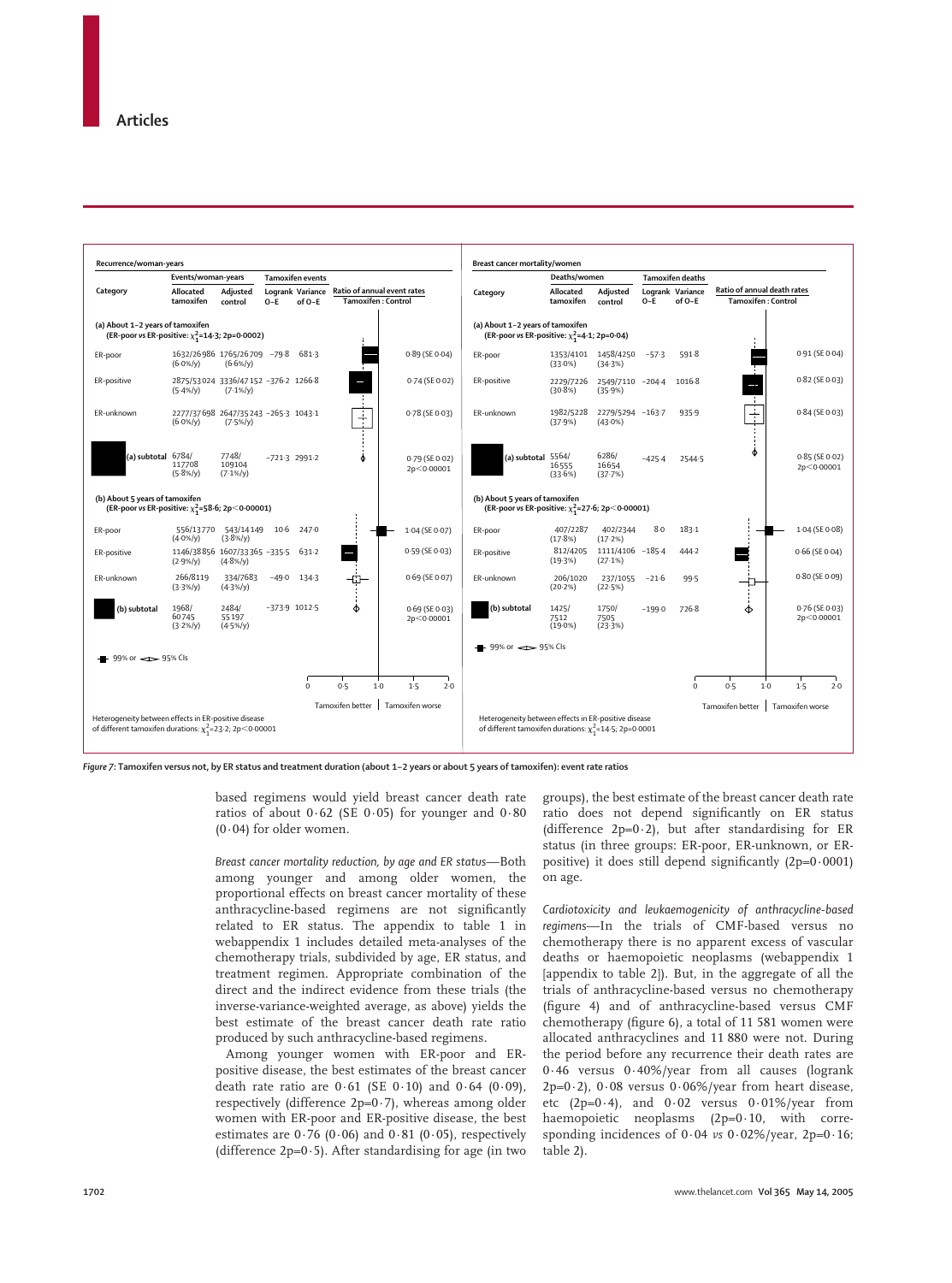These differences in vascular and neoplastic mortality are not significant, and thus far indicate a hazard of only a few per 1000 per decade from the anthracycline-based regimens in these trials, which is much smaller than an absolute reduction of a few percent in breast cancer mortality. But, any such hazards could be greater with longer follow-up (into old age) or with different anthracycline-based regimens.

# *Indirect comparisons between different anthracycline-based regimens*

*FAC or FEC—*The results from every separate trial of anthracycline-based chemotherapy versus no chemotherapy, or versus CMF, are given in webappendix 1 (appendix to table 1), and there is no significant heterogeneity between the anthracycline-based regimens. But, two of the most widely studied such regimens were 6 months (or, in one trial, 8 months) of FAC and 6 months (or, in one trial, 9 months) of FEC. These appear to be of comparable efficacy, and, on average, confer definite benefits.

The trials of FAC or FEC versus no adjuvant chemotherapy yield breast cancer death rate ratios of  $0.69$  (SE  $0.16$ ) for younger and  $0.79$  (0.07) for older women; the trials of FAC or FEC versus CMF for 6–9 months (mean 7) yield ratios of  $0.74$  (0.06) for younger and  $0.78$  (0.08) for older women; and the trials of CMF alone for no more than 9 months (mean 7) versus no adjuvant chemotherapy yield ratios of 0·64 (SE  $0.12$ ) for younger and  $0.93$  ( $0.05$ ) for older women. Combining these three meta-analyses, as before, yields the weighted averages of the breast cancer death rate ratios produced by FEC or FAC: 0·56 (SE 0·10,  $2p<0.00001$ ) for younger and  $0.76$  (0.06,  $2p<0.0001$ ) for older women. These results for about 6 months of FAC or FEC are statistically definite, and appear about as promising as the averaged results for all anthracyclinebased regimens (of which the FAC or FEC results are a large part).

Various other ways of subclassifying the trials of anthracycline-based versus no adjuvant chemotherapy were considered (eg, treatment duration, use of doxorubicin or of epirubicin) without finding any significant heterogeneity of benefit (data not shown). The same was true of various ways of subclassifying the trials of anthracycline-based regimens versus CMF. But, the numbers of events are too small for either type of trial to provide statistically reliable evidence as to whether there really is any important heterogeneity.

#### **Tamoxifen**

# *Tamoxifen versus no tamoxifen*

Figure 7 summarises the effects of 1–2 years of tamoxifen and of about 5 years of tamoxifen in the trials that compared tamoxifen versus no adjuvant tamoxifen. Because of the established relevance of the hormone receptor status of the primary tumour, the analyses are subdivided by ER status, classified as ER-poor, ERpositive, and ER-unknown. Procedures for measuring receptor status continue to evolve, so current and future measurements could well be more predictive of response. But, even though it may be difficult to characterise exactly the receptor assays used many years ago in these trials, at least the ER measurements were, on average, highly significantly predictive of the response to 5 years of adjuvant tamoxifen (figure 7).

*Tamoxifen duration and ER status—*Among women with ERpositive disease, the reduction in the recurrence rate and in the breast cancer death rate are highly significant both in the trials of 1–2 years of tamoxifen and in those of about 5 years of tamoxifen, but are greater in the latter. This indirect evidence that 1–2 years is less effective than 5 years of tamoxifen in ER-positive disease is highly significant (2p-0·00001 for recurrence, 2p=0·0001 for breast cancer mortality), and is supported by the directly randomised comparisons of different tamoxifen durations that are presented below.

Among women with ER-poor disease, there did appear to be some benefit in the trials of 1–2 years of tamoxifen, but there did not in the trials of about 5 years of treatment, so the apparent benefit might have been due largely or wholly to false-negative ER measurements in some of the early trials of 1–2 years of tamoxifen, perhaps aggravated by the play of chance. As expected, the results for women with tumours of unknown ER status (most of which would, if measured, probably have been classified as ER-positive) are slightly weaker than those for women with ER-positive disease.

In webappendix 1 (annex-figure 7), women are subdivided by both ER and PR status. Where both are available, it is the ER and not the PR status (as measured in these trials) that chiefly determines the effect of tamoxifen on the ratio of recurrence rates.

# *5 years of tamoxifen in ER-positive disease*

Among women with ER-positive disease in the trials that sought to assess the effects of about 5 years of tamoxifen, which is a commonly used duration of such treatment,<sup>13</sup> the annual recurrence rate was almost halved (recurrence rate ratio  $0.59$  [SE  $0.03$ ]) and the breast cancer mortality rate was reduced by a third (death rate ratio  $0.66$  [0.04]; figure 7) by being allocated active treatment. Most subsequent analyses of these trials are restricted to women with ER-positive (or ER-unknown) disease, irrespective of their measured PR status. Figure 8 shows the 15-year recurrence and breast cancer mortality probabilities among such women in the trials of about 5 years of tamoxifen. The benefits of being allocated active treatment are substantial, and persistent.

Most of the effect on recurrence is seen during the first 5 years, while tamoxifen was generally still continuing to be given, but most of the effect on breast cancer mortality comes after this period (figures 8 and 9e).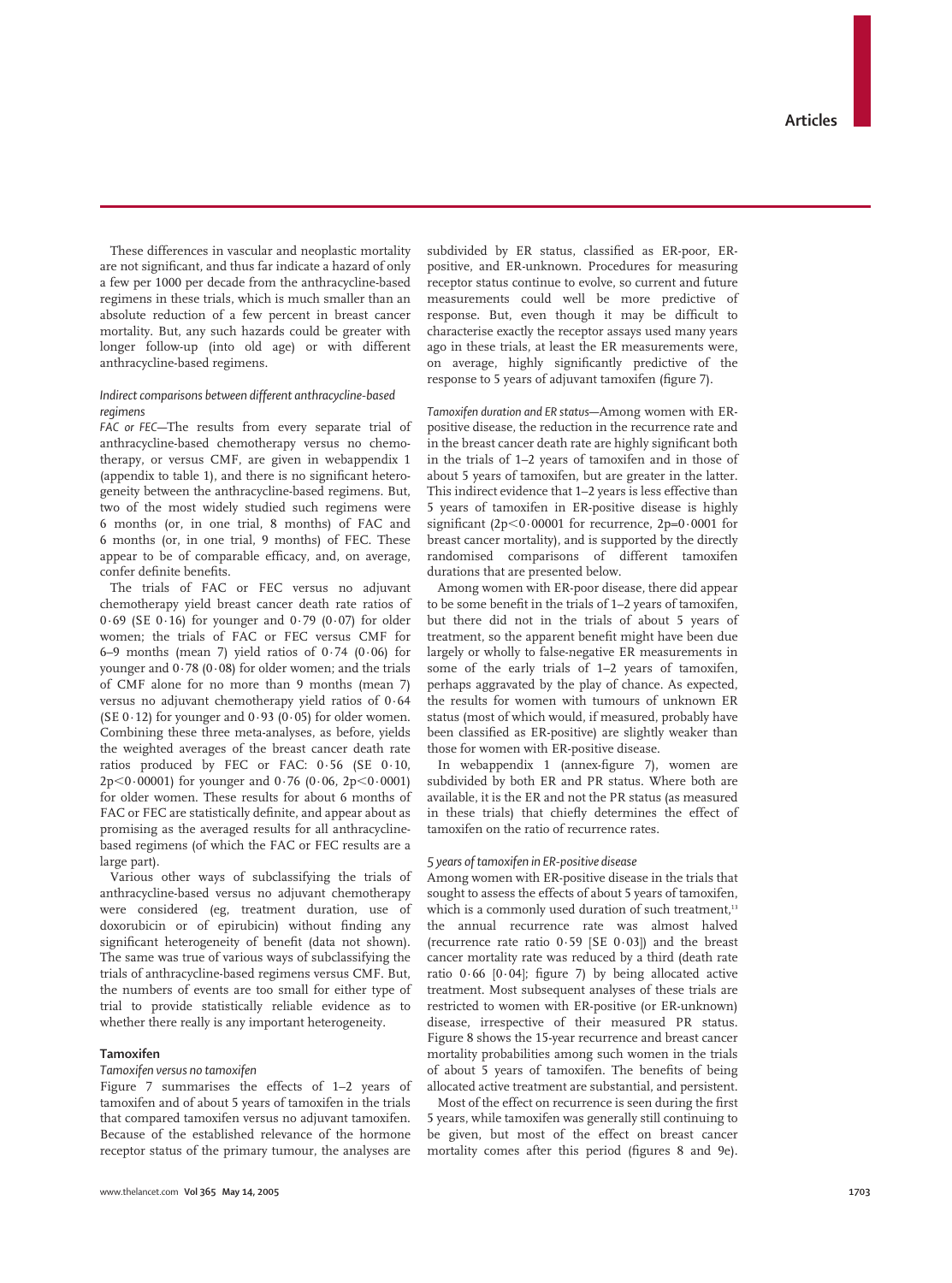

*Figure 8:* **About 5 years of tamoxifen versus not in ER-positive (or ER-unknown) disease: 15-year probabilities of recurrence and of breast cancer mortality** 10 386 women: 20% ER-unknown, 30% node-positive. Error bars are  $\pm$  1SE.

Indeed, the difference in the 15-year probability of death from breast cancer is about three times as great as that in the 5-year probability. Since tamoxifen has little net effect on the aggregate of all other causes of death (see below), its absolute effects on all-cause mortality are similar to its absolute effects just on breast cancer mortality (webappendix 1 [annex-figure 8]).

Figure 8 may slightly underestimate the effects of actually using 5 years of tamoxifen in ER-positive disease, since 20% of women had ER-unknown disease, so a few percent must actually have had ER-poor disease. Moreover, in these trials of long-term daily treatment there may well have been some noncompliance with the treatment allocation. Furthermore, 18% of the recurrences at least 2 years after allocation to tamoxifen were in women reallocated to stop at 2 years<sup>15</sup> or at 3 years (*vs* continuing) who had reached their stopping point, whereas only 10% were in women reallocated to continue after 5 years (*vs* stopping).

In many of these trials, women in the control group who had recurrence could then be offered treatment. To the extent to which this was the case, the effects on mortality show that for tamoxifen, as for chemotherapy, deferral of treatment is not always safe.

*Relevance to tamoxifen of dose and of chemotherapy*—Figure 9 describes the proportional risk reductions produced by about 5 years of adjuvant tamoxifen in various different circumstances (and webappendix 1 [annex-figure 9] describes further such subgroup analyses). The proportional risk reductions produced by tamoxifen appear to be about the same in trials of 20 mg/day as in trials of 30–40 mg/day (figure 9a). They also appear to be about the same in trials of chemoendocrine therapy (concurrent or sequential) versus the same chemotherapy alone as they are in the trials of tamoxifen alone, without any chemotherapy (figure 9b).

The comparisons in figures 9 and 4 show that for women with ER-positive disease, chemoendocrine therapy is better than chemotherapy alone or endocrine therapy alone, but do not provide reliable evidence as to whether there is any material difference in long-term outcome between concurrent and sequential chemoendocrine therapy, and no large trials of concurrent versus sequential treatment are available in the present dataset. (Results from an intergroup trial published since 2000,<sup>14</sup> however, favour sequential treatment.)

The effects of about 5 years of tamoxifen on the 5-year probabilities of recurrence in selected subgroups are plotted in figure 10. The recurrence probabilities in the chemoendocrine trials do not diverge much during the first year. Apart from this, however, allocation to about 5 years of tamoxifen approximately halves the annual recurrence rate throughout those first 5 years, largely irrespective of any chemotherapy.

*Age and nodal status*—The proportional risk reductions produced by tamoxifen are little affected by entry age (figure 9c) or by nodal status (figure 9d). In particular, the reduction in recurrence is substantial, and highly significant (2 $p$ <0 $\cdot$ 00001), both for women younger than 40 years of age when randomised and for those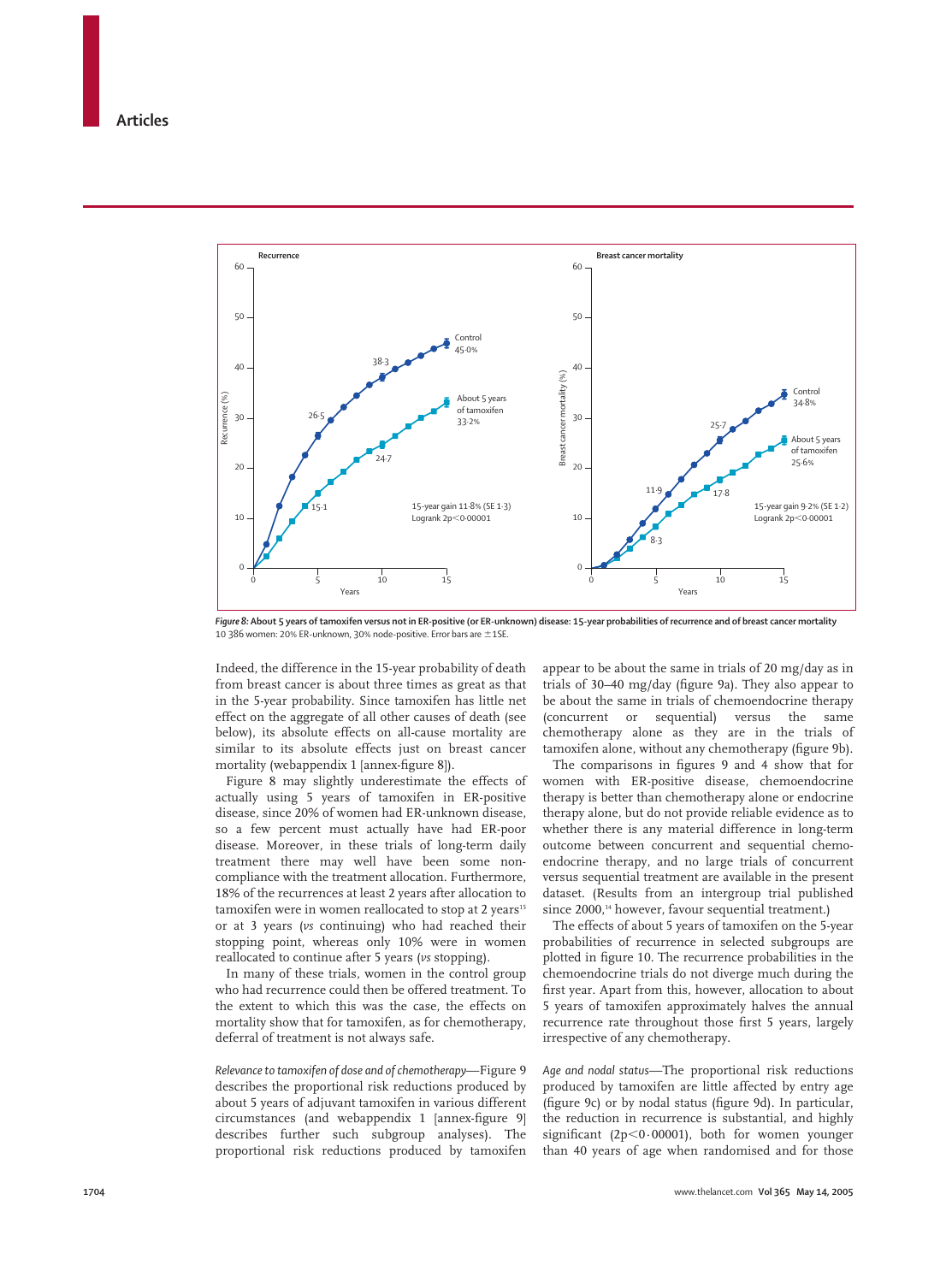|                                                                   |                                | Events/woman-years                            |                | <b>Tamoxifen events</b>    |                                                   |                                    |                                                                   | Deaths/women           |                                   |                | Tamoxifen deaths           |                             |                                                   |
|-------------------------------------------------------------------|--------------------------------|-----------------------------------------------|----------------|----------------------------|---------------------------------------------------|------------------------------------|-------------------------------------------------------------------|------------------------|-----------------------------------|----------------|----------------------------|-----------------------------|---------------------------------------------------|
| Category                                                          | Allocated<br>tamoxifen         | Adjusted<br>control                           | $O-E$          | Logrank Variance<br>of O-E | Ratio of annual event rates<br>Tamoxifen: Control |                                    | Category                                                          | Allocated<br>tamoxifen | Adjusted<br>control               | $O-E$          | Logrank Variance<br>of O-E |                             | Ratio of annual death rates<br>Tamoxifen: Control |
| (a) Dose of tamoxifen ( $\chi^2$ =0·0; 2p>0·1; NS)                |                                |                                               |                |                            |                                                   |                                    | (a) Dose of tamoxifen ( $\chi^2$ =0·0; 2p>0·1; NS)                |                        |                                   |                |                            |                             |                                                   |
| 20 mg/day                                                         |                                | 841/30896 1199/27508 -237-8 474-2             |                |                            |                                                   | $0.61$ (SE $0.04$ )                | 20 mg/day                                                         | 561/3550               | 774/3530 -116-5 311-4             |                |                            |                             | $0.69$ (SE $0.05$ )                               |
| 30-40 mg/day                                                      | (2.7%)                         | (4.4%)y)<br>571/16079 742/13540 -146-7 291-4  |                |                            |                                                   | $0.60$ (SE $0.05$ )                | 30-40 mg/day                                                      | (15.8%)<br>457/1675    | (21.9%)<br>574/1631 -90-5 232-2   |                |                            |                             | $0.68$ (SE $0.05$ )                               |
|                                                                   | (3.6%)y)                       | (5.5%)y)                                      |                |                            |                                                   |                                    |                                                                   | (27.3%)                | (35.2%)                           |                |                            |                             |                                                   |
| (b) Presence or absence of cytotoxics ( $\chi^2$ =3·1; p>0·1; NS) |                                |                                               |                |                            |                                                   |                                    | (b) Presence or absence of cytotoxics ( $\chi^2$ =2·0; p>0·1; NS) |                        |                                   |                |                            |                             |                                                   |
| Chem with Tam vs<br>Chem alone                                    | 223/3926<br>(5.7%)             | 270/2979<br>$(9.1\%/y)$                       |                | $-54.5$ 106.3              |                                                   | $0.60$ (SE $0.08$ )                | Chem with Tam vs<br>Chem alone                                    | 168/488<br>(34.4%)     | 212/462<br>(45.9%)                | $-41.7$        | $84 - 7$                   |                             | $0.61$ (SE $0.09$ )                               |
| Chem then Tam vs<br>Chem alone                                    | 242/8254<br>(2.9%)y)           | 319/7682<br>(4.2%)                            |                | $-48.6$ 133.2              |                                                   | 0.69 (SE 0.07)                     | Chem then Tam vs<br>Chem alone                                    | 142/1204<br>(11.8%)    | $181/1176 -213$<br>(15.4%)        |                | 78.0                       | ٠                           | $0.76$ (SE $0.10$ )                               |
| Tam alone vs<br>Nil (no adjuvant)                                 | (2.7%)y)                       | 947/34795 1352/30387 -281-4 526-1<br>(4.4%)y) |                |                            |                                                   | 0.59 (SE 0.03)                     | Tam alone vs<br>Nil (no adjuvant)                                 | 708/3533<br>$(20.0\%)$ | 955/3523 -1440<br>(27.1%)         |                | 381.0                      | - 1                         | $0.69$ (SE $0.04$ )                               |
| (c) Entry age (trend $\chi^2$ =3.8; 2p=0.05)                      |                                |                                               |                |                            |                                                   |                                    | (c) Entry age (trend $\chi^2$ =0·4; 2p>0·1; NS)                   |                        |                                   |                |                            |                             |                                                   |
| Age $\leq$ 40                                                     | 113/3231<br>(3.5%)y)           | 177/2660<br>(6.7%)                            | $-36.8$        | $63 - 7$                   |                                                   | $0.56$ (SE $0.10$ )                | Age $<$ 40                                                        | 74/417<br>(17.7%)      | 119/398<br>(29.9%)                | $-21.9$        | 44.0                       |                             | $0.61$ (SE $0.12$ )                               |
| $40 - 49$                                                         | 275/9461<br>(2.9%)y)           | 351/8776<br>$(4.0\%/y)$                       |                | $-49.0$ 143.0              |                                                   | 0-71 (SE 0-07)                     | $40 - 49$                                                         | 173/1119<br>(15.5%)    | 219/1139<br>(19.2%)               | $-24.8$        | $90-3$                     |                             | $0.76$ (SE $0.09$ )                               |
| $50 - 59$                                                         | 452/14694<br>(3-1%/y)          | 576/13114<br>(4.4%)y)                         |                | $-94.5$ 228.3              |                                                   | $0.66$ (SE $0.05$ )                | $50 - 59$                                                         | 330/1591<br>(20.7%)    | 394/1535<br>(25.7%)               | $-45.2$ 161.7  |                            |                             | $0.76$ (SE $0.07$ )                               |
| $60 - 69$                                                         | 498/17399<br>(2.9%)y)          | 724/14546<br>$(5.0\%/y)$                      | $-163.0$       | 270.0                      |                                                   | 0.55 (SE 0.05)                     | $60 - 69$                                                         | 379/1822<br>(20.8%)    | 527/1789<br>(29.5%)               | $-87.3$        | 200-4                      |                             | $0.65$ (SE $0.06$ )                               |
| $\geq 70$                                                         | 70/2105<br>(3.3%)y)            | 107/1867<br>(5.7%)y)                          | $-25.0$        | $35 - 2$                   |                                                   | 0-49 (SE 0-12)                     | $\geq 70$                                                         | 62/266<br>(23.3%)      | 89/286<br>$(31.1\%)$              | $-13.6$        | 29.9                       |                             | 0.63 (SE 0.15)                                    |
| Age unknown                                                       | 4/10                           | 6/7                                           | 0.7            | 0.9                        |                                                   |                                    | Age unknown                                                       | 0/10                   | 0/14                              |                |                            |                             |                                                   |
| (d) Nodal status ( $\chi^2$ =0·0; 2p>0·1; NS)                     |                                |                                               |                |                            |                                                   |                                    | (d) Nodal status ( $\chi^2$ =0·0; 2p>0·1; NS)                     |                        |                                   |                |                            |                             |                                                   |
| Node-negative                                                     | (2.2%)                         | 753/34873 1117/31535 -223-2 445-6<br>(3.5%)y) |                |                            |                                                   | 0.61 (SE 0.04)                     | Node-negative                                                     | 485/3620<br>(13.4%)    | 702/3624 -104-7 283-1<br>(19.4% ) |                |                            |                             | $0.69$ (SE $0.05$ )                               |
| Node-positive                                                     | 658/12048 821/9462<br>(5.5%)y) | (8.7%)                                        | $-161.0$ 327.2 |                            |                                                   | $0.61$ (SE $0.04$ )                | Node-positive                                                     | 532/1597<br>(33.3%)    | 643/1529<br>(42.1%)               | $-98.2$        | 265.3                      |                             | $0.69$ (SE $0.05$ )                               |
| Unknown                                                           | 1/75                           | 3/65                                          | $-1.4$         | 0.7                        |                                                   |                                    | Unknown                                                           | 1/8                    | 3/8                               | $-1.4$         | 0.7                        |                             |                                                   |
| (e) Period of follow-up (trend $\chi_1^2$ =37·4; 2p<0·00001)      |                                |                                               |                |                            |                                                   |                                    | (e) Period of follow-up (trend $\chi^2$ =0·1; p>0·1; NS)          |                        |                                   |                |                            |                             |                                                   |
| Years 0-1                                                         | 321/10019 628/9623<br>(3.2%)y) | (6.5%)y)                                      | $-164.3$ 215.8 |                            |                                                   | 0.47 (SE 0.05)                     | Years 0-1*                                                        | 104/5225<br>$(2.0\%)$  | 141/5161<br>(2.7%)                | $-19.5$        | $56 - 7$                   |                             | $0.71$ (SE $0.11$ )                               |
| Years 2-4                                                         | (3.6%)y)                       | 473/13196 689/11765<br>(5.9%)y)               | $-144.9$ 267.2 |                            |                                                   | $0.58$ (SE $0.05$ )                | Years $2-4$ <sup>*</sup>                                          | 322/4996<br>$(6.4\%)$  | 447/4886<br>(9.1%)                | $-68.9$        | 178.6                      |                             | $0.68$ (SE $0.06$ )                               |
| Years 5-9                                                         | 422/16032<br>$(2.6\%/y)$       | 473/13444<br>(3.5%)y)                         |                | $-76.1$ 204.9              |                                                   | $0.69$ (SE $0.06$ )                | Years 5-9*                                                        | 406/4476<br>(9.1%)     | 553/4257<br>$(13.0\%)$            | $-94.5$        | $221-2$                    |                             | $0.65$ (SE $0.05$ )                               |
| Year $\geq 10$                                                    | 196/7574<br>(2.6%)y)           | 151/6080<br>(2.5%)y)                          | 0.7            | 77.7                       |                                                   | $1.01$ (SE 0.11)                   | Year $\geq 10^*$                                                  | 186/2409<br>(7.7%)     | 207/2185<br>(9.5%)                | $-24-2$        | 86-8                       |                             | $0.76$ (SE $0.09$ )                               |
| Total                                                             | 1412/                          | 1941/                                         | $-384.5$ 765.6 |                            | ⋔                                                 | 0.605 (SE 0.028)                   |                                                                   | 1018/                  | 1348/                             | $-207.0$ 543.6 |                            |                             | 0.683 (SE 0.036)                                  |
|                                                                   | 46975<br>$(3.0\%/y)$           | 41048<br>(4.7%)                               |                |                            |                                                   | 2p<0.00001                         | Total                                                             | 5225<br>(19.5%)        | 5161<br>(26.1%)                   |                |                            | ♦                           | 2p<0.00001                                        |
|                                                                   |                                |                                               |                |                            |                                                   |                                    | $\bullet$ 99% or $\leftarrow$ 95% Cls                             |                        |                                   |                |                            |                             |                                                   |
|                                                                   |                                |                                               |                | $\Omega$                   | $1-0$<br>0.5                                      | 1.5<br>7.0                         |                                                                   |                        |                                   |                | $\Omega$                   | 0.5<br>$1-0$                | 1.5<br>$2-0$                                      |
|                                                                   |                                |                                               |                |                            | Treatment effect 2p<0.00001                       | Tamoxifen better   Tamoxifen worse |                                                                   |                        |                                   |                |                            | Treatment effect 2p<0.00001 | Tamoxifen better   Tamoxifen worse                |

*Figure 9:* **About 5 years of tamoxifen versus not in ER-positive (or ER-unknown) disease, by tamoxifen dose, use of chemotherapy, age, nodal status, or period of follow-up: event rate ratios** \*Denominator is the number entering that period.

older than 70. Hence, the absolute risk reduction after 5 years of tamoxifen is similar for younger and for older women, but is significantly greater for those with nodepositive than node-negative disease (figure 10).

women with node-positive disease (32·0% *vs* 44·5%, 10-year gain 12.6% [SE 2.0], 2p<0.00001) but also for those with node-negative disease (12·2% *vs* 17·5%, 10-year gain  $5.3\%$  [0.9],  $2p<0.00001$ ).

The 10-year probabilities are given in webappendix 1 (annex-figure 10). For breast cancer mortality, the 10-year gains were substantial and definite not only for

*Period of follow-up*—In figure 9e the event rate ratios in years  $0-1$ ,  $2-4$ ,  $5-9$ , and later  $(\geq 10)$  are analysed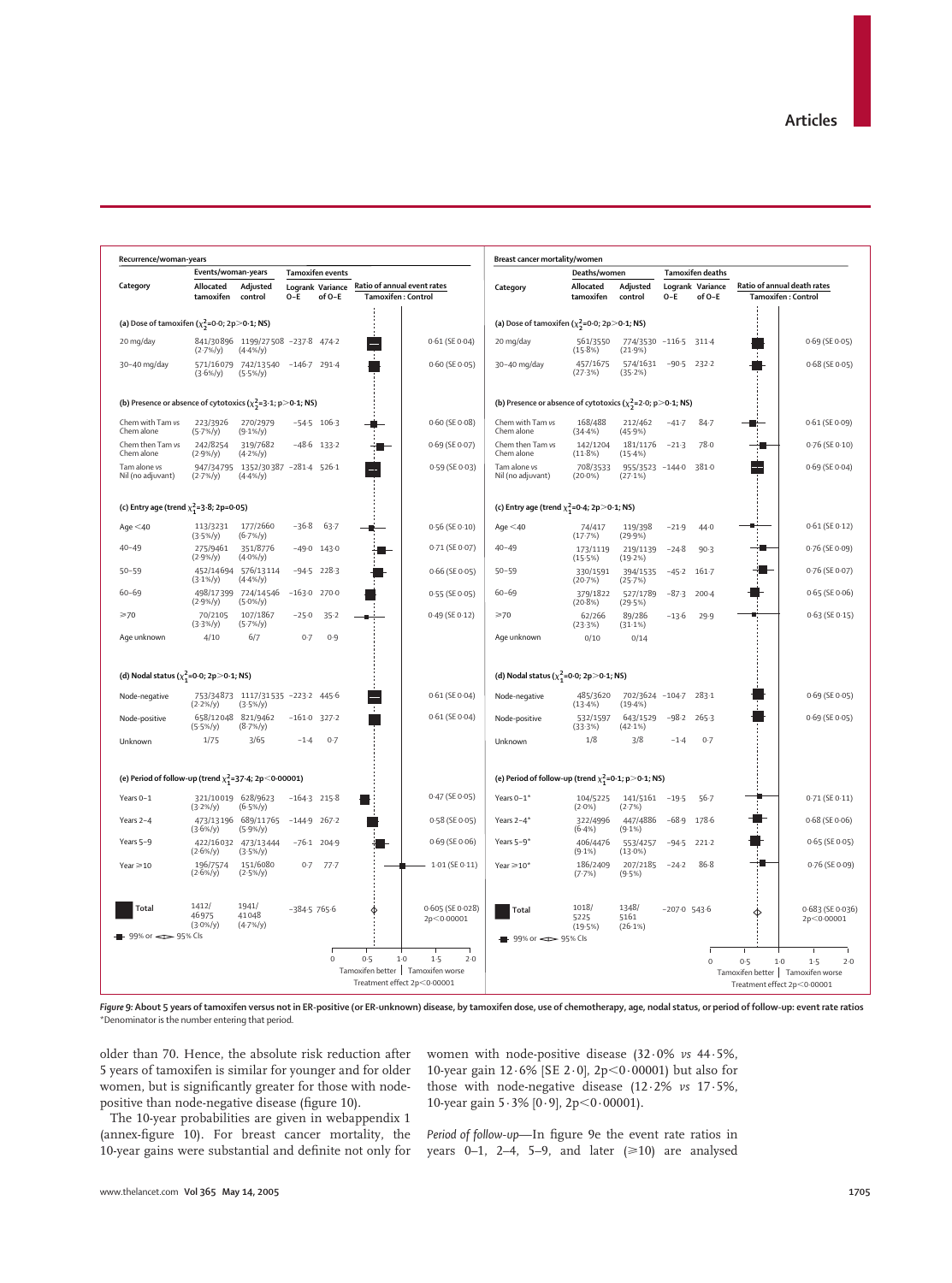

*Figure 10:* **About 5 years of tamoxifen versus not in ER-positive (or ER-unknown) disease, by use of chemotherapy, entry age, or nodal status: 5-year probabilities of recurrence** Error bars are  $\pm$  1SE.

separately (see also the 15-year probabilities in figure 8). Most of the tamoxifen-allocated women whose disease recurred during years 5–9 would have stopped taking the drug some time earlier (although some had been re-randomised at year 5 to continue), but the ratio (treatment *vs* control) of recurrence rates in years 5–9 was still 0·69 with a narrow CI.

This persistent reduction of about a third in the annual recurrence rate indicates that if women who have been on tamoxifen for some time stop taking it then the earlier gains are not quickly lost and, in addition, there is a protective carryover effect that substantially reduces the risk of recurrence over the next few years. The recurrence rates after year 10 were, however, similar in the treatment and control groups, indicating no further gain in recurrence (but no net loss of the earlier gains).

For breast cancer mortality the persistence of the effects of about 5 years of treatment is even more remarkable. The overall death rate ratio continues to be about  $0.7$  not only during years  $0-4$  (2p $<$ 0 $\cdot$ 00001) but also during years 5–9 (2p-0·00001) and during later years  $\approx 10$ ; 2p=0·01), resulting in steady divergence between treatment and control throughout the first 15 years in breast cancer mortality (figure 8) and overall mortality (webappendix 1 [annex-figure 8]).

*Other features, and site of first recurrence*—Further subgroup analyses are given in webappendix 1 (annex-figure 9), indicating no significant heterogeneity in the proportional risk reduction with menopausal status, tumour size, PR status (as measured in these trials), or site of first recurrence. The ratio of recurrence rates was 0.47 (SE 0.08, 2p<0.00001) for isolated (ipsilateral) local recurrence and  $0.64$  ( $0.05$ , 2p $<$ 0 $\cdot$ 00001) for distant recurrence.

*Other outcomes*—Table 3 shows the effects of about 5 years of tamoxifen on cause-specific mortality, and on the incidence of second cancers, during the period before any recurrence of the original cancer. It includes all 15 000 women in such trials, irrespective of ER status (figure 7b), since ER status might well be of little relevance to any life-threatening side effects. Overall, there is no significant excess of deaths from any particular cause, and the average non-breast-cancer death rate was 0·8%/year both in the treatment and in the control groups.

Because tamoxifen can delay or prevent recurrence, the treatment groups spent more time than the controls at risk of death before recurrence (61 000 woman-years *vs* 55 000 woman-years), so the absolute numbers of deaths before recurrence from particular causes cannot be compared directly. The logrank statistics correct for this, however, and the overall  $O-E$  value of  $3.4$  suggests a non-significant excess of only about seven non-breast cancer deaths (ie, double the logrank O–E). This overall excess can be accounted for by the small excesses of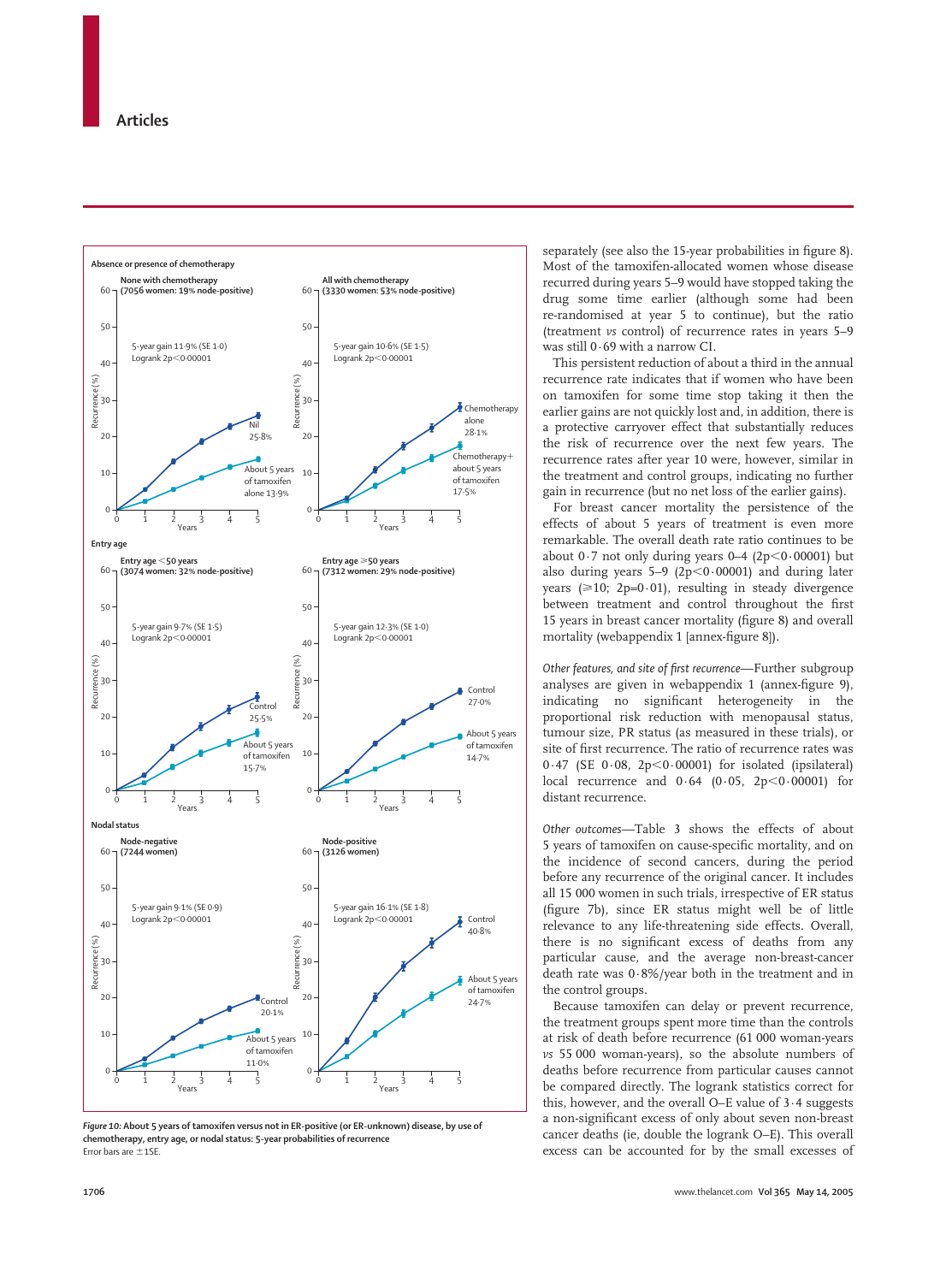deaths from thromboembolic disease (O–E 2·7) and from uterine cancer (O–E 2·5). Both are non-significant, but both may well reflect real hazards, given the effects of tamoxifen on the incidence of non-fatal pulmonary emboli and of uterine cancer.<sup>16</sup>

If there is a real excess of about five deaths (as indicated by doubling the logrank O–E values) from each of these two diseases in about 60 000 woman-years then the two together would represent an absolute risk of about 0·2% per decade among women allocated about 5 years of tamoxifen. This is small by comparison with the absolute 10-year reductions in breast cancer mortality  $(5.3\%$  and  $12.2\%$ , respectively, for nodenegative and node-positive disease). Because there are so few deaths from these two side-effects it is not possible just from these trials to assess separately the risks in the first and second decades after randomisation, or to assess the dependence of risk on age, or on other factors.

Overall mortality from vascular disease is nonsignificantly lower with tamoxifen than with control, since a non-significant excess of stroke (which was not apparent during the first 5 years, when tamoxifen was generally being taken) and thromboembolic disease are outweighed by a non-significant deficit in other vascular mortality, most of which involves heart disease. This apparent reduction is compatible with a real protective effect against heart disease, perhaps from the favourable lipid changes produced by tamoxifen,<sup>17</sup> but could also be due to the play of chance.

There is a definite decrease of about a third in the incidence of contralateral breast cancer (4·0 *vs* 6·0 per 1000 per year), which has already been included in the foregoing analyses of overall recurrence rates, a definite increase by a factor of about 3 in the incidence of uterine cancer (1·9 *vs* 0·6 per 1000 per year), and no significant effect on the incidence of any other type of cancer. Hence, the overall incidence of second cancers is nonsignificantly lower in the tamoxifen than in the control groups.

The effect on contralateral breast cancer is definite, and highly significant, only for women who had originally had ER-positive or ER-unknown disease, which is the population in which the effects of tamoxifen are particularly relevant (incidence rate ratio 0·61 [95% CI  $0.50-0.73$ ]). There appears to be little effect on contralateral breast cancer among women who had originally had ER-poor disease (ratio 0·99 [95% CI 0·70–1·36];  $\chi^2$  for heterogeneity of effect by ER status 6 $\cdot$ 0, 2p=0 $\cdot$ 014), although the 95% CI includes the possibility of a reduction of almost a third.

## *Directly randomised tamoxifen comparisons*

*Longer versus shorter durations of tamoxifen*—Trials of tamoxifen duration generally seek to randomise women with potentially hormone-sensitive disease who have already completed some years of adjuvant tamoxifen

|                                                                                      | About 5 years              | Adjusted                 | <b>Tamoxifen</b> |                              |                      |
|--------------------------------------------------------------------------------------|----------------------------|--------------------------|------------------|------------------------------|----------------------|
|                                                                                      | of tamoxifen<br>$(n=7512)$ | control<br>$(n=7505)$    | $O-E$            | Logrank Variance<br>$of O-E$ | 2p                   |
| Mortality                                                                            |                            |                          |                  |                              |                      |
| All-cause mortality                                                                  | 1905                       | 2166                     | $-195.8$         | 940.1                        | $<$ 0.00001          |
| Breast cancer mortality (ie, death after recurrence<br>or with wholly unknown cause) | 1425                       | 1750                     | $-199.1$         | 726.8                        | $<$ 0.00001          |
| Non-breast-cancer mortality (ie, deaths/years                                        | 480/61 111                 | 416/55422                | 3.4              | 213.5                        |                      |
| without recurrence) in trials that provided causes                                   | $(0.8%$ /year)             | $(0.8\%/year)$           |                  |                              |                      |
| Vascular                                                                             | 189                        | 169                      | $-3.9$           | $85 - 7$                     |                      |
| Stroke                                                                               | 54                         | 29                       | 8.0              | 19.3                         | 0.07                 |
| Thromboembolic                                                                       | 15                         | 8                        | 2.7              | 5.7                          | $\ddot{\phantom{a}}$ |
| Heart, etc (ie, other vascular)                                                      | 120                        | 132                      | $-14.5$          | 61.0                         | 0.06                 |
| Neoplastic (not breast)                                                              | 126                        | 105                      | 4.6              | 54.9                         | $\ddot{\phantom{a}}$ |
| Uterus (cervix, corpus, or unspecified site)                                         | 9                          | $\overline{2}$           | 2.5              | 2.6                          | $\ddot{\phantom{a}}$ |
| Ovary                                                                                | 5                          | 9                        | $-2.2$           | 3.5                          | $\ddot{\phantom{a}}$ |
| Liver                                                                                | 3                          | $\overline{\phantom{a}}$ | 0.6              | 1.2                          |                      |
| Lung                                                                                 | 26                         | 26                       | $-0.6$           | 12.1                         | $\sim$               |
| Colon or rectum                                                                      | 18                         | 12                       | 2.3              | 7.0                          | à.                   |
| Haemopoietic                                                                         | 14                         | 8                        | 1.8              | 5.2                          |                      |
| Other neoplastic                                                                     | 51                         | 46                       | 0.2              | 23.5                         |                      |
| Other/unknown (but not breast cancer)                                                | 165                        | 142                      | 2.6              | 74.8                         | $\ddot{\phantom{a}}$ |
| Second cancer incidence*                                                             |                            |                          |                  |                              |                      |
| Any second primary (without prior recurrence)                                        | 709                        | 666                      | $-7.8$           | 328.7                        | $\mathbf{r}$         |
| Contralateral breast (before any other recurrence)                                   | 244 (0.4%/year)            | 331 (0.6%/year)          | $-53.1$          | 139.6                        | $<$ 0.00001          |
| ER-poor original breast cancer                                                       | 69                         | 75                       | $-0.8$           | 35.3                         | ä.                   |
| ER-positive or ER-unknown                                                            | 175                        | 256                      | $-52.3$          | $104-3$                      | $<$ 0.00001          |
| Uterus (cervix, corpus, or unspecified site)                                         | 118 (0.19%/year)           | 32 (0.06%/year)          | $38-4$           | 36.5                         | $<$ 0.00001          |
| Other site (without prior such event)                                                | 347                        | 304                      | 6.2              | $155 - 7$                    | $\ddot{\phantom{a}}$ |
| Ovary                                                                                | 25                         | 22                       | 0.6              | 11.7                         | $\ddot{\phantom{0}}$ |
| Liver                                                                                | 7                          | 3                        | 2.1              | 2.4                          | a.                   |
| Lung                                                                                 | 52                         | 41                       | 3.8              | 22.0                         |                      |
| Colon or rectum                                                                      | 62                         | 62                       | $-2.9$           | 29.8                         | $\ddot{\phantom{a}}$ |
| Haemopoietic                                                                         | 26                         | 19                       | 2.5              | $11-1$                       | $\ddot{\phantom{a}}$ |
| Other second primary                                                                 | 176                        | 158                      | 0.2              | $80 - 1$                     | $\ddot{\phantom{a}}$ |

.<br>See note to table 2 on slight sub-additivity of tabulated numbers. Trial-specific results for each outcome are in webappendix 1 (appendix to table 3).

*Table 3:* **Mortality and second cancer incidence before any recurrence of the original breast cancer (all women, irrespective of ER status) for about 5 years of tamoxifen versus not: numbers with such events, and logrank analyses**

between stopping and continuing, but some randomisations were generated earlier, before the follow-up at which treatment might be stopped. The present analyses therefore exclude the few women with ER-poor disease, and the few woman-years (or women who had an event) after randomisation was issued but before the treatment options would differ.

By the year 2000, some 29 000 of the remaining women had been randomised between longer and shorter tamoxifen. Of these, 18 000 (with mean followup 5 woman-years) were in trials comparing about 5 versus 1–2 years of tamoxifen, and 8000 (with mean follow-up only 2 woman-years) were in trials comparing about 10 versus 5 years of tamoxifen<sup>18</sup> (figure 11). Since then, at least another 10 000 have been randomised (mostly comparing about 10 versus 5 years of tamoxifen), but no information from them is yet available.

Overall, longer treatment appears to be more effective at controlling breast cancer than shorter treatment is, although the event rate ratio (after those allocated to stop tamoxifen should have done so) is more extreme for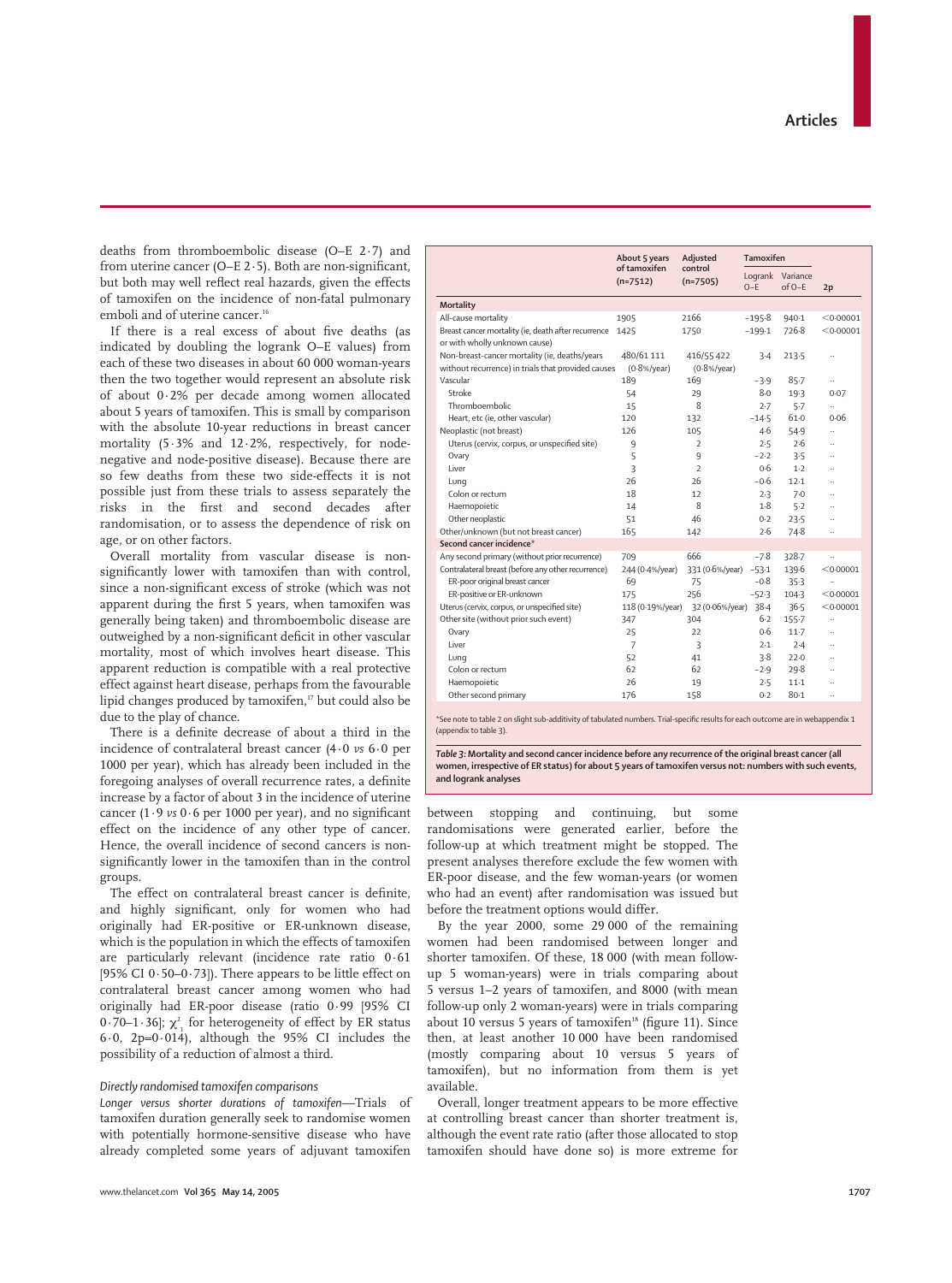

*Figure 11:* **Longer versus shorter tamoxifen duration in ER-positive (or ER-unknown) disease, by treatment type and nodal status: event rate ratios**

recurrence (ratio 0·85 [SE 0·02], 2p-0·00001) than for breast cancer mortality (ratio  $0.92$  [ $0.03$ ],  $2p=0.01$ ), perhaps because retreatment on recurrence was generally allowed. With longer treatment there is, however, a slight and non-significant excess mortality rate from other causes (0·98 *vs* 0·94%/year; 619/62 875 *vs* 578/61 326 deaths/woman-years, 2p=0·5). This includes excesses of 0·01%/year from each of thromboembolism (0·017 *vs* 0·005%/year; 11 *vs* 3 deaths, 2p=0·07), stroke (0·08 *vs* 0·07%/year; 51 *vs* 45 deaths, 2p=0·5), other vascular causes (0·20 *vs* 0·21%/year; 128 *vs* 118 deaths, 2p=0·6), and nonvascular causes (0·66 *vs* 0·65%/year). Although these differences are not significant, some (eg, the excess of thromboembolic deaths) may well reflect real hazards.

With longer treatment there is no apparent excess mortality from uterine cancer (13 *vs* 15 deaths), but the incidence of uterine cancer is significantly increased (0·21 *vs* 0·11%/year; 130 *vs* 70 cases, 2p=0·00002). As in the trials of 5 years of tamoxifen versus no tamoxifen (table 3), the increase in uterine cancer is outweighed by a somewhat larger decrease in contralateral breast cancer (0·28 *vs* 0·45%/year; 177 *vs* 277 cases, 2p-0·00001), and no other cancer incidence rates are significantly affected. Overall, therefore, the incidence of second cancers is non-significantly lower with longer tamoxifen treatment.

*About 5 versus 1–2 years of tamoxifen*—The trials of tamoxifen versus no tamoxifen in figure 7 provide indirect evidence that 5 years is substantially more effective than only 1–2 years of tamoxifen. Most of the information in figure 11 relates to this particular comparison, providing directly randomised confirmation that about 5 years of treatment is better than 1–2 years (recurrence rate ratio  $0.82$  [SE  $0.03$ ], 2p-0·00001; breast cancer death rate ratio 0·91 [0·04],  $2p=0.01$ ).

These results can be subdivided by time since those allocated to stop tamoxifen should have done so (webappendix 1 [annex-figure 11]), finding only a little effect on recurrence, and none on breast cancer mortality, during the first 2 years after randomisation (years 0–1). This may be because of some carryover of the effects of the previous year or two of tamoxifen, before randomisation. Both for recurrence and mortality, the main protective effect of the extra few years of treatment is seen during years 2–4 and 5–9 (with, as yet, little information on years  $\geq 10$ ). The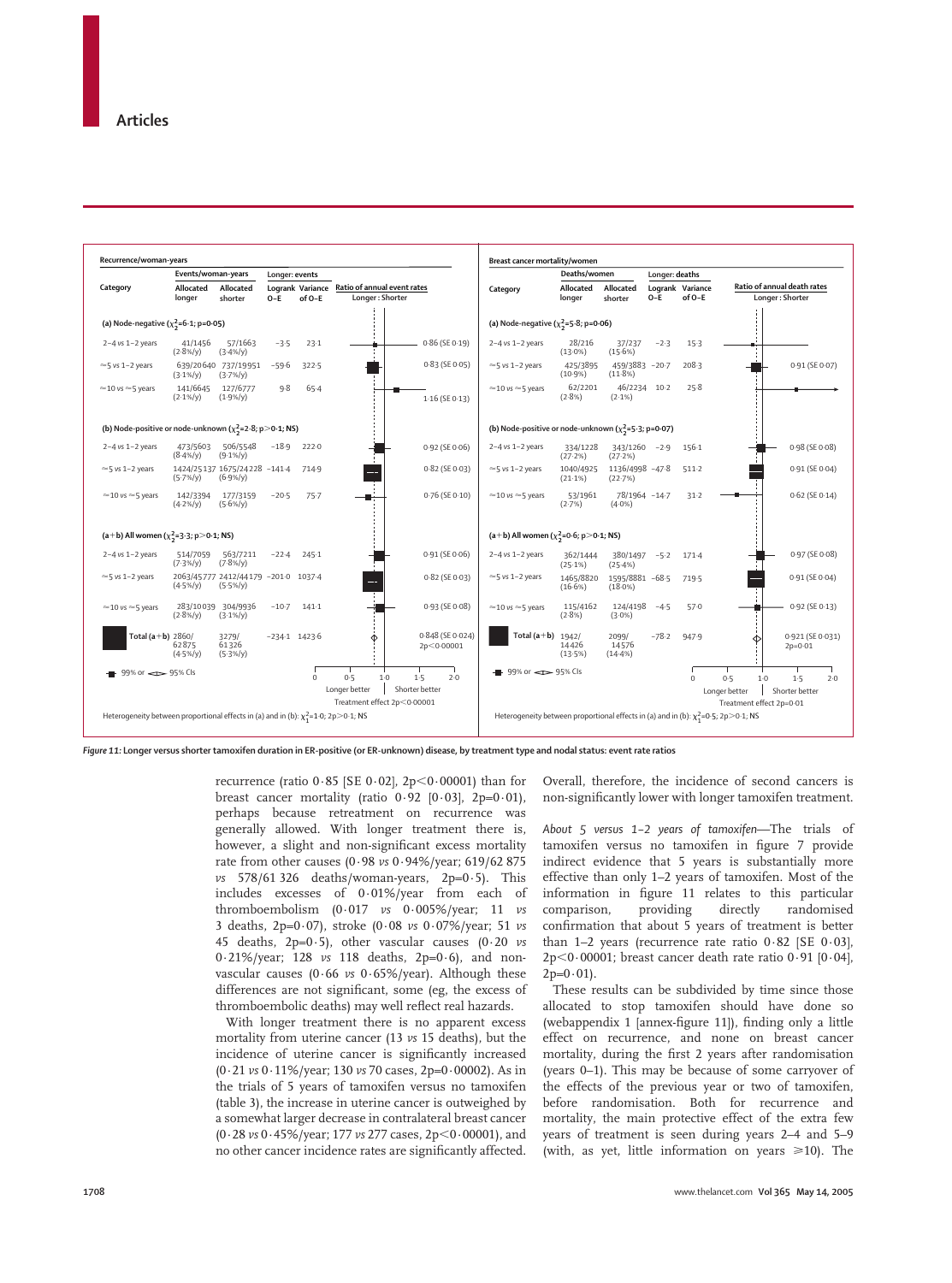significant reductions during years 5–9 both in recurrence rates (ratio  $0.79$  [SE  $0.06$ ]) and in breast cancer mortality rates (ratio  $0.83$  [ $0.06$ ]) again represent a carryover benefit, since the few extra years of tamoxifen treatment after randomisation would have ended some time before this period began.

In these trials of about 5 versus 1–2 years of tamoxifen (webappendix 1 [annex-figure 11]), there is little overall effect of longer treatment on non-breast-cancer mortality (0·97 *vs* 0·96%/year, death rate ratio 1·01 [SE 0·07]), or in the numbers of deaths attributed to uterine cancer (8 *vs* 10), stroke (26 *vs* 28), thromboembolism (5 *vs* 3), other vascular causes (74 *vs* 79), or other causes (0·72 *vs* 0·69%/year, death rate ratio 1·04 [SE 0·08]). Hence, the difference in overall survival is also significant.

*About 10 versus 5 years of tamoxifen*—As of the year 2000, there were only a few hundred recurrences in the trials of about 10 versus 5 years of tamoxifen, so although longer treatment appears to involve slightly lower recurrence and breast cancer mortality rates the findings are not yet reliably informative. A clinical alert for the use of tamoxifen in node-negative disease was issued in the USA in 1996<sup>19</sup> (suggesting that for women with node-negative, ER-positive disease, continuation of adjuvant tamoxifen beyond 5 years was appropriate only in trials), and figure 11 is subdivided by nodal status. The apparently unfavourable results for women with node-negative disease are, however, not significantly different from the apparently favourable results for women with node-positive disease.

In these trials of about 10 versus 5 years of tamoxifen, non-breast-cancer mortality appears to be somewhat greater among those allocated longer treatment, but the difference is not clearly significant either overall (1·2 *vs* 0·9%/year, death rate ratio 1·31 [SE  $0.16$ ], 2p= $0.06$ ] or in the numbers of deaths attributed to uterine cancer (4 *vs* 4, 2p=1·0), stroke (20 *vs* 13, 2p=0·2), thromboembolism (5 *vs* 0, 2p=0·06), other vascular causes (32 *vs* 26, 2p=0·4), or other causes (0·6 *vs* 0·5%/year, death rate ratio 1·22 [SE  $0.20$ ],  $2p=0.3$ ).

Both for recurrence and, particularly, for mortality, much larger numbers of events will have to accrue in the trials of 10 versus 5 years of tamoxifen before statistically reliable evidence emerges.

## *Combination of direct and indirect evidence to estimate the effects in ER-positive disease of 5 years of tamoxifen on breast cancer mortality*

Among women with ER-positive disease, the directly randomised comparison of about 5 years of tamoxifen versus no adjuvant tamoxifen in figure 7 indicates a breast cancer death rate ratio of 0·66 (SE 0·04). A similar conclusion can be obtained indirectly, by combining the results for 1–2 years of tamoxifen versus no tamoxifen in figure 7 with those for 5 versus 1–2 years of tamoxifen in webappendix 1 (annex-figure 9). This suggests that in ER-positive disease, 5 years of tamoxifen would produce a breast cancer death rate ratio of  $0.74$  (SE  $0.05$  [ $0.82 \times 0.90$ ]).

The direct estimate of 0·66 and the indirect estimate of 0·74 are both readily compatible with a breast cancer death rate ratio of about 0·7, and the inverse-varianceweighted average of them is  $0.69$  (SE  $0.03$ ). (If the direct estimate had been  $0.62$  [SE  $0.06$ ], as in the trials of exactly 5 years of tamoxifen, the weighted average would still have been  $0.69$ , but with SE  $0.04$ .)

# **Ovarian ablation or suppression**

Almost 8000 women younger than 50 years of age with ER-positive or ER-unknown disease have been randomised into trials of ovarian ablation by surgery or irradiation (4317 women, 63% ER-untested, mean follow-up 8 woman-years) or of ovarian suppression by some years of treatment with a luteinising-hormonereleasing-hormone inhibitor (LHRHI; 3408 women, 26% ER-untested, mean follow-up 5 years; figure 12).

Overall, there is a definite effect of ovarian ablation or suppression both on recurrence (2 $p<$ 0 $\cdot$ 00001) and on breast cancer mortality (2p=0 $\cdot$ 004), but it is not as extreme as it seemed to be in earlier meta-analyses of these trials, when ovarian ablation was not generally being tested against a background of effective systemic therapy.7

The absolute effects on 15-year outcome are shown in figure 13. For recurrence, the main divergence between treatment and control appears to take place during just the first few years, but with no indication of any loss of this early gain in later years. This early difference in recurrence seems to correspond to a somewhat later difference in mortality, although the numbers of events in later years are too small for such apparent patterns in the results to be reliable. Nevertheless, for breast cancer mortality there appears to be little difference between treatment and control during the first few years, but a moderate difference at 10 years and (as for recurrence) there is no indication that any benefits that accrue during the first decade of follow-up are lost during the second decade.

Because these women were all younger than 50 years of age when randomised, there have, as yet, been relatively few deaths attributed to causes other than breast cancer, and these other deaths do not appear to be increased by treatment during either the first or the second decade (webappendix 1 [annex-figure 13]; death rate ratio  $0.94$  [SE  $0.18$ ], 2p=0.7).

*Addition of ovarian treatment to other treatments*—There is no indication that the effects of ovarian ablation differ from those of ovarian suppression, or that the risk reductions for women younger than 40 years of age at entry differ from those for women of age 40–49 (figure 12). But, in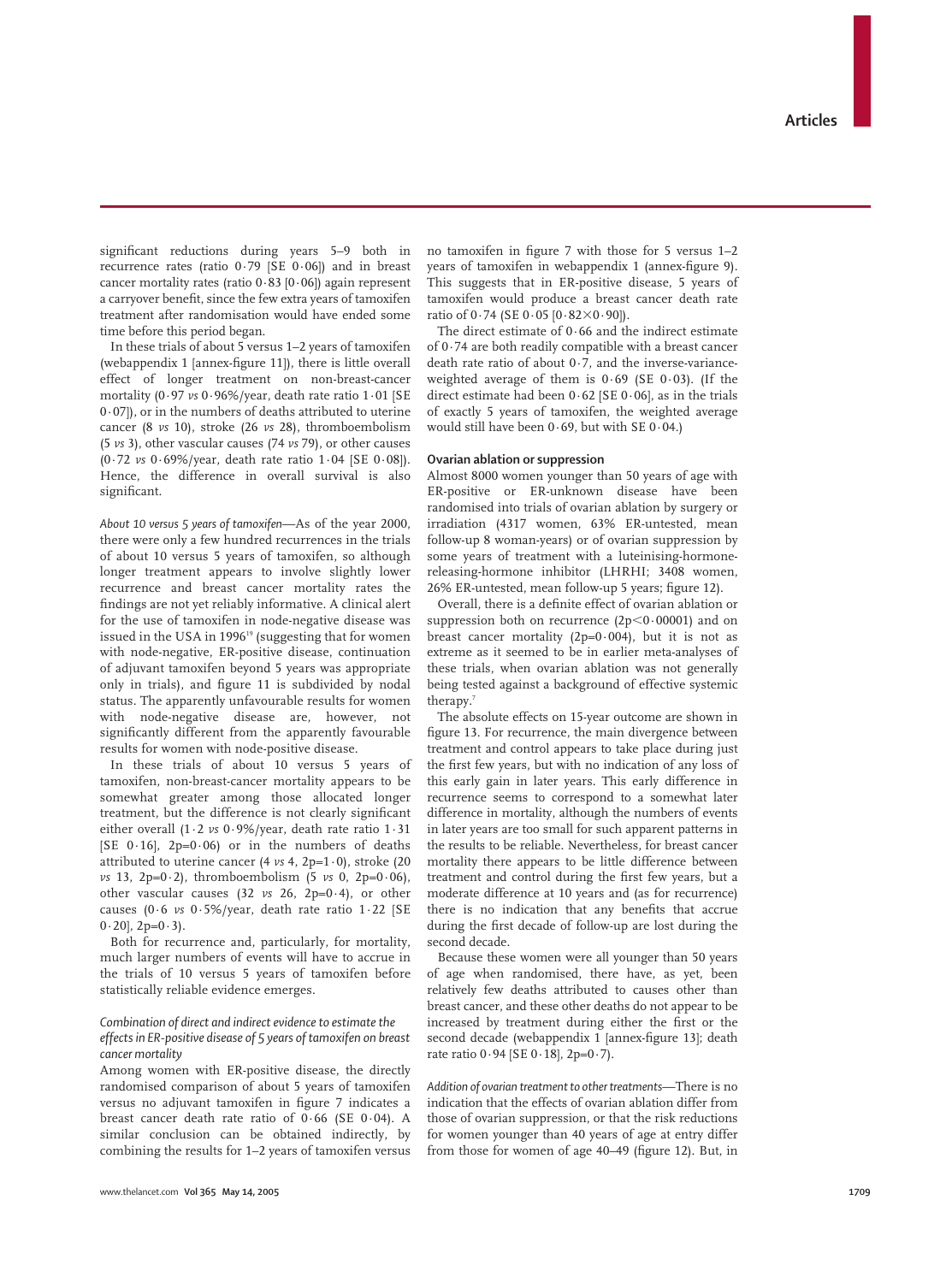| Recurrence/woman-years                                               |                                       |                                               |               |                            |                                                             |                                                               |                | Breast cancer mortality/women                                          |                                       |                            |         |                            |                               |                                                             |
|----------------------------------------------------------------------|---------------------------------------|-----------------------------------------------|---------------|----------------------------|-------------------------------------------------------------|---------------------------------------------------------------|----------------|------------------------------------------------------------------------|---------------------------------------|----------------------------|---------|----------------------------|-------------------------------|-------------------------------------------------------------|
|                                                                      | Events/woman-years                    |                                               | events        | Ablation/suppression       |                                                             |                                                               |                |                                                                        | Deaths/women                          |                            | deaths  | Ablation/suppression       |                               |                                                             |
| Category                                                             | Allocated<br>ablation/<br>suppression | Adjusted<br>control                           | $O-E$         | Logrank Variance<br>of O-E |                                                             | Ratio of annual event rates<br>Ablation/suppression : Control |                | Category                                                               | Allocated<br>ablation/<br>suppression | Adjusted<br>control        | O-E     | Logrank Variance<br>of O-E | Ablation/suppression: Control | Ratio of annual death rates                                 |
| (a) Ovarian ablation (OA) $(\chi^2_{3} = 7.7; p = 0.05)$             |                                       |                                               |               |                            |                                                             |                                                               |                | (a) Ovarian ablation (OA) ( $\chi^2_{3}$ =10.6; p=0.01)                |                                       |                            |         |                            |                               |                                                             |
| OA vs nil                                                            |                                       |                                               |               |                            |                                                             |                                                               |                | OA vs nil                                                              |                                       |                            |         |                            |                               |                                                             |
| (i) Age $<$ 40                                                       | 80/1610<br>$(5.0\%/y)$                | 82/1267<br>(6.5%)                             | $-8.4$        | 23.9                       |                                                             | 0.70 (SE 0.17)                                                |                | (i) Age $\leq$ 40                                                      | 77/141<br>(54.6%)                     | 79/135<br>(58.5%)          | $-9.2$  | $26-4$                     |                               | $0.71$ (SE $0.16$ )                                         |
| (ii) Age 40-49                                                       | 258/7080<br>$(3.6\%/y)$               | 291/5623<br>(5.2%)y)                          | $-37.8$       | $94 - 0$                   |                                                             | $0.67$ (SE $0.08$ )                                           |                | (ii) Age 40-49                                                         | 240/531<br>(45.2%)                    | 276/487<br>(56.7%)         | $-35.8$ | $92 - 7$                   |                               | $0.68$ (SE $0.09$ )                                         |
| OA+chemotherapy vs Chemotherapy                                      |                                       |                                               |               |                            |                                                             |                                                               |                | OA+chemotherapy vs Chemotherapy                                        |                                       |                            |         |                            |                               |                                                             |
| (iii) Age $<$ 40                                                     | 185/2853<br>(6.5%)y)                  | 175/2661<br>$(6.6%$ /y)                       | $-2.7$        | 73.2                       |                                                             | 0.96 (SE 0.11)                                                |                | (iii) Age $<$ 40                                                       | 162/503<br>(32.2%)                    | 151/483<br>(31.3%)         | 2.5     | 66.0                       |                               | $1.04$ (SE 0.13)                                            |
| (iv) Age 40-49                                                       | 314/6198<br>$(5.1\%/y)$               | 340/6198<br>(5.5%)y                           | $-15.1$ 146.9 |                            |                                                             | $0.90$ (SE $0.08$ )                                           |                | (iv) Age 40-49                                                         | 246/1000<br>(24.6%)                   | 260/1037<br>(25.1%)        | $-1.8$  | 115.8                      |                               | 0-98 (SE 0-09)                                              |
| (a) subtotal                                                         | 837/<br>17741<br>(4.7%)               | 888/<br>15749<br>$(5.6\%/y)$                  | $-64.0$ 338.0 |                            | ◆                                                           | 0.83 (SE 0.05)<br>2p=0.0005                                   |                | (a) subtotal                                                           | 725/<br>2175<br>(33.3%)               | 766/<br>2142<br>(35.8%)    | $-44.3$ | 300.9                      | ◆                             | $0.86$ (SE $0.05$ )<br>$2p=0.01$                            |
| (b) Ovarian suppression (LHRHI) ( $\chi^2$ =6.6; p=0.09)             |                                       |                                               |               |                            |                                                             |                                                               |                | (b) Ovarian suppression (LHRHI) ( $\chi^2$ =4.9; p>0.1; NS)            |                                       |                            |         |                            |                               |                                                             |
| <b>LHRHI</b> vs nil                                                  |                                       |                                               |               |                            |                                                             |                                                               |                | LHRHI vs nil                                                           |                                       |                            |         |                            |                               |                                                             |
| (i) Age $\leq$ 40                                                    | 65/939<br>(6.9%)y)                    | $91/1110 - 7.6$<br>(8.2%)                     |               | $32 - 4$                   |                                                             | $0.79$ (SE $0.16$ )                                           |                | (i) Age $\leq$ 40                                                      | 32/223<br>(14.3%)                     | 47/259<br>(18.1%)          | $-5.2$  | $16-5$                     |                               | 0.73 (SE 0.21)                                              |
| (ii) Age 40-49                                                       | 177/3783<br>(4.7%)                    | 219/3550 -24-1<br>(6.2%)                      |               | $90-4$                     |                                                             | 0.77 (SE 0.09)                                                |                | (ii) Age 40-49                                                         | 87/816<br>(10.7%)                     | $110/802 -110$<br>(13.7%)  |         | $46-4$                     |                               | 0.79 (SE 0.13)                                              |
| $LHRHI + chemotherapy$ vs Chemotherapy                               |                                       |                                               |               |                            |                                                             |                                                               |                | LHRHI+chemotherapy vs Chemotherapy                                     |                                       |                            |         |                            |                               |                                                             |
| (iii) Age $<$ 40                                                     | 87/1075<br>$(8.1\%/y)$                | 116/974<br>(11.9%)                            | $-15-4$       | $42 - 4$                   |                                                             | 0.70 (SE 0.13)                                                |                | (iii) Age $<$ 40                                                       | 52/226<br>(23.0%)                     | 67/230<br>(29.1%)          | $-5.8$  | $26-6$                     |                               | 0.80 (SE 0.17)                                              |
| (iv) Age 40-49                                                       | 145/2093<br>(6.9%)                    | 150/2312<br>(6.5%)                            | $5-1$         | 65.5                       |                                                             | $1.08$ (SE 0.13)                                              |                | (iv) Age 40-49                                                         | 83/410<br>(20.2%)                     | 76/442<br>(17.2%)          | $6 - 7$ | $36-4$                     |                               |                                                             |
| (b) subtotal                                                         | 474/<br>7890<br>$(6.0\%/y)$           | 576/<br>7946<br>(7.2%)                        | $-42.0$ 230.7 |                            | ◇                                                           | 0.83 (SE 0.06)<br>$2p=0.006$                                  |                | (b) subtotal                                                           | 254/<br>1675<br>(15.2%)               | 300/<br>1733<br>(17.3%)    | $-15.3$ | 125.9                      | 虛                             | $0.89$ (SE $0.08$ )<br>2p>0-1; NS                           |
| (a+b) Ovarian ablation or suppression (OAS) ( $\chi^2$ =8.9; p=0.03) |                                       |                                               |               |                            |                                                             |                                                               |                | (a+b) Ovarian ablation or suppression (OAS) ( $\chi^2$ =12.5; p=0.006) |                                       |                            |         |                            |                               |                                                             |
| OAS vs nil                                                           |                                       |                                               |               |                            |                                                             |                                                               |                | OAS vs nil                                                             |                                       |                            |         |                            |                               |                                                             |
| (i) Age $<$ 40                                                       | 145/2549<br>(5.7%)                    | 173/2377 -16-0<br>(7.3%)                      |               | $56-3$                     |                                                             | 0.75 (SE 0.12)                                                |                | (i) Age $<$ 40                                                         | 109/364<br>(29.9%)                    | $126/394 -14.4$<br>(32.0%) |         | 42.9                       |                               | 0.71 (SE 0.13)                                              |
| (ii) Age 40-49                                                       | $(4.0\%$ /y)                          | 435/10863 510/9173 -61-9 184-4<br>$(5.6\%/y)$ |               |                            |                                                             |                                                               | 0.71 (SE 0.06) | (ii) Age 40-49                                                         | 327/1347<br>(24.3%)                   | 386/1289 -46-8<br>(29.9%)  |         | 139.1                      |                               | 0.71 (SE 0.07)                                              |
| OAS+chemotherapy vs Chemotherapy                                     |                                       |                                               |               |                            |                                                             |                                                               |                | OAS+chemotherapy vs Chemotherapy                                       |                                       |                            |         |                            |                               |                                                             |
| (iii) Age $\leq$ 40                                                  | 272/3928<br>$(6.9\%/y)$               | 291/3635 -18-1 115-6<br>$(8.0\%/y)$           |               |                            |                                                             | $0.86$ (SE $0.09$ )                                           |                | (iii) Age $<$ 40                                                       | 214/729<br>(29.4%)                    | 218/713<br>(30.6%)         | $-3.3$  | 92.6                       |                               | 0.96 (SE 0.10)                                              |
| (iv) Age 40-49                                                       | 459/8291<br>(5.5%)y)                  | 490/8510 -10-0 212-4<br>$(5.8\%/y)$           |               |                            |                                                             | 0-95 (SE 0-07)                                                |                | (iv) Age 40-49                                                         | 329/1410<br>(23.3%)                   | 336/1479<br>(22.7%)        | 4.9     | 152.2                      |                               | $1.03$ (SE 0.08)                                            |
| Total (a+b) $1311/$                                                  | 25631<br>$(5.1\%/y)$                  | 1464/<br>23695<br>(6.2%)                      | $-106.1$      | 568-7                      | ♦                                                           | 0.830 (SE 0.038)<br>2p<0.00001                                |                | Total $(a+b)$                                                          | 979/<br>3850<br>(25.4%)               | 1066/<br>3875<br>(27.5%)   | $-59.5$ | 426.9                      | ♦                             | 0-870 (SE 0-045)<br>$2p=0.004$                              |
| 99% or $\leftarrow$ 95% Cls                                          |                                       |                                               |               |                            |                                                             |                                                               |                | $\bullet$ 99% or $\leftarrow$ 95% Cls                                  |                                       |                            |         |                            |                               |                                                             |
|                                                                      |                                       |                                               |               | $\mathbf 0$                | 0.5<br>$1-0$<br>Ablation/suppression   Ablation/suppression | 1.5                                                           | $2-0$          |                                                                        |                                       |                            |         | $\Omega$                   | 0.5<br>$1-0$                  | 1.5<br>$2-0$<br>Ablation/suppression   Ablation/suppression |
|                                                                      |                                       |                                               |               | better                     | Treatment effect 2p<0.00001                                 | worse                                                         |                |                                                                        |                                       |                            |         | better                     | Treatment effect 2p=0-004     | worse                                                       |
|                                                                      |                                       |                                               |               |                            |                                                             |                                                               |                |                                                                        |                                       |                            |         |                            |                               |                                                             |

*Figure 12:* **Ovarian ablation or suppression versus not in ER-positive (or ER-unknown) disease, by treatment type and 10-year entry age-groups (**-**40 or 40–49 years only): event rate ratios**

both age ranges the effects of ovarian treatment appear to be smaller in the trials where both groups got chemotherapy than in the trials where neither did. This could be because concurrent hormonal treatment interferes with the cytotoxic effects of chemotherapy or because chemotherapy can permanently reduce ovarian

activity, limiting the benefits that other ovarian treatments can offer.

When, however, such weak overall results are divided both by age and by chemotherapy into four subgroups the CIs for some of the subgroup results (and, in particular, for comparisons between different subgroup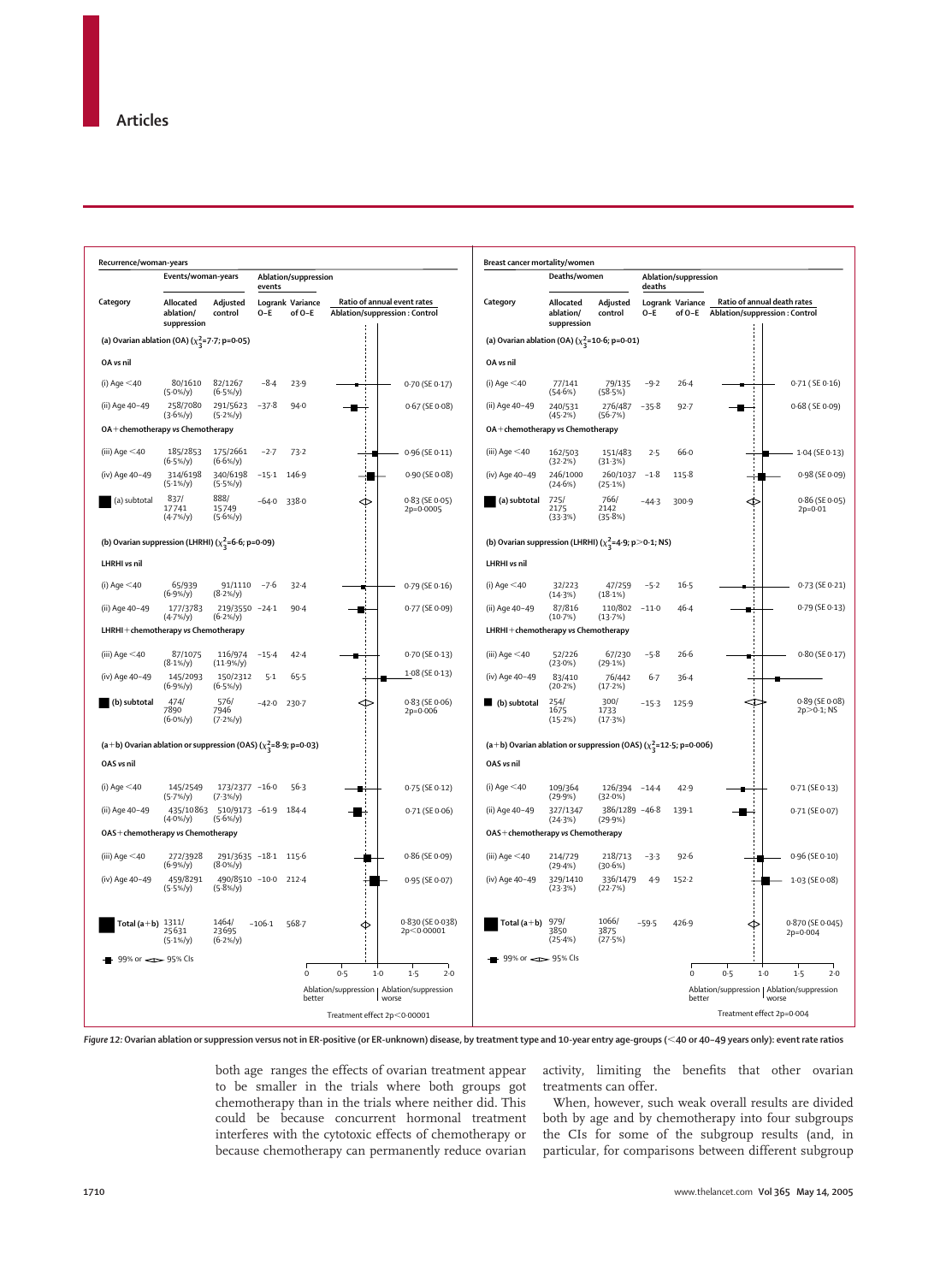

*Figure 13:* **Ovarian ablation or suppression versus not in ER-positive (or ER-unknown) disease: 15-year probabilities of recurrence and of breast cancer mortality** 7601 women, all with entry age  $<$  50 years: 47% ER-unknown, 61% node-positive. Error bars are  $\pm$  1SE.

results) are wide. So, any real heterogeneity in the efficacy of ovarian treatment between these four subgroups may be appreciably less, or more, extreme than figure 12 suggests.

## **Discussion**

# **15-year survival**

The present analyses of systemic adjuvant treatment for early breast cancer involve a total of almost 150 000 women in 200 randomised trials, many with long-term follow-up. This collaboration, which could at first assess only short-term survival differences, has now continued for 20 years, providing increasingly reliable evidence about the 15-year risks and benefits of various treatments that were being tested in the 1980s (eg, about 6 months of treatment with anthracycline-based combinations such as FAC or FEC, or about 5 years of tamoxifen-based hormonal therapy).

Such regimens have been used widely, and were recommended in 2001 by a US National Institute of Health consensus development conference,<sup>13</sup> although other regimens are now gaining favour. At least in terms of breast cancer mortality, however, even these older adjuvant regimens involve substantial long-term benefits for some types of patient, and in combination they can approximately halve the annual breast cancer death rate among middle-aged women with ER-positive disease (see below).

The effects of these adjuvant treatments on breast cancer mortality are generally remarkably persistent, with some gain during years 0–4 and then additional

www.thelancet.com **Vol 365 May 14, 2005** 1711

gains during years 5–9 and 10–14. Indeed, for each of the main comparisons studied (polychemotherapy *vs* no chemotherapy, one type of chemotherapy *vs* another, 5 years of tamoxifen *vs* no tamoxifen) there is no significant trend between years 0–4, 5–9, and 10–14 in the ratio (treatment *vs* control) of the annual death rates from breast cancer (figures 4, 6, and 9). Hence, as the 15-year probability of death from breast cancer is generally more than twice the 5-year probability, at least in women with ER-positive disease, the absolute gain produced by treatment is generally at least twice as great for 15-year as for 5-year survival.

The approximate constancy of the breast cancer death rate ratio facilitates the assessment of what a combination of different treatments (eg, chemoendocrine therapy) is likely to achieve, since the death rate ratios for chemotherapy and for the addition of hormonal therapy to chemotherapy can simply be multiplied together, irrespective of any differences in follow-up duration.

By contrast, combination of recurrence reductions in different trials (or comparisons between proportional recurrence reductions in newer and in older trials) should be period-specific. For, even if the early recurrence reductions from a particular type of treatment will never be lost, the proportional recurrence reductions may well be greater in the first few years than in later years (figures 4, 6, and 9). If so, the overall proportional reduction in recurrence will tend to be systematically greater in the early results from new trials than it will be when those same trials mature.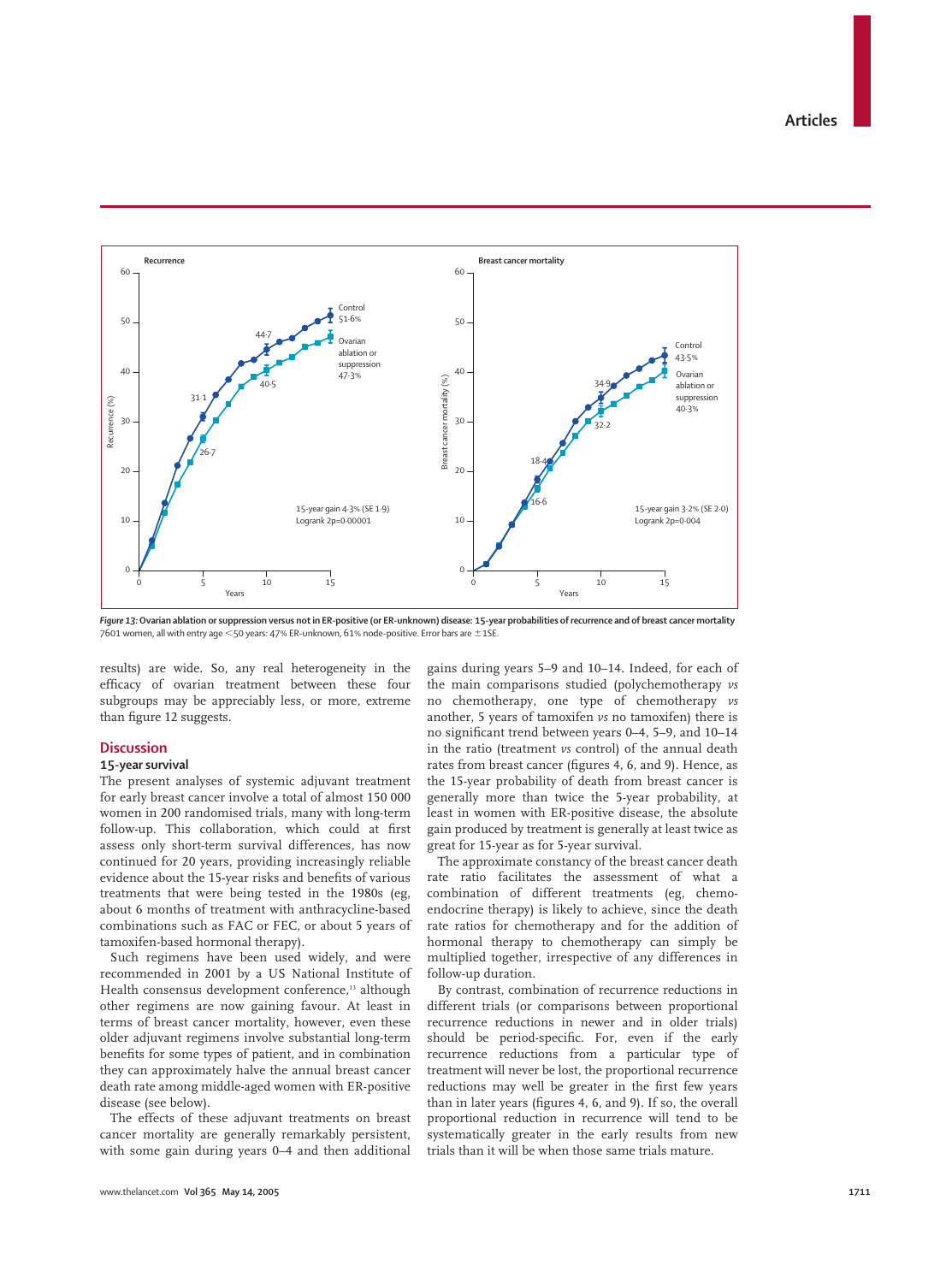# **Generalisability of proportional reductions in breast cancer mortality**

Trials involve a non-representative sample of countries, and generally include a non-representative sample of hospitals within those countries and of patients within those hospitals. Moreover, women in these long-term trials were all diagnosed in previous decades, making them systematically different from present or future patients (eg, in the proportions detected by screening, having mastectomy, having axillary dissection, investigated by immunohistochemistry, monitored by various new technologies, etc) in ways that may substantially change the stage-specific prognosis.

The absolute risk reductions now achievable by such treatments may therefore not be the same as in these trials, especially among any future patients who are known to be at very low risk (eg, those with small, wellcircumscribed, screen-detected tumours of low histological grade) or at unusually high risk. But, the proportional risk reductions may well be similar. For, in the trials, the proportional reductions in recurrence and in breast cancer mortality did not seem to depend strongly on any factors other than age for chemotherapy and ER status for endocrine therapy (figures 4, 6 and 9; see also the corresponding annex-figures in webappendix 1). In particular, the response to tamoxifen appears to depend strongly on ER status, but not on PR status (at least as measured in these trials). Hence, these proportional risk reductions offer a reasonable way of generalising previous trial results to future patients (of given age and ER status) in different populations.

Even then, however, some approximate allowance should be made for the extent to which non-compliance with the allocated treatments systematically weakens the trial results, and for any improvements over time in stage-specific prognosis, and in the way nominally similar chemotherapy regimens are actually given. For example, there could well be ways of giving CMF-based or anthracycline-based regimens that are more effective than was the case, on average, in these trials.<sup>20</sup>

## **Absolute risks in untreated patients, by ER status and nodal status**

Translation of the proportional risk reductions (or, more precisely, breast cancer death rate ratios) produced by chemotherapy, hormonal therapy, or both into absolute 15-year gains depends on having some estimate of the 15-year breast cancer mortality risks without either type of treatment. In the trials of polychemotherapy in the absence of tamoxifen (figure 4) or of tamoxifen (of any duration; figure 7) in the absence of chemotherapy, the 5-year, 10-year, and 15-year breast cancer mortality among the controls shows how the prognosis without either treatment used to depend on ER and nodal status.

With 74 000 years of follow-up among untreated women with breast cancer of known ER and nodal status in these trials (36 000 in ER-positive node-negative, 16 000 in ER-positive node-positive, 17 000 in ER-poor node-negative, and 5000 in ER-poor node-positive disease), the breast cancer mortality at 5, 10, and 15 years, respectively, is 7%, 20%, and 31% in ER-positive nodenegative disease, and 23%, 51%, and 63% in ER-positive node-positive disease. Among untreated women of the same nodal status, the breast cancer death rate is about twice as great in ER-poor as in ER-positive disease during just the first 5 or 6 years, but it is substantially lower in ER-poor than in ER-positive disease over the next 10 years, so the 15-year breast cancer mortality of untreated women is largely independent of ER status (and of age; webappendix 1 [appendix to table 4]).

The women in both types of trial were, however, randomised many years ago. Trends since then towards earlier diagnosis, more sensitive tests of nodal or distant spread, and better control of any recurrent disease could well mean that, even without any adjuvant chemotherapy or endocrine therapy, current and future patients would have somewhat lower stage-specific 15-year risks (eg, about 25% and 50% for node-negative and node-positive disease). Indeed, for many women with small, screendetected node-negative tumours the 15-year risks from untreated disease would probably be much less than 25%. Table 4 estimates the absolute risk reductions separately for women whose 15-year breast cancer mortality without such treatment would be 12·5%, 25%, and 50%. The results are subdivided by ER status and age.

# **Proportional and absolute breast cancer mortality reduction by ER status, age, and underlying risk**  *Chemotherapy only in ER-poor or ER-positive disease*

On average, the anthracycline-based regimens tested in these trials produced breast cancer death rate ratios of about 0·62 and 0·80, respectively (ie, proportional mortality reductions of 38% [SE 5] and 20% [4]), in women younger than 50 and in those 50–69 years of age.

These proportional reductions are approximately independent of ER status. (For example, among women 50–69 years of age, the best estimates of the breast cancer death rate ratios produced by the anthracycline-based regimens tested in these trials are 0·80 [SE 0·04] for all women, including those with unknown ER status, and  $0.76$  [ $0.06$ ] and  $0.81$  [ $0.05$ ], respectively, for women with ER-poor and ER-positive disease.) The upper part of table 4 shows, for these proportional reductions, how their absolute effects on 15-year breast cancer mortality (in the absence of other causes of death) depend on the underlying risks without treatment.

The most extensively tested such regimens involved FAC or FEC, generally given for about 6 months, and the corresponding results from them (proportional mortality reductions of 44% [SE 10] and 24% [6]) were statistically definite in both age-ranges, and appeared about as promising as the overall average.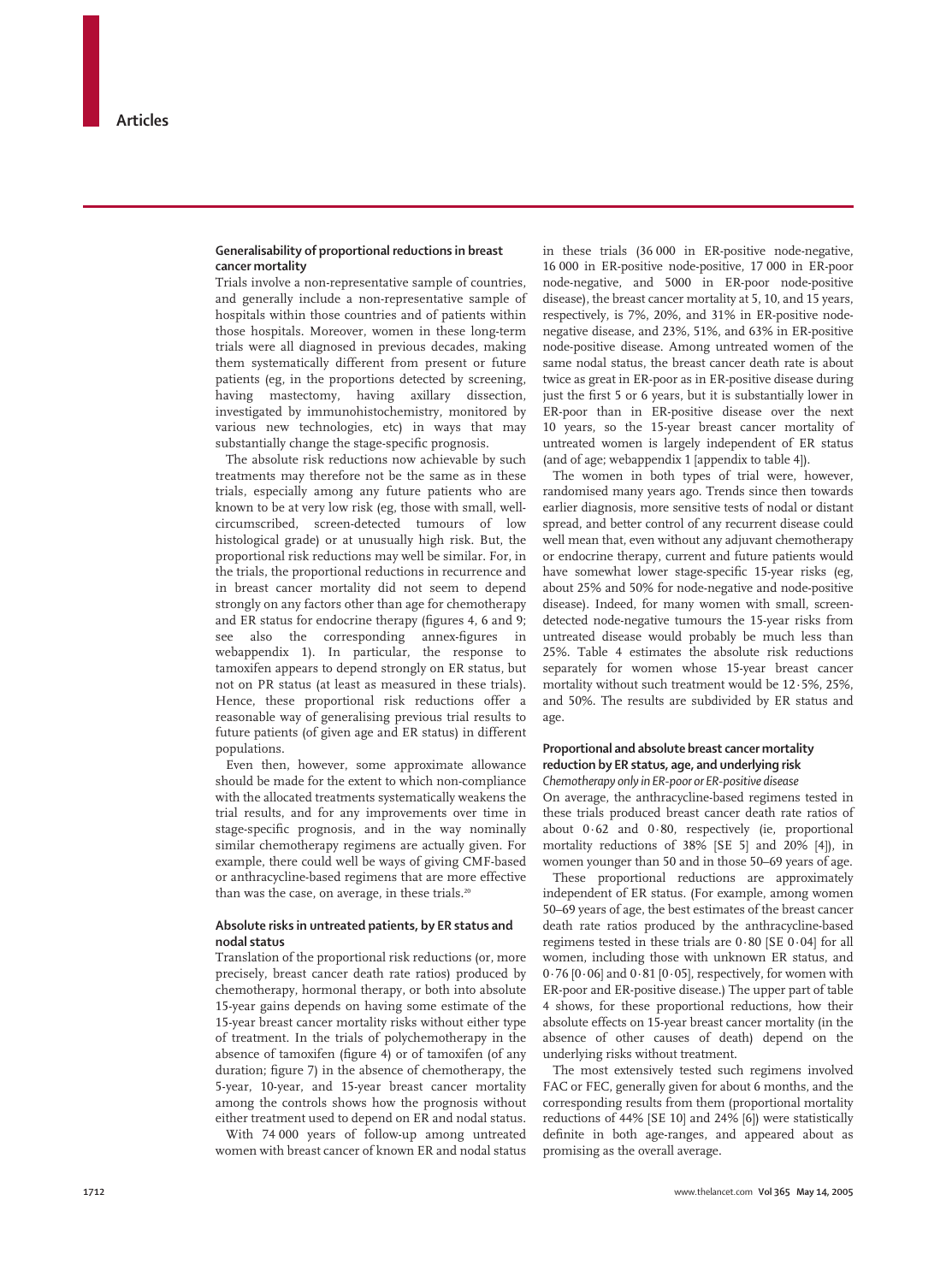## *Chemotherapy, 70 years of age or older*

These trials of chemotherapy involved too few women older than 70 years of age to be reliably informative (even if ER status is ignored) as to whether it confers any net survival benefit among them.

## *Endocrine therapy in ER-positive disease*

For women of any age with ER-positive disease, 5 years of tamoxifen multiplies the breast cancer death rate by about 0·69 (ie, produces a proportional reduction of 31% [SE 3]). The lower part of table 4 first shows the absolute effects of this on breast cancer mortality, in the absence of other causes of death. Particularly among older women  $\approx$  70 years), however, these potential gains in long-term survival may be substantially curtailed by limitations on normal life expectancy that are due to the other causes of death in old age, unrelated to breast cancer or its treatment (see Non-breast cancer mortality, below).

## *Chemoendocrine therapy in ER-positive disease*

In the particular case of middle-aged women with ERpositive disease, the anthracycline-based regimens studied in these trials reduce the annual breast cancer death rate by about 38% for women younger than 50 years of age and by about 20% for those of age 50–69 years. This remains approximately true even if hormonal therapy is to be given, and 5 years of tamoxifen can further reduce the annual breast cancer death rate by about 31%, even if chemotherapy has already been given. A further 31% reduction in the death rate ratios of about 0·62 or 0·80 that remain after chemotherapy would produce death rate ratios of about 0·43 or 0·55, indicating that a chemoendocrine combination of such treatments (perhaps given consecutively<sup>14</sup>) would approximately halve the average annual death rate from breast cancer during the first 15 years after diagnosis.

Exact multiplicativity would imply a 57% reduction for women younger than 50 years of age and a 45% reduction for those of age 50–69 years, but such apparent precision may be excessive. Even approximate multiplicativity of the death rate ratios produced by these treatments (figures 4 and 9) can, however, help provide reasonable estimates of the absolute extra benefit from adding such endocrine therapy to chemotherapy, or of adding such chemotherapy to endocrine therapy (lower part of table 4).

Since chemotherapy and tamoxifen are effective in postmenopausal women, they should also be effective after ovarian ablation or suppression. The converse, however, is not clearly shown by these trials (figure 12), perhaps because they lacked measurements of ER status or of residual ovarian function after chemotherapy. Although, for women younger than 50 years of age, ovarian ablation or suppression is of definite value in the absence of other systemic treatments, there is no direct evidence in figure 12 that it would add much to the effects of chemotherapy plus tamoxifen (or some other ER modulator).

|                                                               | Proportional effect on<br>annual breast cancer<br>mortality rate<br>(treatment vs control) |              | without treatment (M)                              |           |                                   | versus corresponding risk | 15-year breast cancer mortality with<br>treatment (risk [%] and absolute gain) |                      |  |
|---------------------------------------------------------------|--------------------------------------------------------------------------------------------|--------------|----------------------------------------------------|-----------|-----------------------------------|---------------------------|--------------------------------------------------------------------------------|----------------------|--|
| Systemic adjuvant treatment                                   | Ratio of<br>Proportional<br>reduction<br>rates $(R)$                                       |              | $M = 12.5$<br>(eq, low-<br>risk node-<br>negative) |           | $M=25$<br>(eq, node-<br>negative) |                           | $M=50$<br>(eq, node-<br>positive)                                              |                      |  |
| and age at diagnosis (years)                                  |                                                                                            |              | <b>Risk</b>                                        |           | Gain Risk                         | Gain                      | <b>Risk</b>                                                                    | Gain                 |  |
| Chemotherapy only in ER-poor or ER-positive disease*          |                                                                                            |              |                                                    |           |                                   |                           |                                                                                |                      |  |
| None (any age)                                                | $1-0$                                                                                      | $\mathbf{r}$ | 12.5                                               | $\ddotsc$ | 25.0                              |                           | $50-0$                                                                         | $\ddot{\phantom{a}}$ |  |
| Anthracycline (age $\leq$ 50 years)                           | 0.62                                                                                       | 38%          | 7.9                                                | 4.6       | 16.3                              | $8-7$                     | 34.9                                                                           | $15-1$               |  |
| Anthracycline (50-69 years)                                   | 0.80                                                                                       | 20%          | $10-1$                                             | 2.4       | $20-6$                            | $4-4$                     | 42.6                                                                           | $7-4$                |  |
| Anthracycline (≥70 years)                                     | ?                                                                                          | 7            | 7                                                  | 7         | 7                                 | ?                         | 7                                                                              | 7                    |  |
| Endocrine, or chemoendocrine, therapy in ER-positive disease* |                                                                                            |              |                                                    |           |                                   |                           |                                                                                |                      |  |
| None (any age)                                                | $1-0$                                                                                      | $\mathbf{r}$ | 12.5                                               | $\cdot$   | 25.0                              |                           | $50-0$                                                                         | $\ldots$             |  |
| Tamoxifen (any age)                                           | 0.69                                                                                       | 31%          | 8.8                                                | 3.7       | 18.0                              | 7.0                       | 38.0                                                                           | 12.0                 |  |
| Anthracycline + tamoxifen (age $\leq$ 50 years)               | $0.62 \times 0.69$                                                                         | 57%          | 5.6                                                | 6.9       | 11.6                              | $13-4$                    | 25.7                                                                           | 24.3                 |  |
| Anthracycline + tamoxifen (50-69 years)                       | $0.80\times 0.69$                                                                          | 45%          | 7.1                                                | 5.4       | $14 - 7$                          | 10.3                      | 31.8                                                                           | 18.2                 |  |
| Anthracycline + tamoxifen (≥70 years)                         | $? \times 0.69$                                                                            | ?            | 7                                                  | ?         | ?                                 | ?                         | ?                                                                              | ?                    |  |

Anthracycline: about 6 months of anthracycline-based adjuvant chemotherapy with regimens such as FAC or FEC, as in the reviewed trials. Tamoxifen: about 5 years of adjuvant tamoxifen. The 15-year survival probability with treatment is calculated as (1–M/100) to the power R. The webappendix 1 (appendix to table 4) gives the 15-year prognosis of untreated control patients, subdivided by ER and nodal status. \*For women of given nodal status the 5-year mortality is greater for ER-poor<br>than for ER-positive disease, but the 15-year risks may be similar, as may the 15-year benef chemotherapy (since the age-specific breast cancer mortality ratios for anthracycline-based *vs* no chemotherapy do not depend significantly on ER status). Combination of the direct and indirect randomised evidence yields breast cancer death rate ratio (treatment *vs*control) of 0·62 (SE 0·05) at younger than 50 years and 0·80 (SE 0·04) at age 50–69 years for allocation to anthracycline and 0·69 (SE 0·03) for allocation to tamoxifen. (Allowance for any inappropriate non-compliance with the treatment allocations in these trials would, in expectation, further reduce breast cancer mortality.)

*Table 4:* **Estimated effects of 6 months of anthracycline-based chemotherapy, 5 years of tamoxifen, or both on 15-year breast cancer mortality (%), in the absence of other causes of death: relevance of ER status, age, and underlying risk (10–15%, 25%, or 50%)**

# **Non-breast-cancer mortality**

The trials of anthracycline-based chemotherapy versus no chemotherapy or versus CMF-based chemotherapy involved a non-significant excess mortality of about 0·2% from heart disease, leukaemia, or lymphoma during an average of 6 years of follow-up (table 2). The trials of 5 years of tamoxifen involved no net excess incidence of second cancers, but an excess mortality of about 0·2% from uterine cancer or pulmonary embolus during an average of 8 years of follow-up, and a non-significant increase in stroke deaths that was outweighed by a nonsignificant reduction in cardiac deaths (table 3).

Other non-breast-cancer mortality is largely or wholly unaffected by these treatments, but somewhat modifies the net long-term benefit of systemic adjuvant treatment (especially for tamoxifen in old age) by reducing, by a similar factor, the proportion of long-term survivors in both groups. Thus far, therefore (chiefly in just the first decade or so of follow-up), any fatal side-effects of these adjuvant treatments among women younger than 70 years of age appear, on average, to involve net mortality differences of at most a few per 1000 per decade, which are a small fraction of the absolute reductions in breast cancer mortality.

# **20-year survival**

At least for middle-aged patients, a perspective of 20 or more years may often be appropriate in considering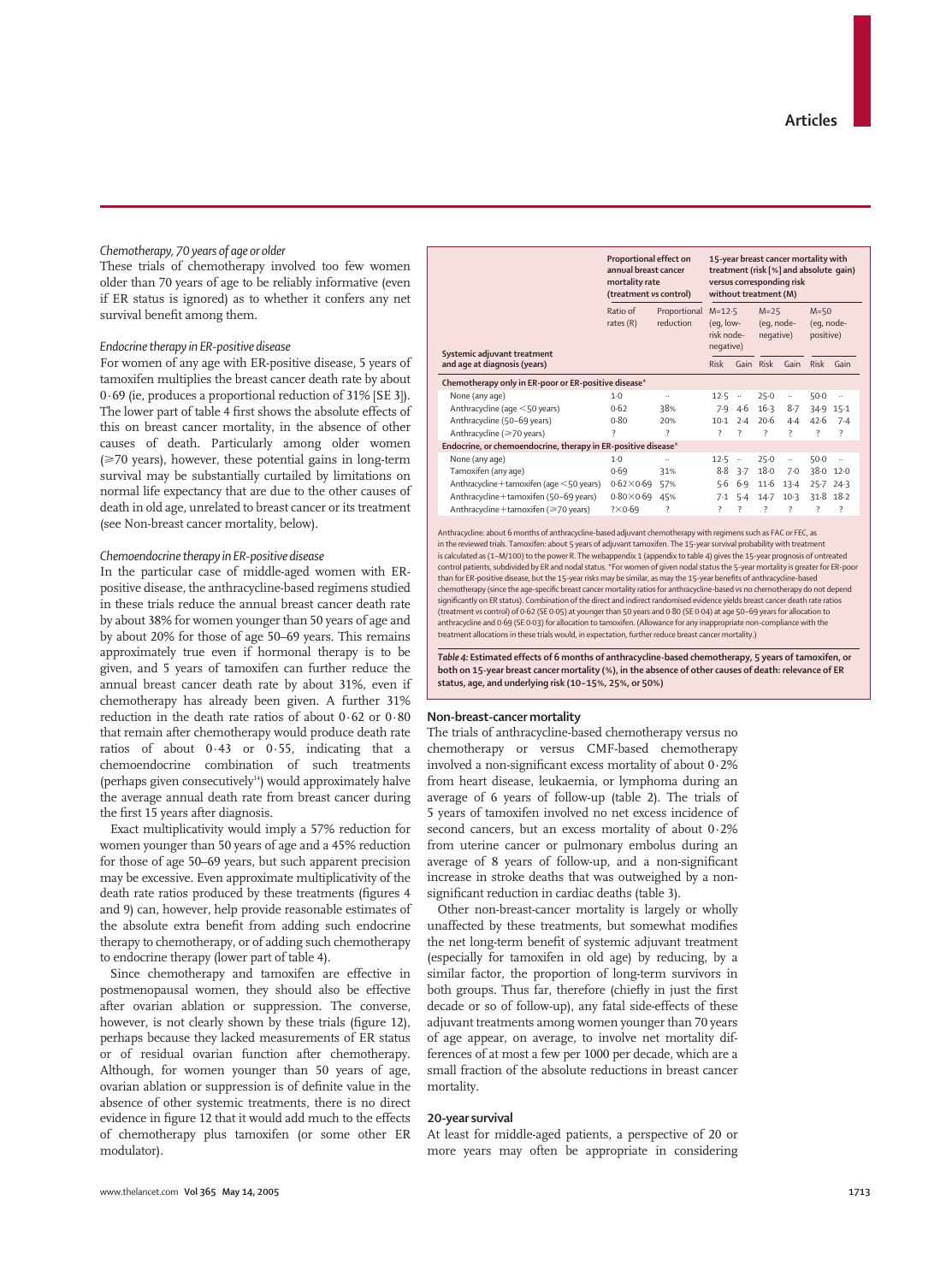

*Figure 14:* **Trends since 1950 in age-standardised (35–69 years) death rates,\* comparing breast and selected other types of cancer, among women in the UK, the USA, Netherlands, and France**

\*The age-standardised rate is the mean of the seven separate rates in the 5-year age ranges 35–39 up to 65–69. Data from WHO statistics on deaths and UN population estimates.

treatment options, because life expectancy without breast cancer could be long and treatment could affect cause-specific mortality not only in the first decade but also in the second decade after diagnosis. This indicates a need for the investigators of older trials (and, eventually, of current trials) to make suitable

arrangements for at least 20-year follow-up of recurrence and cause-specific mortality, and for appropriate worldwide pooling of these 20-year results. For, some of the questions that these trials addressed (eg, active *vs* no adjuvant treatment) may never be revisited in future trials.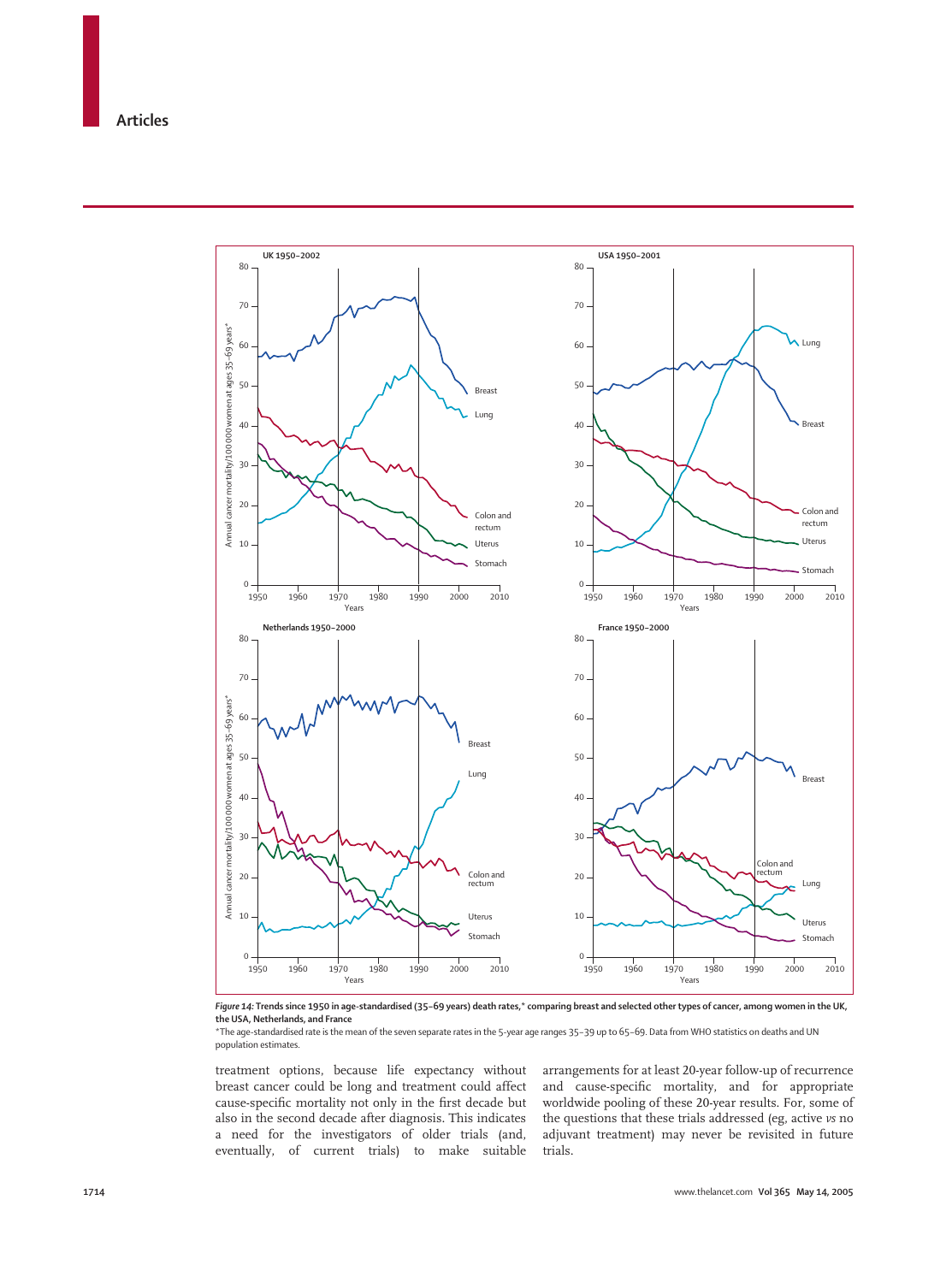A long-term perspective may also help resolve some more general questions in early breast cancer, such as how differences in local control or chemotherapy soon after diagnosis would affect long-term outcome, and how 5 or 10 years of hormonal treatment would affect cause-specific mortality in both the first and the second decade after diagnosis.

Even if older adjuvant regimens such as about 6 months of FAC or FEC and about 5 years of tamoxifen, as recommended by a US National Institute of Health consensus development conference published in 2001,<sup>13</sup> can approximately halve the annual death rate from ERpositive breast cancer, significant risks of recurrence and death remain, especially if both the first and the second decade of follow-up are considered. Extrapolation of the 15-year results for the untreated women in the tamoxifen trials suggests that even if they had received a treatment that persistently halved their annual breast cancer mortality rate, at least a sixth of those with node-negative disease and a third of those with node-positive disease would still eventually die from breast cancer during the first, second, or third decade after diagnosis (in the absence of other causes of death during those decades).

Thus, there is ample room for better drugs (eg, newer hormonal treatments, newer treatments for particular subtypes of breast cancer, newer chemotherapeutic agents, etc) to demonstrate their value. There is also ample room for better use of existing drugs:<sup>20</sup> different combinations, or doses, or sequencing could well produce moderate but worthwhile additional benefits, and the appropriate duration of treatment with current chemotherapeutic and hormonal regimens remains uncertain, especially among patients at substantial risk of late recurrence.

# **Trends in national mortality rates**

The demonstration over the past few decades of various ways of producing moderate improvements in short-term outcome (and now in long-term outcome) by adjuvant treatment of early breast cancer has been accompanied by corresponding changes in medical practice.13 In the USA, for example, adjuvant treatment of node-negative breast cancer was uncommon in 1987, but it increased suddenly during 1988–91, and was in general use by 1992.<sup>21</sup> The present meta-analyses show that such changes must have contributed substantially to the recent decrease in national breast cancer mortality rates that began in the USA and several other countries during the 1990s, and is still continuing. Figure 14 illustrates this for the UK, the USA, Netherlands, and France, and webappendix 1 (annexfigure 14) gives similar illustrations for the 15 countries with a female population of more than 4 million for which the WHO provides data on long-term trends in mortality from breast cancer and other major neoplastic diseases (including lung cancer). In general, the trends in breast cancer mortality were more favourable in the 1990s than in previous decades (although in several countries this

change in the breast cancer mortality trends was being offset by a continuing rise in female lung cancer mortality).

Because most of the improvement in 15-year breast cancer mortality produced by adjuvant chemotherapy and hormonal therapy (and by adjuvant radiotherapy<sup>10</sup>) occurs after the first 5 years, there may be a delay of a decade or so between any widespread changes in practice and the main effects that these will eventually have on national breast cancer mortality rates. Thus, for example, earlier diagnosis (partly because of screening), wider use of appropriate treatments, or both, during the 1980s, contributed substantially to the sudden decreases of 25–30% in the US and UK breast cancer mortality rates in middle age that took place during the  $1990s^{22}$  (despite rising incidence rates) and to the reductions that are now becoming apparent in several other countries (despite, in some cases, rising incidence rates and previously rising death rates).

Further moderate improvements during the 1990s involving better local disease control (partly because of more careful and more extensive screening) and better use of systemic treatments both for early and for advanced disease should in aggregate help these decreases in national mortality rates to continue throughout the present decade. Hence, accumulation of the effects of several small or moderate improvements in diagnosis and treatment over the past few decades may well mean that by 2010 the national breast cancer death rates in middle age will, in many countries, be only about half of what they would otherwise have been.

# **Contributors**

The EBCTCG secretariat (M Clarke, R Collins, S Darby, C Davies, V Evans, J Godwin, R Gray, P McGale, R Peto, and Y Wang) accept full responsibility for the overall content of this report. C Davies and J Godwin accept responsibility for planning and editing the study website.

## **Conflict of interest statement**

We declare that we have no conflict of interest.

## **Acknowledgments**

The chief acknowledgment is to the tens of thousands of women who took part in the trials reviewed here, to the hundreds of trialists who chose to share their data, and to Gale Mead (1943–2001), a long-term partner in this collaboration. Funding is by direct support from the UK Medical Research Council and a special grant from Cancer Research UK to the Clinical Trial Service Unit and Epidemiological Studies Unit (CTSU) in the Nuffield Department of Clinical Medicine, University of Oxford.

# **EBCTCG collaborators listed by institution or trial organisation**

*ACETBC, Tokyo, Japan*—O Abe, R Abe, K Enomoto, K Kikuchi, H Koyama, H. Masuda, Y Nomura, K Sakai, K Sugimachi, T Tominaga, J Uchino, M Yoshida.

*Addenbrooke's Hospital, Cambridge, UK*—J L Haybittle.

*ATLAS Trial Collaborative Study Group, Oxford, UK*—C Davies. *Auckland Breast Cancer Study Group, New Zealand*—V J Harvey,

T M Holdaway, R G Kay, B H Mason.

*Australian-New Zealand Breast Cancer Trials Group, Sydney, Australia*— J F Forbes, N Wilcken.

*Austrian Breast Cancer Study Group, Vienna, Austria*—M Gnant, R Jakesz, M Ploner.

*Beatson Oncology Centre, Glasgow, UK*—H M A Yosef.

*Belgian Adjuvant Breast Cancer Project, Liège, Belgium*—C Focan, J P Lobelle.

*Berlin-Buch Akademie der Wissenschaften, Germany*—U Peek. *Birmingham General Hospital, UK*—G D Oates, J Powell. *Bordeaux Institut Bergonié, France*—M Durand, L Mauriac.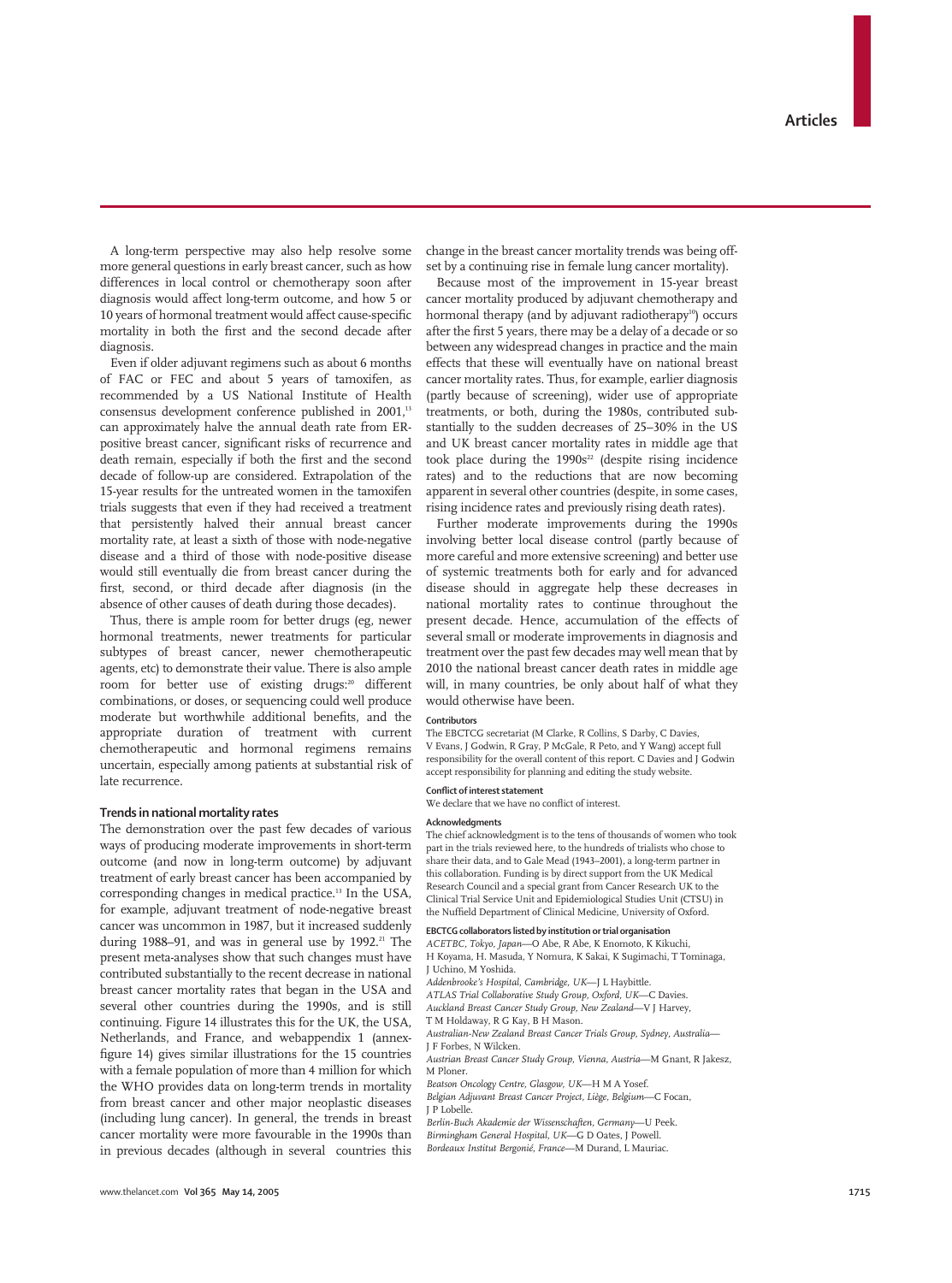*Bordet Institute, Brussels, Belgium*—A Di Leo, S Dolci, M J Piccart. *Bradford Royal Infirmary, UK*—M B Masood, D Parker, J J Price. *Breast Cancer Study Group of the Comprehensive Cancer Centre, Limburg, Netherlands*—P S G J Hupperets. *British Columbia Cancer Agency, Vancouver, Canada*—S Jackson, J Ragaz. *Cancer and Leukemia Group B, Washington, DC, USA*—D Berry, G Broadwater, C Cirrincione, H Muss, L Norton, R B Weiss. *Cancer Care Ontario, Canada*—H T Abu-Zahra. *Cancer Research Centre of the Russian Academy of Medical Sciences, Moscow, Russia*—S M Portnoj. *Cancer Research UK, London, UK*—M Baum, J Cuzick, J Houghton, D Riley. *Case Western Reserve University, Cleveland, OH, USA*—N H Gordon. *Central Oncology Group, Milwaukee, WI, USA*—H L Davis. *Centre Claudius Regaud, Toulouse, France*—A Beatrice, J Mihura, A Naja. *Centre Léon-Bérard, Lyon, France*—Y Lehingue, P Romestaing. *Centre Paul Lamarque, Montpellier, France*—J B Dubois. *Centre Regional François Baclesse, Caen, France*—T Delozier, J Mace-Lesec'h. *Centre René Huguenin, Paris, St Cloud, France*—P Rambert. *Charles University, Prague, Czech Republic*—O Andrysek, J Barkmanova. *Cheltenham General Hospital, UK*—J R Owen. *Chicago University, IL, USA*—P Meier. *Christie Hospital and Holt Radium Institute, Manchester, UK*—A Howell, G C Ribeiro (deceased), R Swindell. *Clinical Trial Service Unit, Oxford, UK*—R Alison, J Boreham, M Clarke, R Collins, S Darby, C Davies, P Elphinstone, V Evans, J Godwin, R Gray, C Harwood, C Hicks, S James, E MacKinnon, P McGale, T McHugh, G Mead (deceased), R Peto, Y Wang. *Coimbra Instituto de Oncologia, Portugal*—J Albano, C F de Oliveira, H Gervásio, J Gordilho. *Copenhagen Radium Centre, Denmark*—H Johansen, H T Mouridsen. *Dana-Farber Cancer Institute, Boston, MA, USA*—R S Gelman, J R Harris, I C Henderson, C L Shapiro. *Danish Breast Cancer Cooperative Group, Copenhagen, Denmark*— K W Andersen, C K Axelsson, M Blichert-Toft, S Møller, H T Mouridsen, J Overgaard, M Overgaard, C Rose. *Danish Cancer Registry, Copenhagen, Denmark*—B Carstensen, T Palshof. *Düsseldorf University, Germany*—H J Trampisch. *Dutch Working Party for Autologous Bone Marrow Transplant in Solid Tumours, Groningen, Netherlands*—O Dalesio, E G E de Vries, S Rodenhuis, H van Tinteren. *Eastern Cooperative Oncology Group, Boston, MA, USA*—R L Comis, N E Davidson, R Gray, N Robert, G Sledge, D C Tormey, W Wood. *Edinburgh Breast Unit, UK*—D Cameron, U Chetty, P Forrest, W Jack. *Elim Hospital, Hamburg, Germany*—J Rossbach. *Erasmus MC/Daniel den Hoed Cancer Center, Rotterdam, Netherlands*— J G M Klijn, A D Treurniet-Donker, W L J van Putten. *European Institute of Oncology, Milan, Italy*—A Costa, U Veronesi. *European Organization for Research and Treatment of Cancer, Brussels, Belgium*—H Bartelink, L Duchateau, C Legrand, R Sylvester, J A van der Hage, C J H van de Velde. *Evanston Hospital, IL, USA*—M P Cunningham. *Fox Chase Cancer Centre, Philadelphia, PA, USA*—R Catalano, R H Creech. *French Adjuvant Study Group (GFEA), Guyancourt, France*—J Bonneterre, P Fargeot, P Fumoleau, P Kerbrat, M Namer. *German Adjuvant Breast Group (GABG), Frankfurt, Germany*—W Jonat, M Kaufmann, M Schumacher, G von Minckwitz. *German Breast Cancer Study Group (BMFT), Freiburg, Germany*— G Bastert, H Rauschecker, R Sauer, W Sauerbrei, A Schauer, M Schumacher. *Ghent University Hospital, Belgium*—A de Schryver, L Vakaet. *GIVIO Interdisciplinary Group for Cancer Care Evaluation, Chieti, Italy*— M Belfiglio, A Nicolucci, F Pellegrini, M Sacco, M Valentini. *Glasgow Victoria Infirmary, UK*—C S McArdle, D C Smith. *Gruppo Oncologico Clinico Cooperativo del Nord Est, Aviano, Italy*— E Galligioni. *Gruppo Ricerca Ormono Chemio Terapia Adiuvante, Genova, Italy*— F Boccardo, A Rubagotti. *Groote Schuur Hospital, Cape Town, South Africa*—D M Dent, C A Gudgeon, A Hacking. *Gunma University, Japan*—M Izuo, Y Morishita, H Takei. *Guy's Hospital, London, UK*—I S Fentiman, J L Hayward, R D Rubens, D Skilton. *Hamburg University, Germany*—H Graeff, F Jänicke, C Meisner. *Heidelberg University I, Germany*—H Scheurlen. *Heidelberg University II, Germany*—M Kaufmann, D von Fournier. *Hellenic Cooperative Oncology Group, Athens, Greece*—U Dafni, G Fountzilas. *Helsinki Deaconess Medical Centre, Finland*—P Klefstrom. *Helsinki University, Finland*—C Blomqvist, T Saarto. *Innsbruck University, Austria*—R Margreiter. *Institut Curie, Paris, France*—B Asselain, R J Salmon, J R Vilcoq. *Institut Gustave-Roussy, Paris, France*—R Arriagada, C Hill, A Laplanche, M G Lê, M Spielmann. *Instituto Nazionale per la Ricerca sul Cancro, Genova, Italy*—P Bruzzi, E Montanaro, R Rosso, M R Sertoli, M Venturini. *Instituto Oncologico Romagnolo, Forli, Italy*—D Amadori. *Integraal Kankercentrum, Amsterdam, Netherlands*—J Benraadt, M Kooi, A O van de Velde, J A van Dongen, J B Vermorken. *International Breast Cancer Study Group (Ludwig), Bern, Switzerland*— M Castiglione, F Cavalli, A Coates, J Collins, J Forbes, R D Gelber, A Goldhirsch, J Lindtner, K N Price, C M Rudenstam, H J Senn. *International Collaborative Cancer Group, Charing Cross Hospital, London, UK*—J M Bliss, C E D Chilvers, R C Coombes, E Hall, M Marty. *Israel NSABC, Tel Aviv, Israel*—R Borovik, G Brufman, H Hayat, E Robinson, N Wigler. *Istituto Nazionale per lo Studio e la Cura dei Tumori, Milan, Italy*— G Bonadonna, T Camerini, G De Palo, M Del Vecchio, F Formelli, P Valagussa. *Italian Cooperative Chemo-Radio-Surgical Group, Bologna, Italy*—A Martoni, F Pannuti. *Italian Oncology Group for Clinical Research, Parma, Italy*—G Cocconi, A Colozza, R Camisa. *Japan Clinical Oncology Group–Breast Cancer Study Group, Matsuyama, Japan*—K Aogi, S Takashima. *Japanese Foundation for Multidisciplinary Treatment of Cancer, Tokyo, Japan*—O Abe, T Ikeda, K Inokuchi, K Kikuchi, K Sawa. *Kawasaki Medical School, Japan*—H Sonoo. *Krakow Institute of Oncology, Poland*—S Korzeniowski, J Skolyszewski. *Kumamoto University Group, Japan*—M Ogawa, J Yamashita. *Leuven Akademisch Ziekenhuis, Gasthuisberg, Belgium*—J Bonte, R Christiaens, R Paridaens, W Van den Boegart. *Marseille Laboratoire de Cancérologie Biologique APM, France*—P Martin, S Romain. *Memorial Sloan-Kettering Cancer Center, New York, NY, USA*—T Hakes, C A Hudis, L Norton, R Wittes. *Metaxas Memorial Cancer Hospital, Athens, Greece*—G Giokas, D Kondylis, B Lissaios. *Mexican National Medical Centre, Mexico City, Mexico*—R de la Huerta, M G Sainz. *National Cancer Institute, Bethesda, MD, USA*—R Altemus, K Cowan, D Danforth, A Lichter, M Lippman, J O'Shaughnessy, L J Pierce, S Steinberg, D Venzon, J A Zujewski. *National Cancer Institute, Bari, Italy*—A Paradiso, M De Lena, F Schittulli. *National Cancer Institute of Canada Clinical Trials Group, Kingston, Ontario, Canada*—J D Myles, J L Pater, K I Pritchard. *National Kyushu Cancer Center, Japan*—Y Nomura. *National Surgical Adjuvant Breast and Bowel Project (NSABP), Pittsburgh, PA, USA*—S Anderson, G Bass, A Brown, J Bryant, J Costantino, J Dignam, B Fisher, C Redmond, S Wieand, N Wolmark. *Nolvadex Adjuvant Trial Organisation, London, UK*—M Baum, I M Jackson (deceased), M K Palmer. *North Central Cancer Treatment Group, Mayo Clinic, Rochester, MN, USA*— J N Ingle, V J Suman. *North Sweden Breast Cancer Group, Umea, Sweden*—N O Bengtsson, H Jonsson, L G Larsson. *North-Western British Surgeons, Manchester, UK*—J P Lythgoe, R Swindell. *Northwick Park Hospital, London, UK*—M Kissin. *Norwegian Breast Cancer Group, Oslo, Norway*—B Erikstein, E Hannisdal, A B Jacobsen, J E Varhaug. *Norwegian Radium Hospital, Oslo, Norway*—B Erikstein, S Gundersen, M Hauer-Jensen, H Høst, A B Jacobsen, R Nissen-Meyer.

*Guadalajara Hospital de 20 Noviembre, Mexico*—A Erazo, J Y Medina.